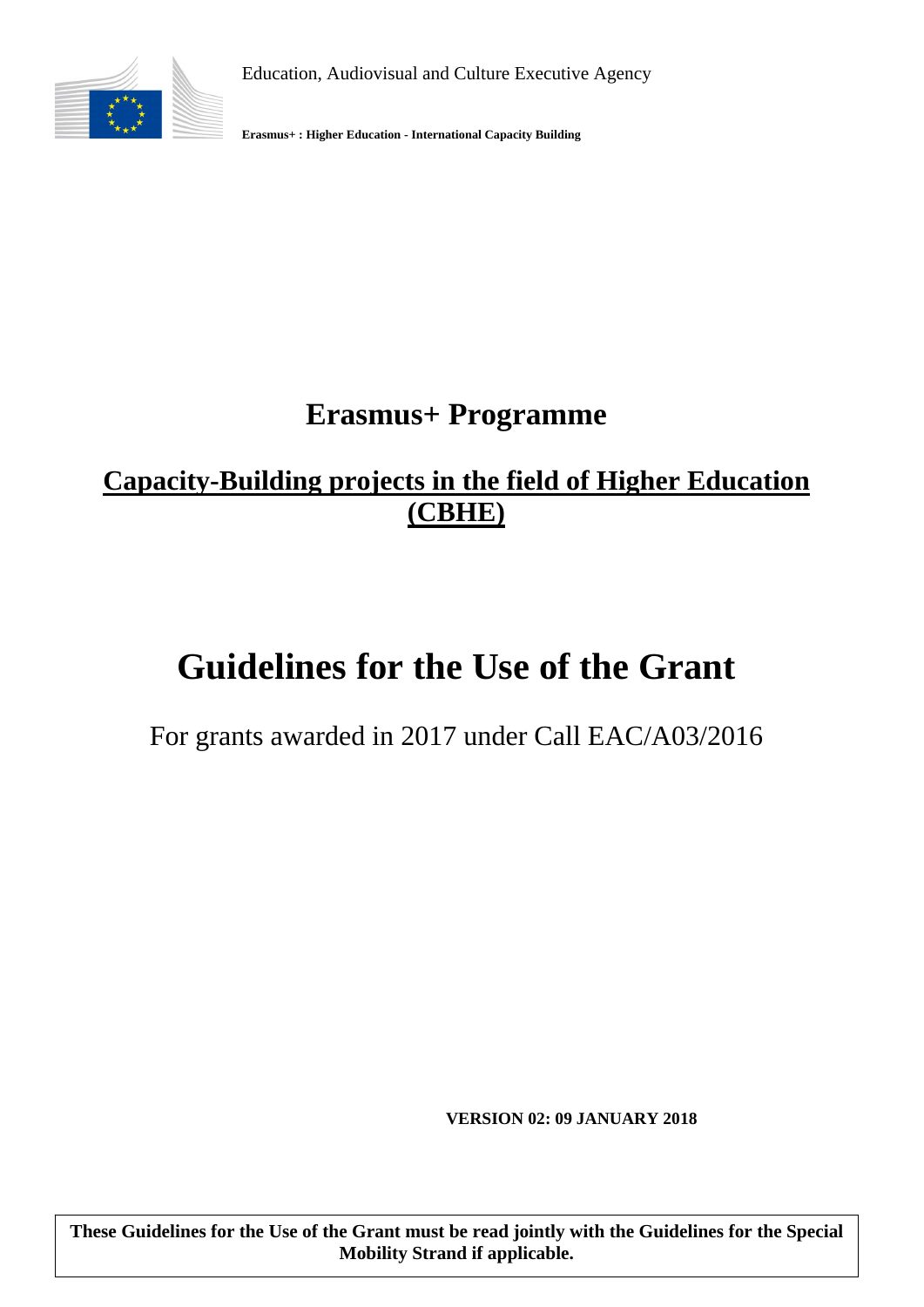## **TABLE OF CONTENTS**

| 1.7 Publicity obligations and dissemination and exploitation of results 8       |
|---------------------------------------------------------------------------------|
|                                                                                 |
|                                                                                 |
|                                                                                 |
|                                                                                 |
|                                                                                 |
| 2.2.1 Progress report on the implementation of the action (half-way through the |
|                                                                                 |
| 2.2.3 Final report (two months after the end of the contractual period) 12      |
|                                                                                 |
| 2.3.1 AMENDMENTS VIA THE EACEA PARTICIPANT PORTAL  16                           |
| 2.3.1.1 Change of the legal status of the coordinating institution and/or       |
| 2.3.1.2 Change of the legal name of the coordinating institution and/or         |
| 2.3.1.3 Change of the address of the coordinating institution 16                |
| 2.3.1.4 Change of the address of a beneficiary (that is not the coordinating    |
|                                                                                 |
| 2.3.2.1 Change of the contact person of the coordinating institution  17        |
| 2.3.2.2 Change of deadline for submission of reports  17                        |
| 2.3.3 AMENDMENTS VIA AN EXCHANGE OF FORMAL LETTERS  17                          |
|                                                                                 |
|                                                                                 |
|                                                                                 |
|                                                                                 |
| 2.3.3.5 Change of the legal representative of the coordinating institution 20   |
| 2.3.3.6 Change of the bank account of the coordinating institution  20          |
|                                                                                 |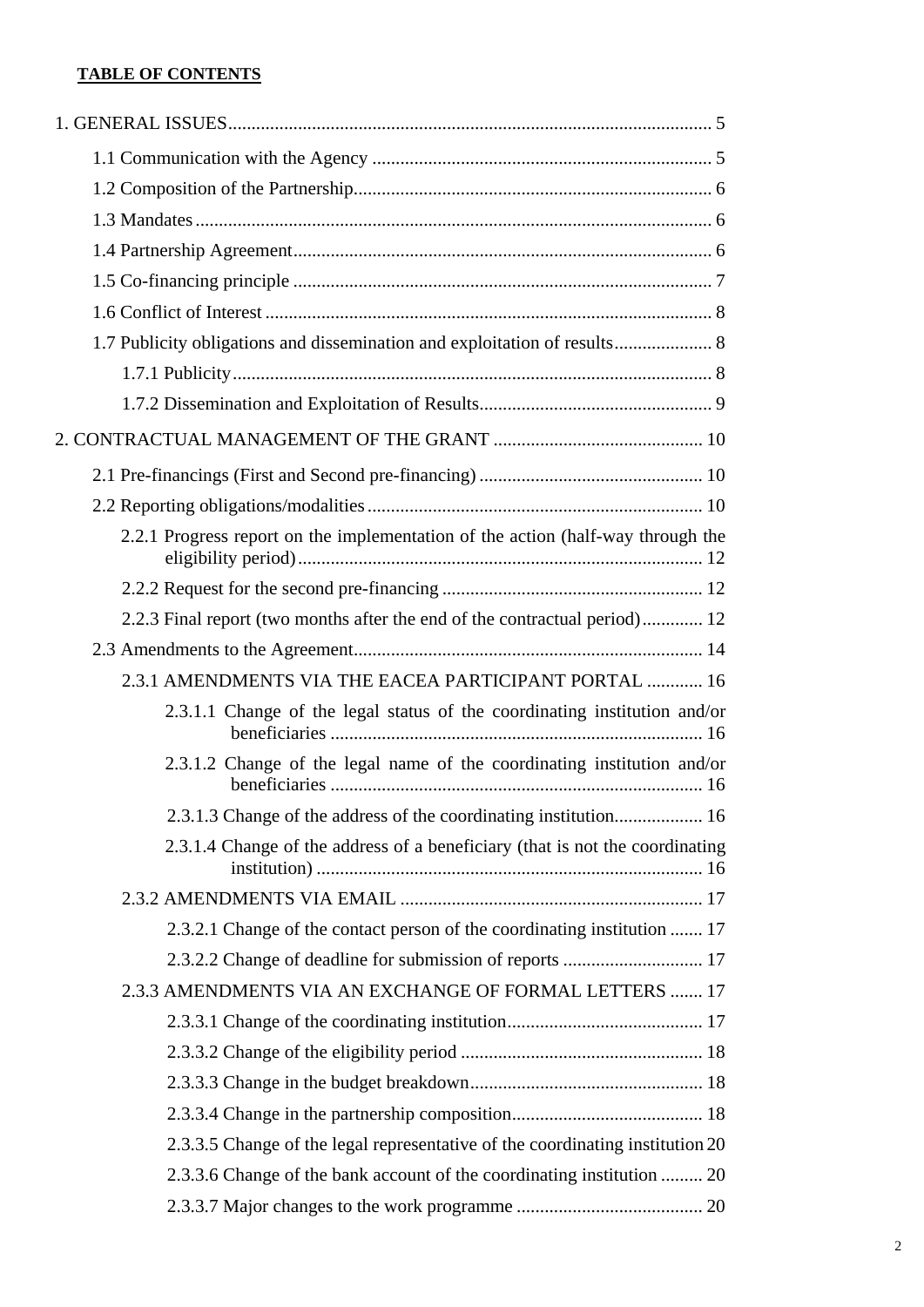|                                     | 3.1.4 Payments amongst project beneficiaries and reimbursement procedures. 21 |  |
|-------------------------------------|-------------------------------------------------------------------------------|--|
|                                     |                                                                               |  |
|                                     |                                                                               |  |
|                                     |                                                                               |  |
|                                     |                                                                               |  |
|                                     |                                                                               |  |
|                                     |                                                                               |  |
|                                     |                                                                               |  |
|                                     | 3.2.5.2 General Guidance to prepare a tendering procedure 24                  |  |
|                                     |                                                                               |  |
|                                     |                                                                               |  |
|                                     |                                                                               |  |
|                                     |                                                                               |  |
|                                     |                                                                               |  |
|                                     |                                                                               |  |
|                                     |                                                                               |  |
|                                     |                                                                               |  |
|                                     |                                                                               |  |
|                                     |                                                                               |  |
|                                     |                                                                               |  |
|                                     |                                                                               |  |
|                                     | 3.5.2.1 Penalties in the case of non-compliance with publicity obligations    |  |
|                                     | 3.5.2.2 Penalties in the case of poor, partial or late implementation of the  |  |
|                                     |                                                                               |  |
|                                     |                                                                               |  |
|                                     |                                                                               |  |
|                                     |                                                                               |  |
| ANNEX I                             | UNIT COSTS FOR STAFF, TRAVEL AND COSTS OF STAY 44                             |  |
| <b>ANNEX II</b><br><b>ANNEX III</b> |                                                                               |  |
|                                     |                                                                               |  |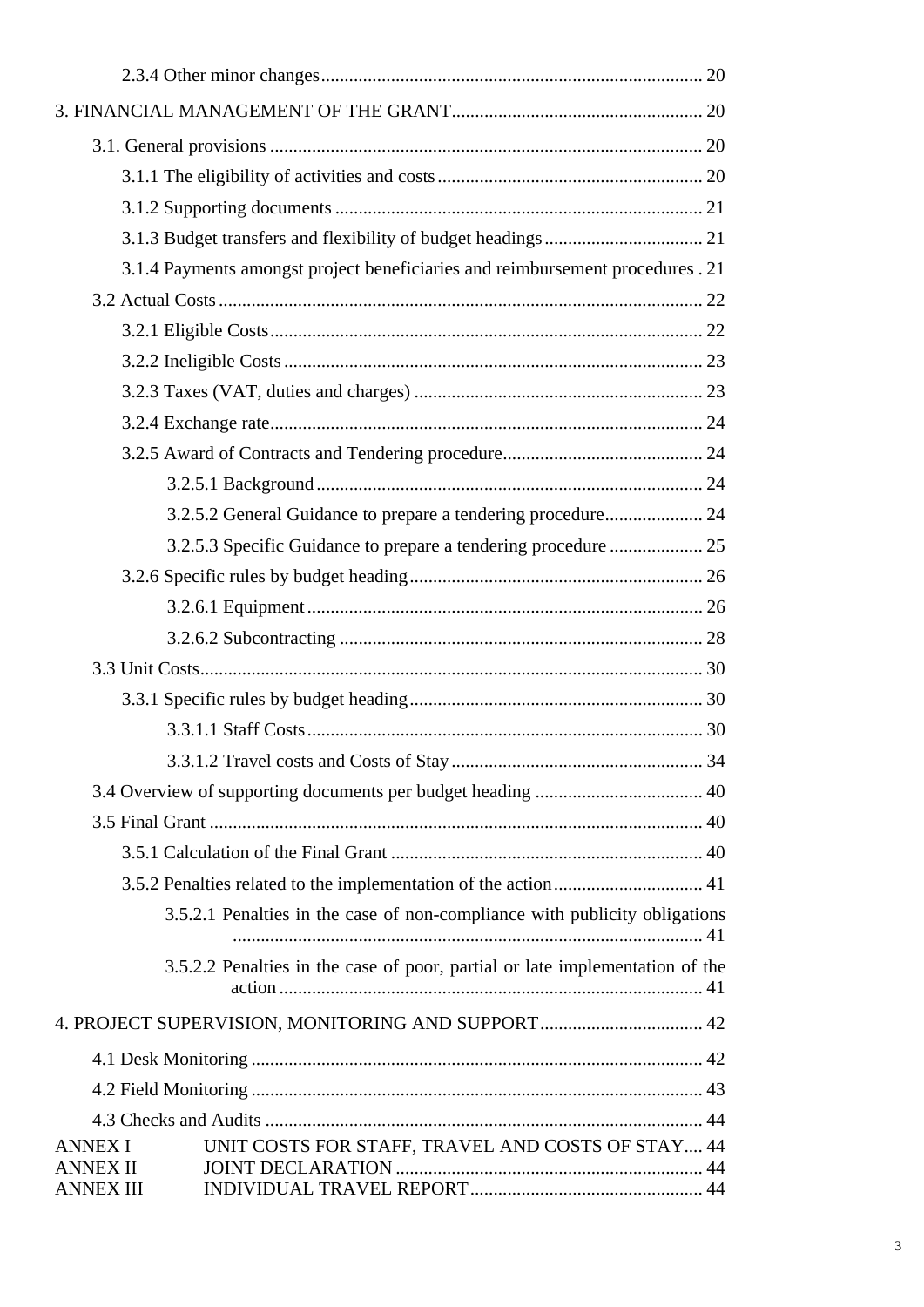## INTRODUCTION

These Guidelines are an essential tool that complements the rules and regulations set out in the Grant Agreement and its annexes (hereafter referred to as 'the Agreement') for all projects awarded under the Call for Proposals EAC/A03/2016. They provide guidance to the beneficiaries with regards to the implementation of the activities and the use of the grant relating to Capacity Building Projects in the field of Higher Education (hereafter referred to as "CBHE") funded under the Erasmus+ programme.

They must be applied in full compliance with the Erasmus+ Programme Guide and the above mentioned Call for Proposals as well as with the Grant Agreement.

Joint and Structural projects that were also selected for the E+ CBHE Special Mobility Strand receive financial support for mobility scholarships targeting students and staff for studying, training or teaching purposes.

Specific provisions related to the preparation, implementation and overall management of the Special Mobility Strand as well as specific financial guidelines on the use of the Special Mobility grant are reported in separated Guidelines for the Special Mobility Strand.

Both documents, Guidelines for the Use of the Grant and Guidelines for the Special Mobility Strand, are published on the website of the Agency:

**[https://eacea.ec.europa.eu/erasmus-plus/beneficiaries-space/capacity-building-in-field-higher-education-2017\\_en](https://eacea.ec.europa.eu/erasmus-plus/beneficiaries-space/capacity-building-in-field-higher-education-2017_en)**

The Education, Audiovisual and Culture Executive Agency (hereafter referred to as 'the Agency') reserves the right to amend these Guidelines in case additional clarification and instruction is required without prejudice to the beneficiaries. In case an updated version of these Guidelines will be published on the website of the Agency, the coordinators of the concerned projects will be informed accordingly.

## <span id="page-3-1"></span><span id="page-3-0"></span>**1. GENERAL ISSUES**

#### **1.1 Communication with the Agency**

Each CBHE project will be supervised by the Agency throughout its contractual period and even beyond it.

In order to implement this supervision and to provide the necessary assistance to the projects, a Project Officer (PO) in the Agency has been assigned to each CBHE project. This PO will be the primary contact person of the project in the Agency<sup>1</sup>.

In this context:

- all project contacts with the Agency must take place through the contact person of the coordinating institution who represents the whole partnership; only in exceptional and/or duly justified circumstances, the Agency will enter into correspondence with other beneficiaries;
- only written contacts (through letters or emails) may be taken into account for contract management purposes; this applies to amendment and/or special authorisation requests introduced by the project, as well as to the response given by the Agency;
- electronic messages must **always** be sent to the email address of the PO in charge **AND** to the functional mailbox [\(EACEA-EPLUS-CBHE-PROJECTS@ec.europa.eu\).](mailto:EACEA-EPLUS-CBHE-PROJECTS@ec.europa.eu) The purpose of this functional mailbox is to ensure a centralised monitoring of the project correspondence, as well as a follow-up of the message in the absence of the PO.

For more information on the Agency's project supervision and monitoring activities see below under section 4.

 $\frac{1}{1}$  The list of Project Officers is available at the following link under beneficiary space: **[https://eacea.ec.europa.eu/erasmus-plus/beneficiaries-space/capacity-building-in-field-higher-education-2017\\_en](https://eacea.ec.europa.eu/erasmus-plus/beneficiaries-space/capacity-building-in-field-higher-education-2017_en)**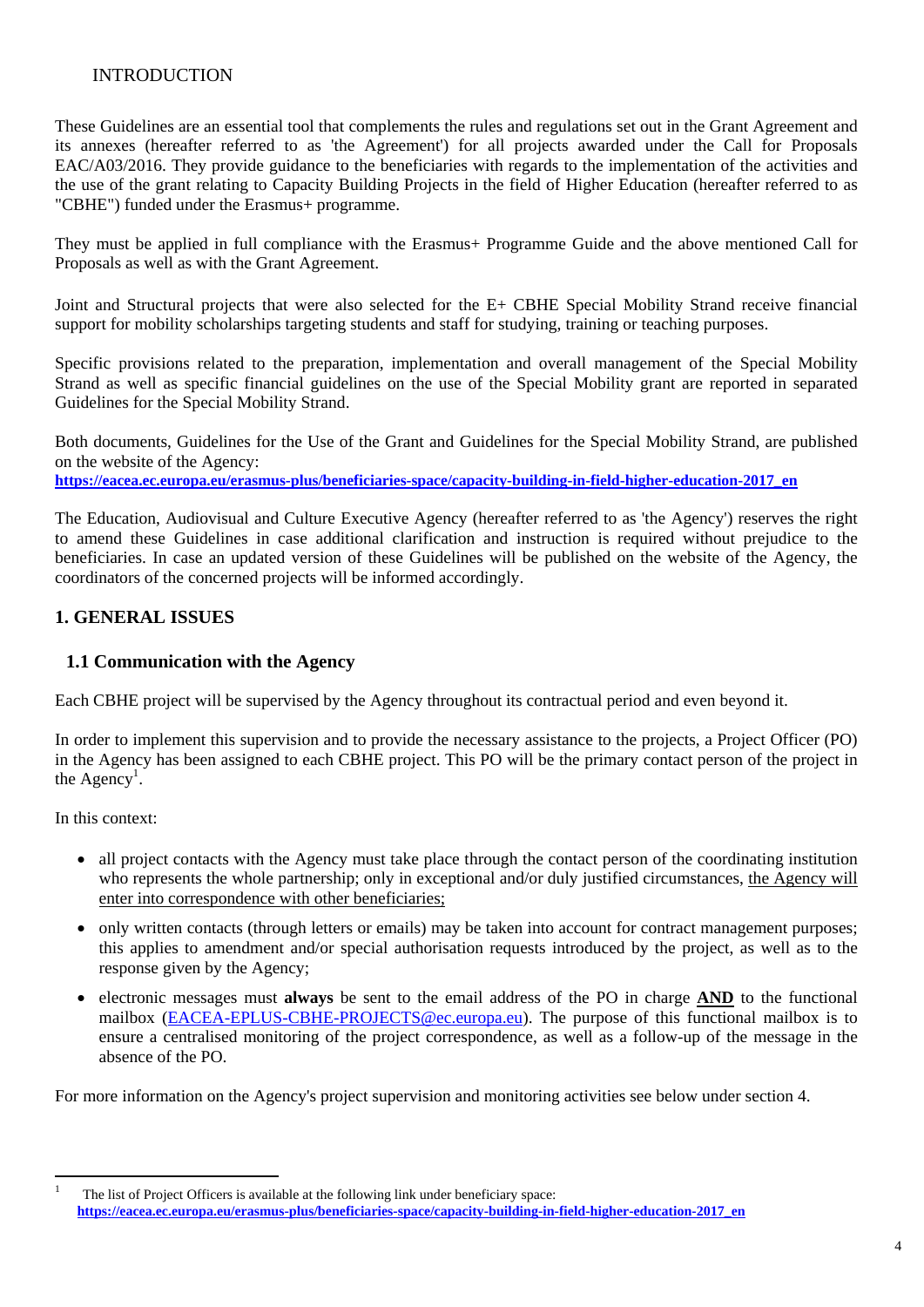## <span id="page-4-0"></span>**1.2 Composition of the Partnership**

The institutions listed in Annex IV of the Agreement (list of beneficiaries and mandates) compose the Partnership in charge of implementing the project. Only those beneficiary<sup>2</sup> organisations appearing in Annex IV of the Grant Agreement can benefit directly from the EU grant.

Please note that from a contractual point of view "associated partners" are not part of the beneficiaries' organisations. As a result, they cannot benefit directly from the EU grant. If necessary, their participation costs in project activities will have to be covered via the co-financing contribution provided by the beneficiary organisations or by their sponsors.

Any modification to list of institutions contained in the Annex IV such as the addition of an institution located in a programme country or in an eligible Partner Country, or the withdrawal of an institution is only possible upon prior written approval of the Agency. Further details are given below under the section 2.3 "Amendments to the Agreement".

## <span id="page-4-1"></span>**1.3 Mandates**

The signed mandates submitted with the application bind all beneficiaries to the legal provisions of the Agreement and give power of attorney to the coordinator to sign and act on their behalf. The sole contact person for the Agency concerning all project matters is the coordinator.

In practice, the mandate means that:

- beneficiaries have jointly full financial responsibility for the project (including in the case of recovery);
- the project accounts are maintained by the coordinator, drawing on the accounts of the beneficiaries;
- beneficiaries agree to supply in due time the necessary information and supporting documents;
- the total EU contribution is managed by the coordinator, but expenditure made by the beneficiaries is eligible, insofar as it respects the Agreement rules on the eligibility of costs;
- direct audits can be carried out at the coordinator and/or any of the beneficiaries.

Details on the general obligations and roles of the beneficiaries are given in Article II.1 (Annex II - General Conditions) of the Agreement.

#### <span id="page-4-2"></span>**1.4 Partnership Agreement**

A Partnership Agreement is a compulsory commitment that must be agreed and signed by each beneficiary organisation (Legal representative) and should be consistent with the provisions as laid out in the Agreement (and its annexes).

A signed scanned copy of the Partnership Agreement must be provided by e-mail to the Agency within 6 months of the signature of the Agreement.

Detailed implementation modalities of the project must be agreed upon by the beneficiaries and formalised in the Partnership Agreement. The Partnership Agreement can either be multilateral (i.e. single agreement signed by the coordinator and all the other beneficiary organisations) or bilateral (i.e. a different agreement signed between the coordinator and each beneficiary organisation) and should be drafted in the working communication language of the Partnership.

Provisions of the Partnership Agreement(s) may be differentiated according to the special needs/requirements of each beneficiary, provided that transparency is ensured within the partnership.

 $\frac{1}{2}$  In these Guidelines, the general term "beneficiary(ies)" refers to all the beneficiary organisations, including the coordinator, composing the project partnership. Nevertheless, when deemed necessary, the term "coordinator" is specifically used to refer to the coordinating institution signing the Grant Agreement.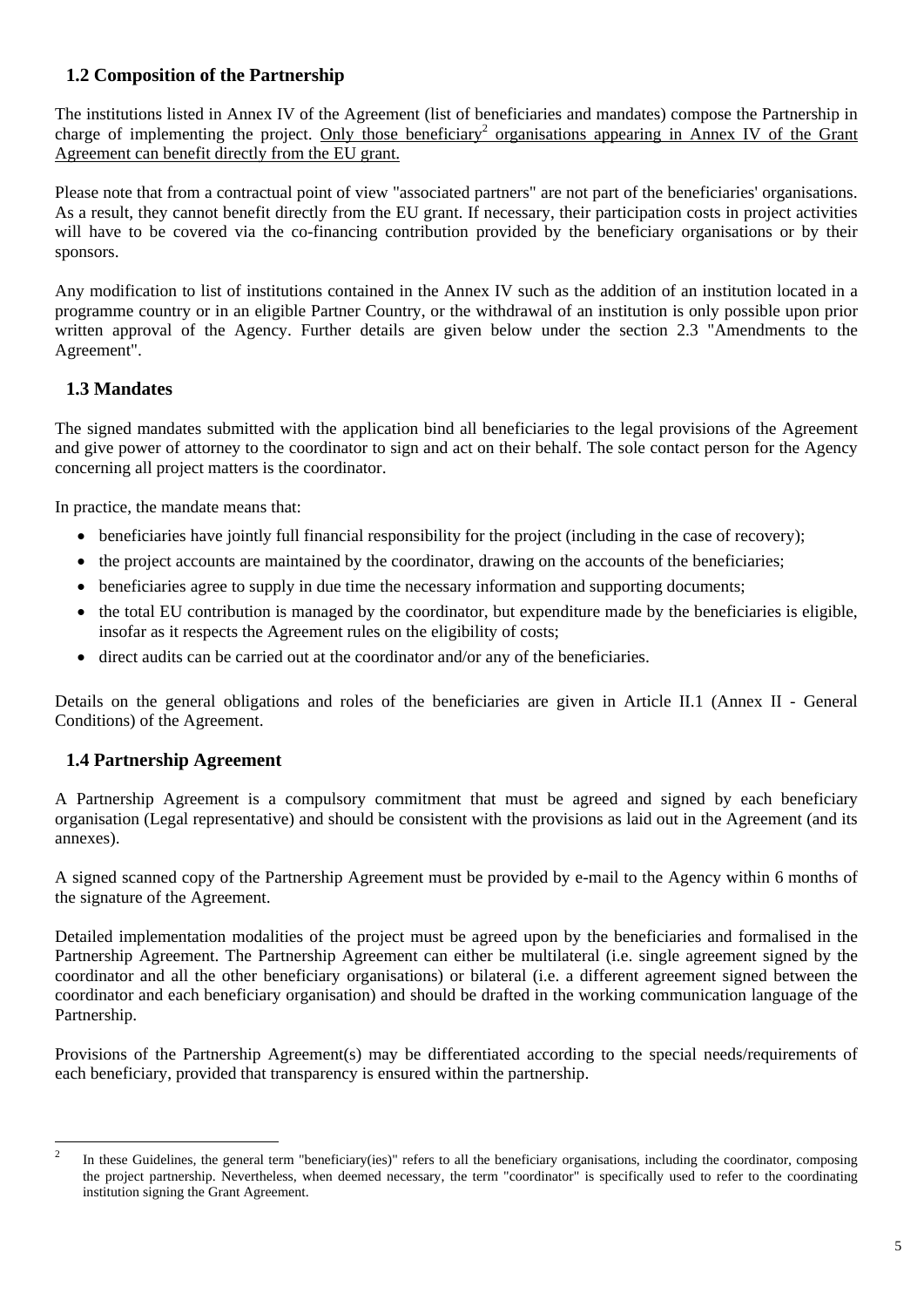The Partnership Agreement will have to cover the various financial, technical and legal aspects related to the implementation of the project, including:

- beneficiaries' rights and obligations within the framework of the project and the Agreement;
- beneficiaries' role and responsibilities in carrying out the work programme:
- management and governance modalities;
- financial management and related rules, in particular as concerns:
	- $\triangleright$  the budget structure (co-financing, breakdown of budget per activity and beneficiary, modalities of transfer of funds, etc.);
	- $\triangleright$  transfer of payments by the coordinating institution to partners (when, on the basis of what);
	- $\triangleright$  remuneration policy for staff;
	- $\triangleright$  payment modalities (reimbursement for travels and costs of stay, etc.);
- reporting mechanisms (what, when and by whom);
- conflict management mechanisms in case of problems or tasks/activities not properly implemented;
- communication strategy (project website, promotional material and its dissemination, dissemination and exploitation plan);
- sustainability strategy;
- any other relevant topic for the efficient implementation of the project.

Practical guidelines on aspects recommended to be covered in the Partnership Agreement and a template with core elements that might help drafting the internal Partnership Agreement can be found on the following Agency website: **[https://eacea.ec.europa.eu/erasmus-plus/beneficiaries-space/capacity-building-in-field-higher-education-2017\\_en](https://eacea.ec.europa.eu/erasmus-plus/beneficiaries-space/capacity-building-in-field-higher-education-2017_en)**

## <span id="page-5-0"></span>**1.5 Co-financing principle**

 $\overline{a}$ 

The principle of co-financing has been taken into account in the definition of the funding approach and in particular in defining the level of the unit costs used to calculate the grant of the project<sup>3</sup>.

According to the European Union Financial Regulation grants shall always involve co-financing. This means that the resources which are necessary to carry out the project shall not be provided entirely by the EU contribution.

The grant awarded to CBHE projects is based on an estimated budget combining unit costs and actual costs and corresponds to the European Union financial contribution to the project, as indicated in Art I.3 and Annex III of the Agreement. In application of the co-financing principle, this amount has to be considered as a contribution to cover part of the costs incurred by the beneficiary institutions to carry out the activities foreseen in the project, and should not be mistaken with the total costs of the project which also include co-financing from the partner institutions.

In practical terms, the implementation of the CBHE project may require other types of expenditures, not specifically foreseen and included in the budget of the grant (such as costs for dissemination, publishing, translation if not subcontracted, overheads costs, bank fees etc.), that are supposed to be covered by co-financing. It is important to note that these expenditures covered by the co-financing will not be taken into account for the final calculation of the grant and therefore will not have any financial impact on it.

Contrary to the approach followed under previous programmes (in particular the Tempus, ALFA or Lifelong Learning programmes), the co-financing contribution provided by the partnership will not need to be justified or demonstrated at final report stage. Practically, this means that no proofs of expenditure or supporting documents will be required by the Agency. Nevertheless, at final report stage and for statistical purposes only, the partnership will be invited to provide an indication on the level and source of co-financing made available for the implementation of the project. The final financial statement will contain a dedicated section where co-financing will have to be reported.

 $3$  In order to verify the expected level of co-financing, a simulation has been carried out on projects from previous programmes whose grant has been recalculated using the CBHE funding mechanism based on a combination of unit costs and other costs.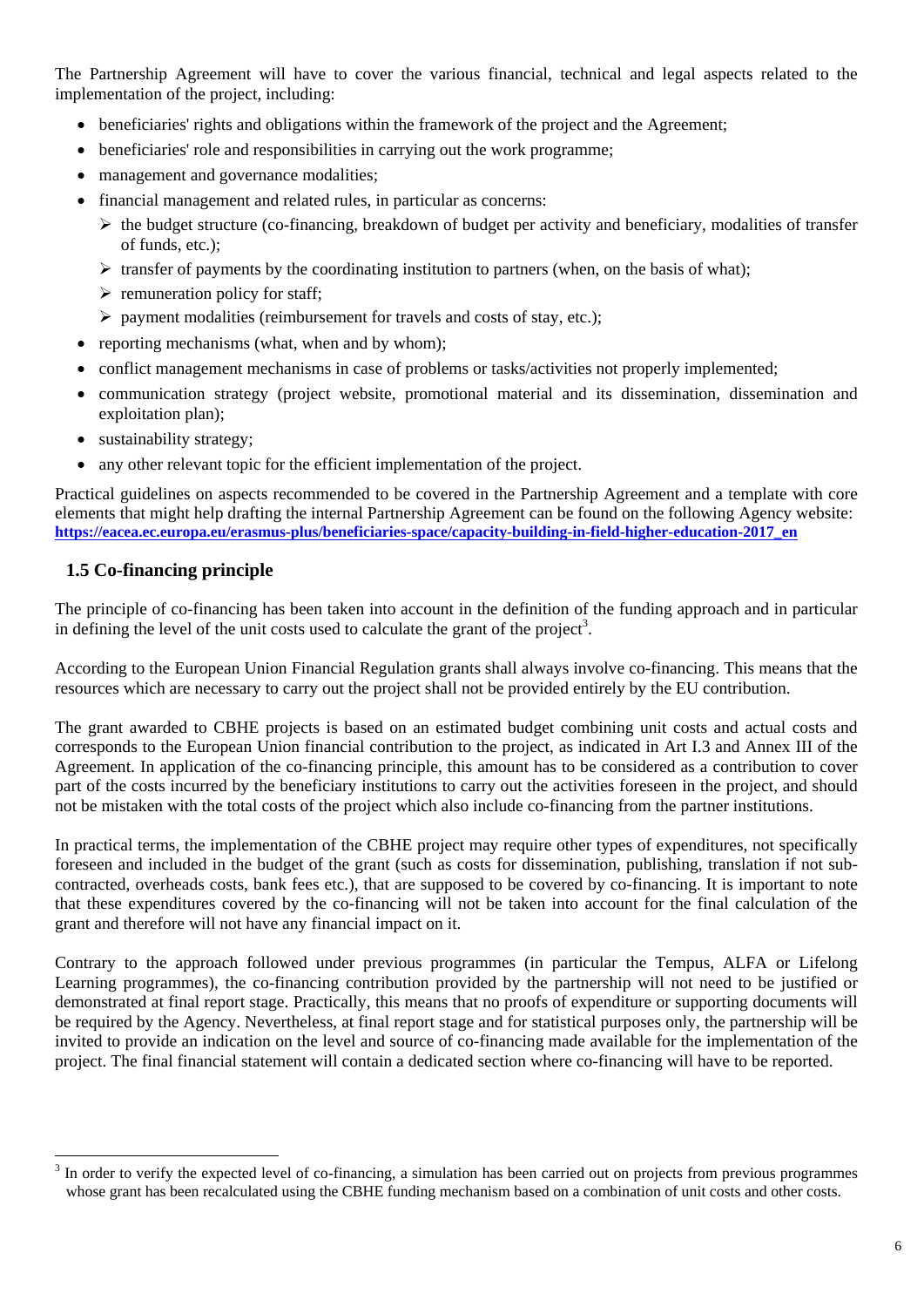## <span id="page-6-0"></span>**1.6 Conflict of Interest**

According to Article II.4 of the Agreement the beneficiaries shall take all necessary measures to prevent any situation where the impartial and objective implementation of the Grant Agreement is compromised for reasons involving economic interest, political or national affinity, family or emotional ties or any other shared interest ("conflict of interests").

Any situation constituting or likely to lead to a conflict of interests during the implementation of the Agreement shall be notified to the Agency, in writing, without delay. The beneficiaries shall immediately take all the necessary steps to rectify this situation. The Agency reserves the right to verify that the measures taken are appropriate and may require additional measures to be taken within a specified deadline.

According to Article II.16.3.1(c) of the Agreement, the Agency may decide to terminate the Agreement if the beneficiaries fail to comply with a substantial obligation under the terms of the Agreement.

#### <span id="page-6-2"></span><span id="page-6-1"></span>**1.7 Publicity obligations and dissemination and exploitation of results**

#### **1.7.1 Publicity**

CBHE beneficiaries must make themselves familiar with the publicity provisions stipulated in both the specific and the general conditions of the Agreement in conjunction with the guidelines for beneficiaries available on the following Agency website (please select the Erasmus+ tab): **[https://eacea.ec.europa.eu/about-eacea/visual-identity\\_en.](https://eacea.ec.europa.eu/about-eacea/visual-identity_en)** 

CBHE beneficiaries should also carefully follow the instructions sent by email concerning the Erasmus+ Project Results Platform and familiarise themselves with the Frequent Answer Questions and instructions on the platform web-site on how to log on and upload their project results:

**<http://ec.europa.eu/programmes/erasmus-plus/projects/eplus-help/>**

Any communication, publication or output resulting from the project, made by the beneficiaries jointly or individually, including at conferences, seminars or in any information or promotional materials (such as brochures, leaflets, posters, presentations, etc.), must indicate that the project has received European Union funding. This means that all material produced for project activities, training material, projects websites, videos and social media accounts created to promote the project, special events, posters, leaflets, press releases, CD ROMs, etc. must carry the Erasmus+ logo and mention: "Co-funded by the Erasmus+ Programme of the European Union"

#### ¾ **Erasmus+ logo**:

Logo to be used:



When displayed in association with another logo, the European Union emblem must have appropriate prominence.

#### ¾ **Disclaimer**:

Any publication or video should mention the following sentence:

*"This project has been funded with support from the European Commission. This publication [communication] reflects the views only of the author, and the Commission cannot be held responsible for any use which may be made of the information contained therein"* 

For other official EU language versions, please consult the following website: **http://ec.europa.eu/dgs/education\_culture/publ/graphics/beneficiaries\_all.pdf**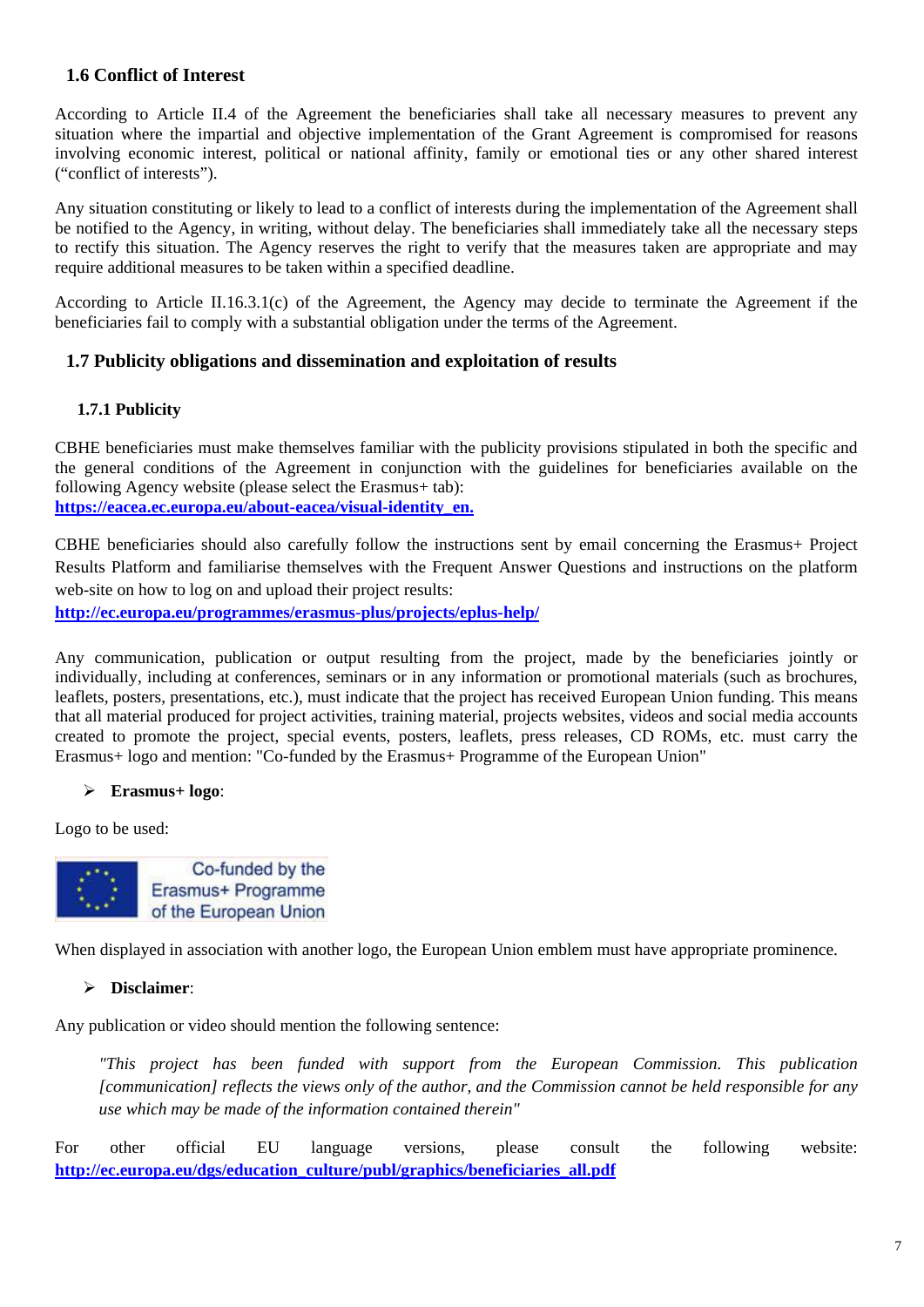#### <span id="page-7-0"></span>**1.7.2 Dissemination and Exploitation of Results**

CBHE projects have the responsibility to put emphasis on dissemination and exploitation of results, as they directly contribute to the impact of the E+CBHE action and to public awareness of their functioning and results.

This is particularly relevant for CBHE projects whose aim is to have a long lasting impact in the Partner Countries represented in the partnership, not only at the level of the participating organisations but also on the Higher Education sector as a whole as well as on the different target groups concerned by the project.

Beneficiaries must make themselves familiar with the underlying principles and tools and take them fully into account from the early stages and during the project implementation. A first source of information is the Annex II of the Erasmus+ Programme Guide: "Dissemination and exploitation of results – a practical guide for beneficiaries" available at:

**[https://eacea.ec.europa.eu/erasmus-plus/beneficiaries-space/capacity-building-in-field-higher-education-2017\\_en](https://eacea.ec.europa.eu/erasmus-plus/beneficiaries-space/capacity-building-in-field-higher-education-2017_en)**

Having a strong plan for dissemination and exploitation from the beginning of a project is a key priority and should form an integral part of the CBHE throughout its lifetime. The objective of dissemination and exploitation is to maximise the impact of project results by optimising their value, strengthening their impact, transferring them to different contexts, integrating them in a sustainable way and using them actively in systems and practices at local and international levels.

The results of the project may be of diverse nature and consist of concrete (tangible) results as well as other (intangible) results, such as skills and personal experiences (e.g. training abroad might trigger new ideas, new careers and even a new cooperation project). The different categories of results may require different approaches for dissemination and exploitation. For example, tangible results like 'products' may be easily demonstrated with actual items, graphical representations and samples, whereas intangible results such as 'experiences' may require alternative methods of display such as survey results, interview analysis and accreditation programmes.

Time should be spent on establishing who is expected to use the project's results and they should be constantly updated based on the users' needs.

The key elements of a dissemination and exploitation plan are:

- $\bullet$  the types of activity the methods and mechanisms, the languages to be used;
- the resources people and budget including for translation;
- the timetable:
- the strategy beyond the project's lifetime and beyond the partnership.

The first requirement for beneficiaries is to put in place and maintain a **project website** (see Article I.10.8 of the Agreement)**,** that should be established as soon as possible after the start of the project. It is important to indicate on the website, from the time it is launched, that the project has received European Union funding. A link should also be provided on the project web-site to the project's page on the Erasmus+ Project Results Platform: http://ec.europa.eu/programmes/erasmus-plus/projects/

In order to reach as many stakeholders as possible (e.g. students, academics and researchers, university administrative staff, world of employment, governance organisations and other key players in the field of education), it is advisable to translate as many promotion and dissemination materials as possible into English, as well as into the main local language(s) of the beneficiary institutions.

Amongst the different ways to disseminate and exploit results, beneficiaries must use the **Erasmus+ Project Results Platform**. The Platform offers a comprehensive overview of projects funded under the Erasmus+ programme and highlights good practice examples and success stories. The selected CBHE projects must upload the results of the project in the Erasmus+ Project Results Platform. The project coordinator must also provide a revised text for the project description, stating what has actually been achieved during the project that will appear in the project description section of the project page on the platform. The approval of the Final report will be subject to uploading the project's results and the revised project description in Erasmus+ Project Results Platform by the time of their submission.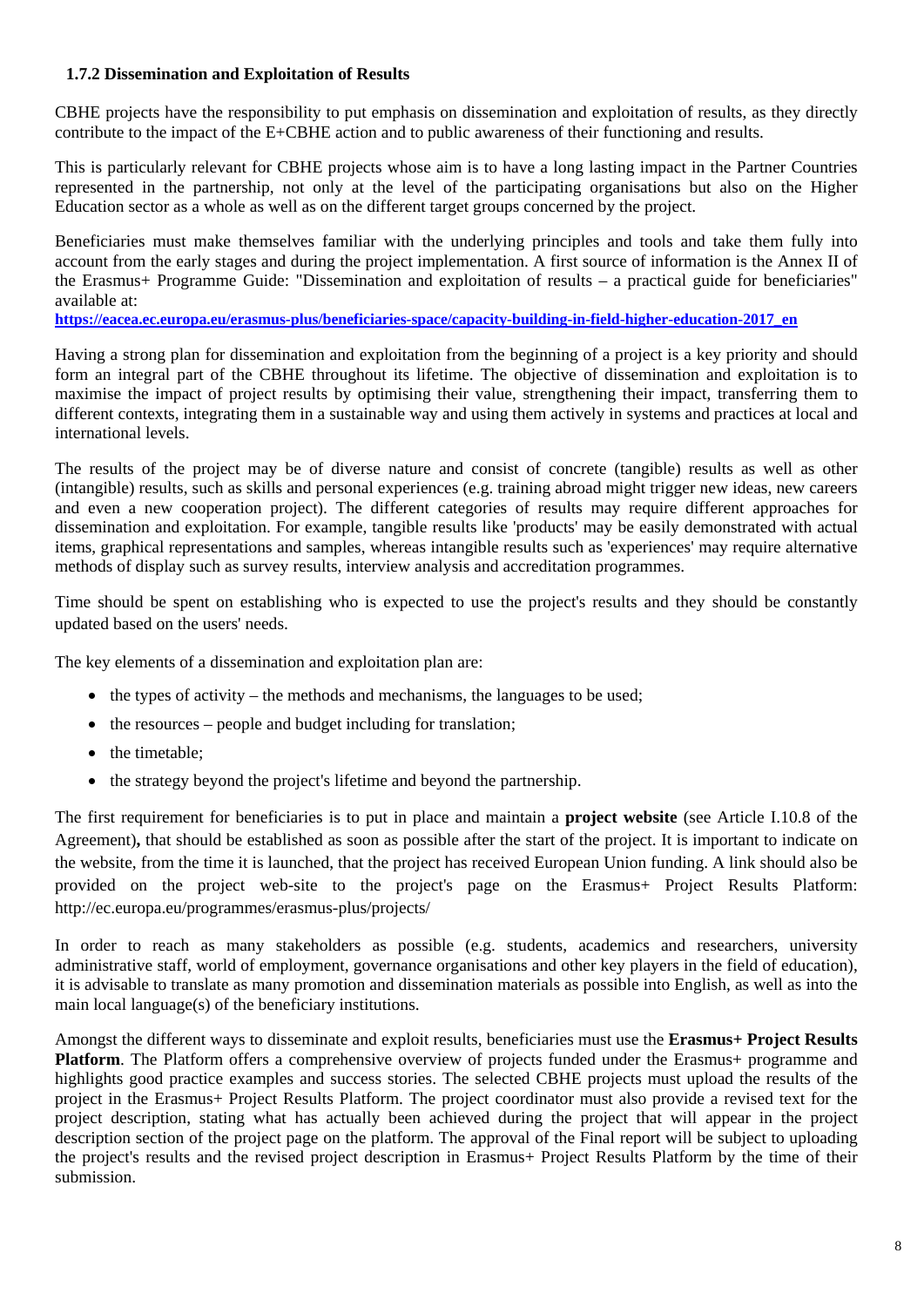The dissemination and exploitation plans should be regularly reviewed by measuring the success of the dissemination and exploitation activities already carried out. Any adjustments to the plan should be described in the Progress and Final Reports (see also section on Amendments).

Finally, please note that the Agency and the Commission can make free use of the project results (see Article I.7 of the Agreement). These results may be disseminated also at meetings organised by the Agency or the Commission.

## <span id="page-8-1"></span><span id="page-8-0"></span>**2. CONTRACTUAL MANAGEMENT OF THE GRANT**

#### **2.1 Pre-financings (First and Second pre-financing)**

Upon entry into force of the Agreement, a pre-financing payment of 50% of the maximum amount specified in Article I.3 of the Agreement will be paid to the coordinator. The pre-financing can be subject to the receipt of a guarantee of an amount equal to the pre-financing to be paid. In this case the coordinator was informed accordingly with the Agreement.

A second pre-financing payment of 40% of the maximum amount specified in Article I.3 shall be paid to the coordinator, subject to the following conditions:

- having used at least 70% of the previous pre-financing instalment paid;
- the receipt of the "Statement on the use of the previous pre-financing instalment" and "Request for payment" as specified in Annex VI of the Agreement;
- the receipt of a progress report on implementation of the action as specified in Annex V of the Agreement.

In case the first pre-financing was subject to the receipt of a bank guarantee, the second pre-financing will be subject to the receipt of a guarantee of an amount equal to the pre-financing instalment to be paid.

#### <span id="page-8-2"></span>**2.2 Reporting obligations/modalities**

 $\overline{a}$ 

Reporting<sup>4</sup> on the project's progress and achievements is both a crucial and a beneficial part of the project management process. It is a contractual obligation that has to be fulfilled by all the beneficiaries and serves a dual purpose:

- For the beneficiaries' own benefit and use. The reports are means of communication amongst beneficiaries about the project implementation. In addition, reports allow to share the knowledge created via the project at the disposal of a wider community. Through their dissemination, beneficiaries increase the potential for discovering initiatives that share common grounds and increase the chances of being contacted by interested parties with useful input or feedback.
- For the Agency's benefit and use. The assessment of the reports enables the Agency to take a decision on the continuation of the project. Beneficiaries will be required to submit a Progress and a Final report. Approval of the Progress report leads to the launch of the second prefinancing payment and approval of the Final Report leads to the final payment (if due). The Progress report provides the Agency with an update on how the project is advancing against original plans and budgets, while the Final report is due at the end of the project and allows the overall evaluation of the project.

As laid out in Article II.1.3 of the Agreement the coordinator shall bear responsibility for supplying to the Agency all documents and information which may be required under the Agreement. Where information is required from the other beneficiaries, the coordinator is responsible for obtaining and verifying this information before passing it on to the Agency.

<sup>4</sup> The Agency is currently using an e-Reporting system. The Progress and Final Report have to be filled in and submitted via the eReports system, which is an online tool available on the Participant Portal. The eReports User Guide available a the link **[https://eacea.ec.europa.eu/erasmus-plus/beneficiaries-space/capacity-building-in-field-higher-education-2017\\_en](https://eacea.ec.europa.eu/erasmus-plus/beneficiaries-space/capacity-building-in-field-higher-education-2017_en)** will provide you with detailed instructions on how to complete and submit a Project Reports using the eReporting methodology.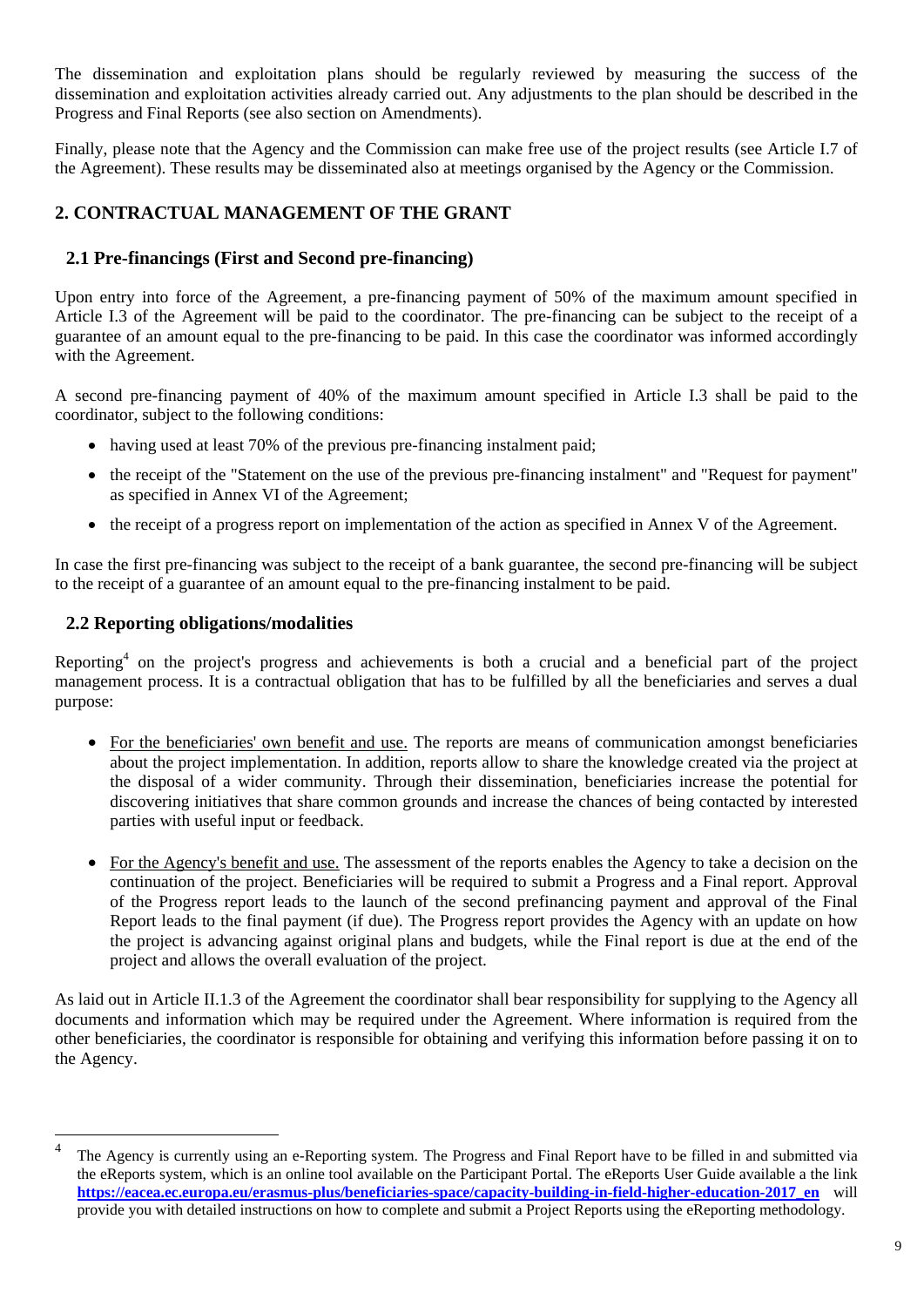In addition, the coordinator shall provide the Agency and/or the European Commission with information requested in order to promote the Erasmus+ Programme and disseminate its results. This may include answering questionnaires and entering data into databases (for instance for the dissemination and exploitation of results as specified in Article I.10.8 of the Agreement).

Although it is the coordinator's responsibility to submit the reports and their mandatory supporting documents in due time, the completion of the reports and the validation of the information they contain is a responsibility that falls under each of the beneficiaries that compose the project partnership. As a result, the preparation, drafting, circulation and final validation of the report's content - and more particularly for what concerns the description of the activities and the justification on the use of the grant – is an exercise that must be launched well in advance of the report's submission deadline.

Once the assessment is complete, the Agency will inform the project coordinator with an acceptance letter, on the evaluation results e.g. its decision and feedback on the project's progress and achievements.

Please note that the Agency can reject and/or ask for a revised version of the report in the following circumstances:

 $\triangleright$  Rejection of a report due to formal admissibility reasons

Hereafter the most common reasons:

- lack of signature by the legal representative or signed by an unauthorized person;
- the financial report (including the electronic version) is missing or the amounts presented are not in accordance with the agreed budget (initial or last amended budget);
- the report, including the financial report, has been submitted using wrong templates and/or not using the correct excel reporting tool;
- the report has been submitted in a language other than English, French or German;
- the (audit) certificate on the financial statement and underlying accounts is missing or not using the mandatory template.

In cases where the report is rejected, the beneficiary will be informed about the reasons of the rejection.

 $\triangleright$  Other cases of rejection of a report or suspension of the assessment by the Agency

There are a number of elements required by the Agency to carry out an analysis of the report. The absence of any of these elements would render the Agency unable to assess the report and may lead to its rejection, until the missing information is provided, or to a suspension of the analysis (refer to Article II.24.5 of the Agreement "Suspension of the time limit for payment").

Indeed even if a report is considered admissible by the Agency, the latter can still suspend or reject it during the assessment phase. The most common reason would be the incompleteness of the report.

For instance, if some parts are missing or incorrect, the Agency may request that further information is supplied and provided through the submission of an updated version of the report or of additional information. In this case, the period foreseen in the Agreement for payment will be suspended until the updated version or additional information have been received by the Agency. In the event the report has been submitted with missing or incorrect data so that the Agency is unable to carry out the assessment, the report will be rejected.

In cases where the report is rejected or suspended, the beneficiary will be informed about the reasons.

 $\triangleright$  Non-submission of a report

The respect of the report's submission deadline is a contractual obligation. As specified in Article II.23.3 of the Agreement, the Agency reserves the right to terminate the Agreement in case the required supporting documents will not be submitted in due time.

In exceptional cases the deadline for the submission of the progress report on the implementation of the action can be extended if duly justified.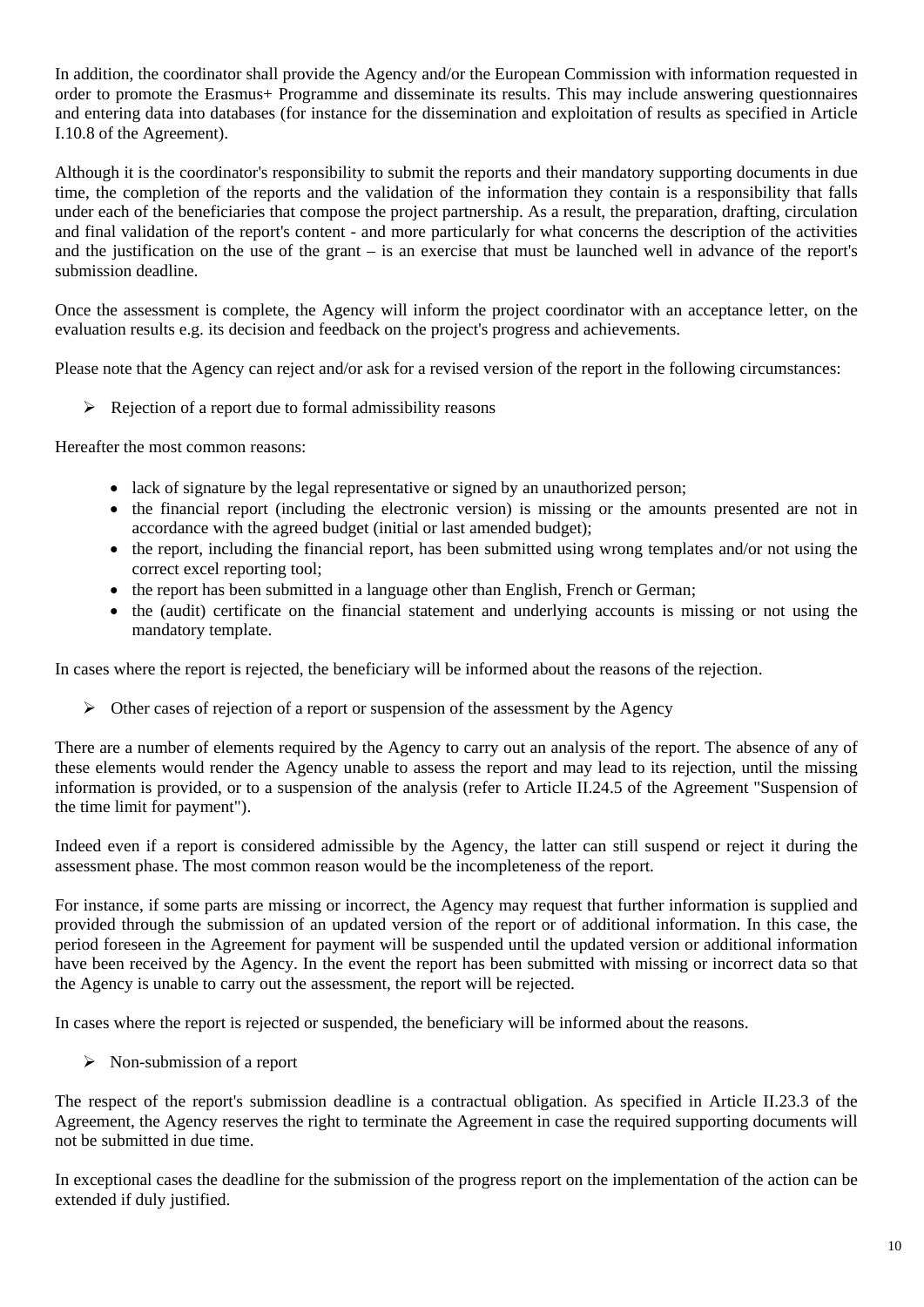If the request is not sufficiently justified or requests to extend the deadline are submitted repeatedly, a final deadline as indicated in Article II.23.3 will be set. Failure to comply with this deadline can lead to the termination of the Agreement in accordance with Article II.16.3.

In case the coordinator fails definitively to submit the project reports and the related required supporting documents, the Agency shall recover any amount already paid and if applicable, apply financial penalties of between 2% and 10% of the value of the grant as stipulated under Article II.17.1 of the Agreement.

#### <span id="page-10-0"></span>**2.2.1 Progress report on the implementation of the action (half-way through the eligibility period)**

The progress report on the implementation of the action will have to be submitted at the latest half way through the eligibility period:

- for the projects of a contractual period of 2 years on 14/10/2018;
- for the projects of a contractual period of 3 years on 14/04/2019.

The e-progress report on the implementation of the action is available on the website of the Agency and consists of the following:

- a "Progress report on the implementation of the action" (description of the progress made, statistics and indicators, tables of achieved/planned outcomes, etc.) as specified in Annex V of the Agreement;
- a "Statement on the use of the previous pre-financing instalment , as specified in Annex VI of the Agreement and,
- a "Request for payment of the second pre-financing" (to be submitted only when 70% of the first prefinancing has been spent) as specified in Annex VI of the Agreement. Further details are provided in section 2.2.2 below.

The "Statement on the use of the previous pre-financing instalment" represents an overall financial overview of the use of the grant until the date of the submission of the progress report. No financial supporting documents need to be submitted unless otherwise specified or requested by the Agency. The eligibility of the expenses declared in this Statement will only be verified following the submission of the final report and the required supporting documents.

<span id="page-10-1"></span>As a result, the approval of the progress report on the implementation of the action refers exclusively to the acknowledgement of the project activities but does not imply the eligibility of the indicated expenses.

#### **2.2.2 Request for the second pre-financing**

The coordinator can submit together with the "Progress report on the implementation of the action" the "Request for payment" of the second pre-financing as specified in Annex VI of the Agreement in case 70% of the previous prefinancing instalment has been used. Following the submission of the progress report on the implementation of the action, a second pre-financing payment of 40% of the maximum amount specified in Article I.3 shall be paid as indicated under section 2.1.

In case 70% of the previous pre-financing instalment has not been used half way through the eligibility period, the progress report on the implementation of the action (together with the "Statement on the use of the previous prefinancing instalment") should be submitted without the Request for payment of the second pre-financing. However, as soon as the spending level of 70% of the previous pre-financing instalment has effectively been achieved, an updated "Statement on the use of the previous pre-financing instalment" together with the request for payment of the second pre-financing should be submitted. Provided that the progress report on the implementation of the action was submitted and that the Agency is not requesting or waiting for additional information, a second pre-financing payment of 40% of the maximum amount specified in Article I.3 shall be paid as indicated under section 2.1.

#### <span id="page-10-2"></span>**2.2.3 Final report (two months after the end of the contractual period)**

The Final report will have to be submitted at the latest two months after the end of the contractual period:

- for the projects of a contractual period of 2 years on 14/12/2019;
- for the projects of a contractual period of 3 years on 14/12/2020.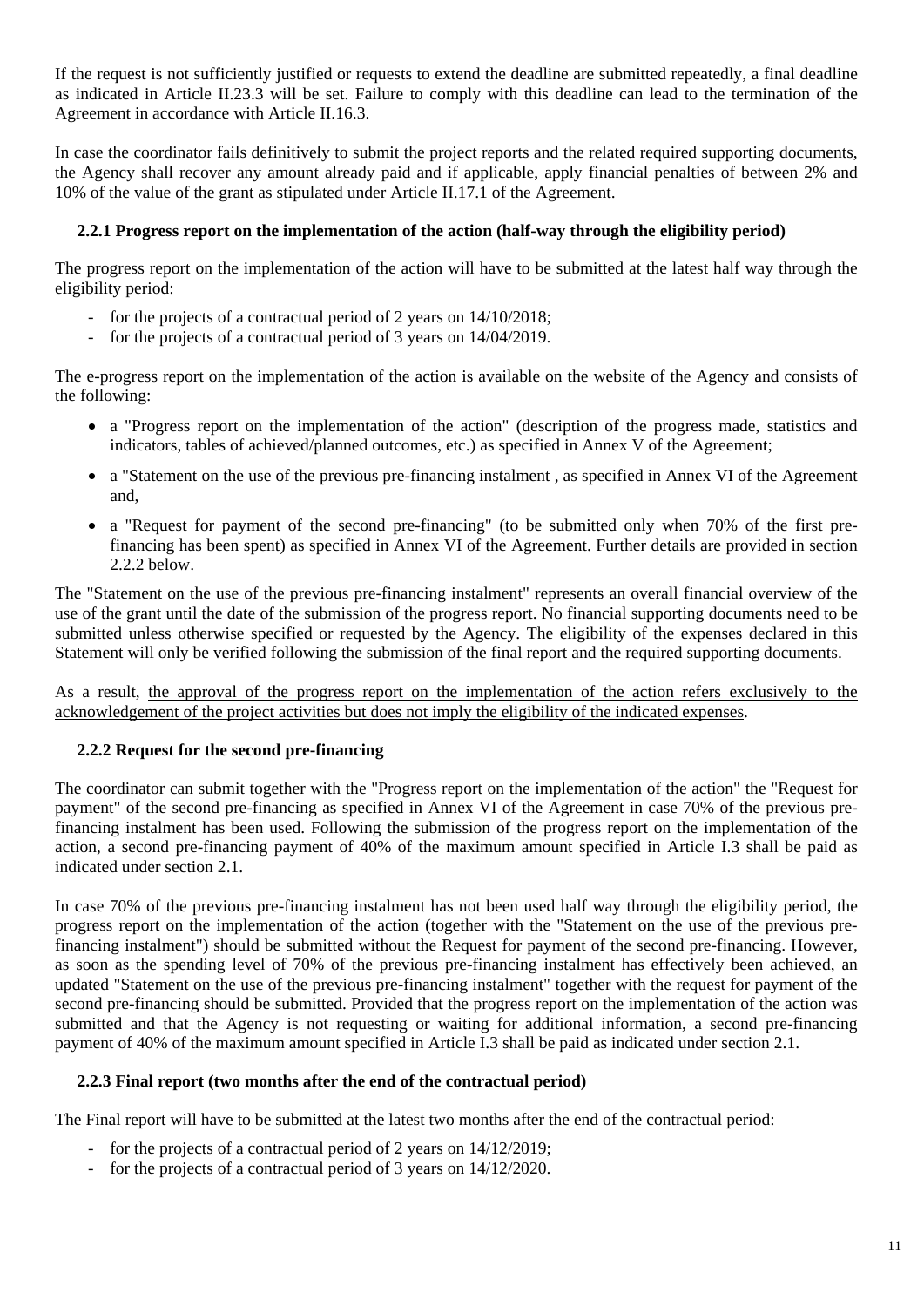The e-Final report is available on the website of the Agency<sup>5</sup> and consists of a narrative and a financial part as follows:

- "Final report on the implementation of the action" (description of the results and achievements, statistics and indicators, table of achieved outcomes, etc.) as specified under Annex V of the Agreement;
- "Final Financial Statement and Request for payment" including the financial tables for each budget heading and the required supporting documents (see sections 3.2 and 3.3 below for the type of supporting documents to be submitted under each budget heading) - as specified under Annex VI of the Agreement;
- Mandatory (Audit) Certificate on the financial statements and underlying accounts ("Report of Factual Findings on the Final Financial Report – Type II") as specified under Annex VII of the Agreement. It is important to select the auditor well in advance in order to avoid delays in submitting the final report. The costs of the audit certificate are eligible costs of the project. A mandatory template for the audit report and engagement letter between the coordinator and the auditor are available in the Guidance Notes<sup>5</sup> together with the exact role and procedures to be respected by the auditor.

During the course of the evaluation of the Final report, the Agency may request that the beneficiary provides additional supporting documents. In that case, the payment will be suspended, as explained in Article II.24.5 of the Agreement. For ease of reference and assessment, supporting documents should be numbered in conformity with the Final Financial statement.

Project results and revised project description must be uploaded in the Erasmus+ Project Results Platform as it is explained in section 1.7.2 Dissemination and Exploitation Results.

 $\overline{a}$ 

<sup>5</sup> **[https://eacea.ec.europa.eu/erasmus-plus/beneficiaries-space/capacity-bui](https://eacea.ec.europa.eu/erasmus-plus/beneficiaries-space/capacity-building-in-field-higher-education-2017_en)lding-in-field-higher-education-2017\_en**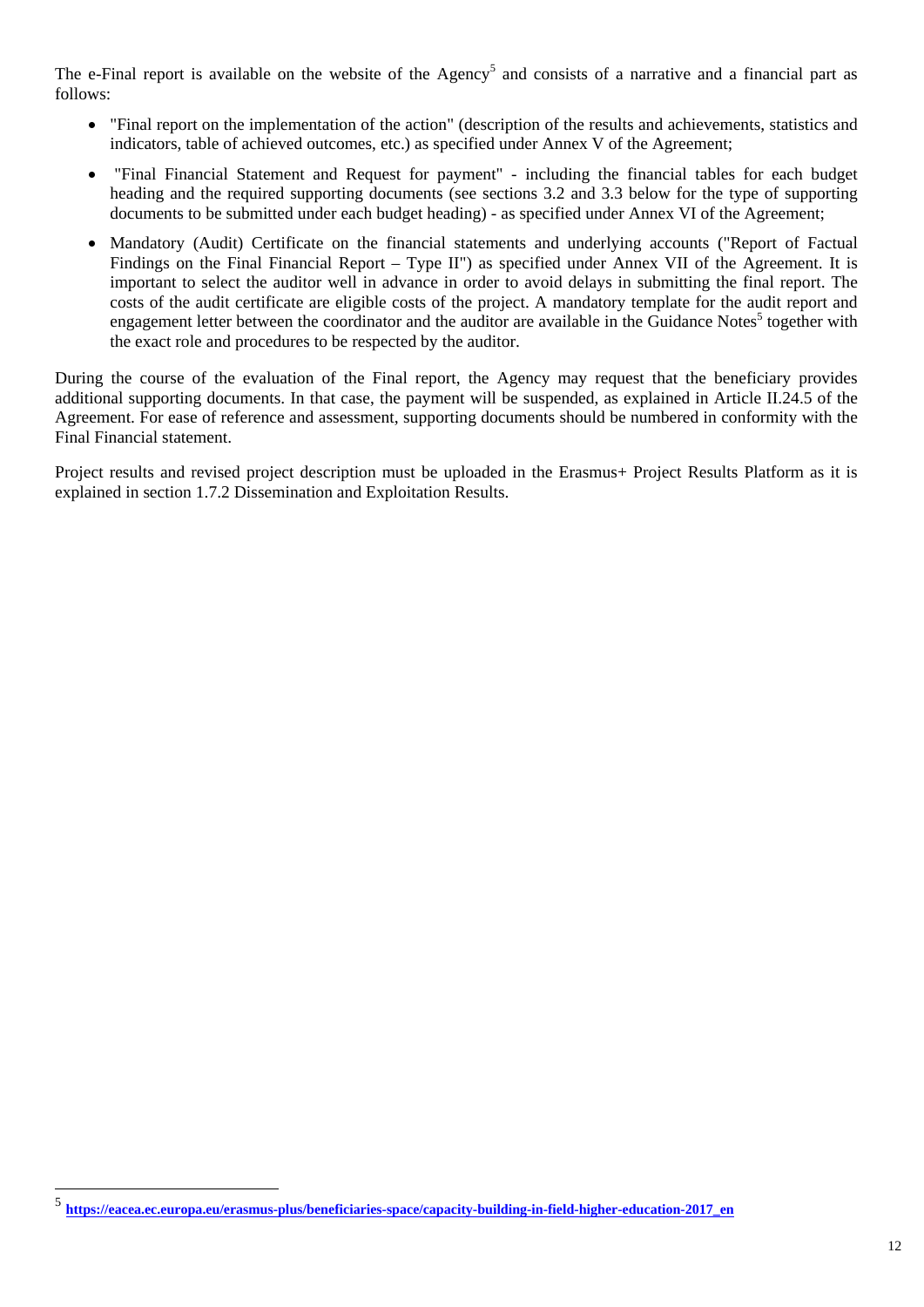## <span id="page-12-0"></span>**2.3 Amendments to the Agreement**

The rules for amendments of grants are set out in the Article II.12 of the Agreement signed with the Agency.

An amendment is an act modifying the grant conditions initially agreed and established in the Agreement. The amendment procedure is initiated via a modification request which most frequently originates from the beneficiary. However, it is not excluded that a modification is made at the initiative of the Agency.

The Agreement may be amended only in writing. Oral arrangements for modifications cannot legally bind the parties.

The beneficiaries should try to limit, as far as possible, the number of requests for amendments and only submit such requests when necessary. Amendments should always be requested before any changes are implemented, and not retroactively.

In order to be admissible the amendment requests must be submitted at least one month before the end of the eligibility period as detailed in the Agreement.

Any amendment, including those aiming at adding or removing a beneficiary, shall not have the purpose or the effect of putting in question the grant award decision (including the eligibility criteria) and/or be contrary to the equal treatment of applicants.

#### **How to proceed?**

As soon as changes are envisaged by the Partnership (to the project and/or the partnership composition), the coordinator should contact the Project Officer in charge and ask for his/her advice on the proposed changes.

Depending on the nature of the modification, amendments have to be made following the specific **procedures** explained in the sections 2.3.1, 2.3.2 and 2.3.3 and presented in the summary table below. Any related requests or notifications from the coordinator must be sent to the following email address: **EACEA-EPLUS-CBHE-PROJECTS@ec.europa.eu**.

The Agency will examine the justification for the modification(s) proposed and will decide whether or not to approve the requested change(s). The modification will enter into force once the Agency has sent a signed letter by email or a notification email to the coordinator. Once the amendment is made, it becomes an integral part of the initial Agreement.

When changes affect the legal commitment and the working modalities defined and endorsed by the partnership in its Partnership Agreement(s), the latter must be amended accordingly and this amendment must be officially endorsed by all the beneficiaries concerned.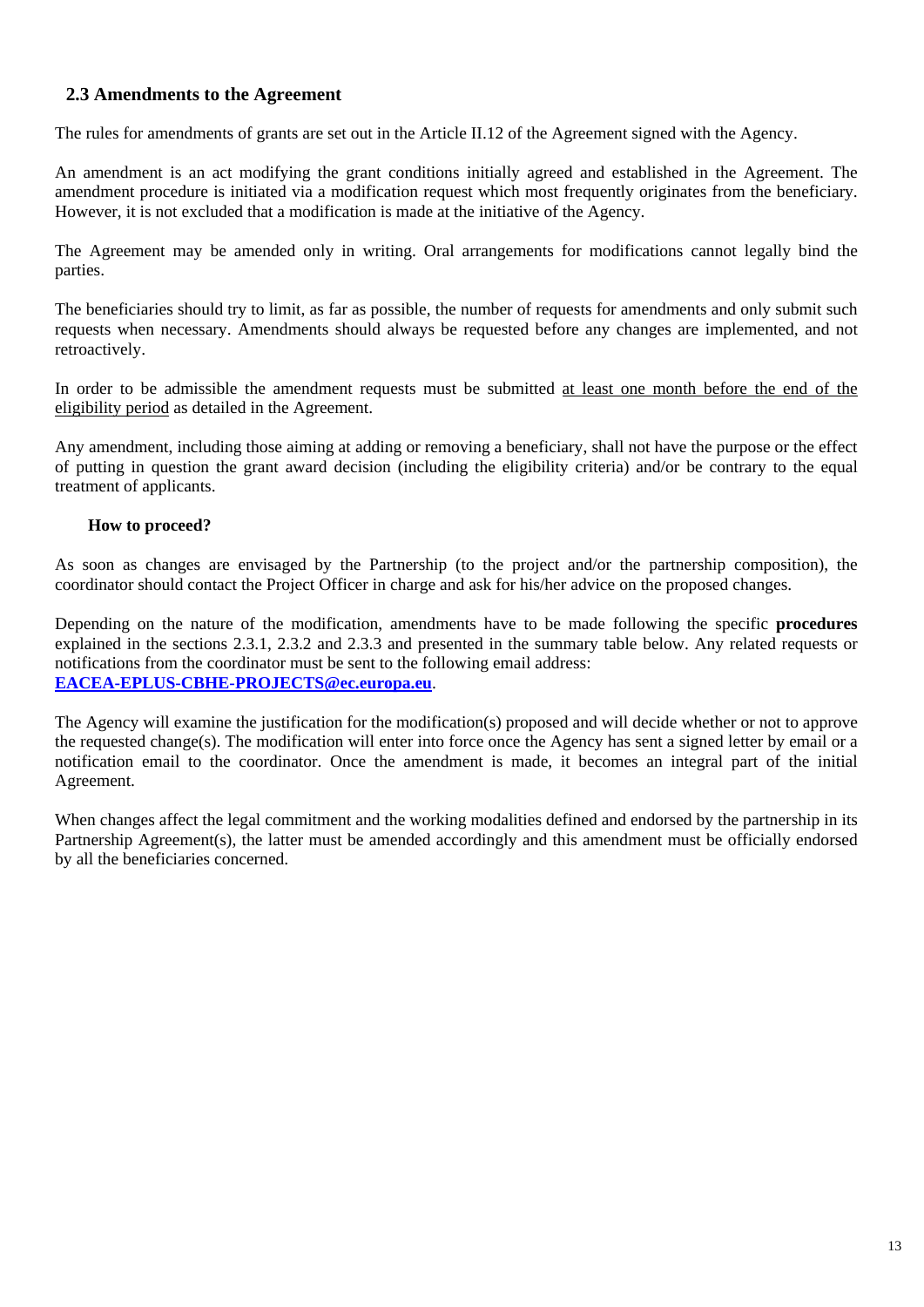## **Summary table with the different amendments and procedures to be followed**

| <b>Change of/in</b>                                                                                                                                                                                                                                                                       | <b>Refer to</b><br><b>Section</b>        | <b>Amendment Request via</b>                                                                                                                                                              | <b>Supporting Documents</b>                                                                                                                                                                                                                                                                                                                                                                                                                                                                                                                                                                                                                                                                                                               | <b>EACEA</b><br><b>Reply</b>                                               |
|-------------------------------------------------------------------------------------------------------------------------------------------------------------------------------------------------------------------------------------------------------------------------------------------|------------------------------------------|-------------------------------------------------------------------------------------------------------------------------------------------------------------------------------------------|-------------------------------------------------------------------------------------------------------------------------------------------------------------------------------------------------------------------------------------------------------------------------------------------------------------------------------------------------------------------------------------------------------------------------------------------------------------------------------------------------------------------------------------------------------------------------------------------------------------------------------------------------------------------------------------------------------------------------------------------|----------------------------------------------------------------------------|
| 1. The legal status of the coordinating institution and/or beneficiaries<br>2. The legal name of the coordinating institution and/or beneficiaries<br>3. The address of the coordinating institution<br><b>4.</b> The address of a beneficiary (that is not the coordinating institution) | 2.3.1.1<br>2.3.1.2<br>2.3.1.3<br>2.3.1.4 | <b>Participant Portal</b><br>1-4. Change via the Participant<br>Portal by the LEAR and<br>notification by email to the<br>Agency from the coordinator                                     | 1-4. Official document proving the change (new statutes, official journal,<br>etc.) attached to the email and uploaded in the Participant Portal                                                                                                                                                                                                                                                                                                                                                                                                                                                                                                                                                                                          | 1-3. The<br>Agency sends a<br>scanned letter<br>via email<br>4. The Agency |
| 5. The contact person of the coordinating institution                                                                                                                                                                                                                                     | 2.3.2.1                                  | Email                                                                                                                                                                                     | <b>5.</b> Details of the new contact person (name, address, phone no., email)                                                                                                                                                                                                                                                                                                                                                                                                                                                                                                                                                                                                                                                             | sends an email                                                             |
| 6. The deadline for submission of reports                                                                                                                                                                                                                                                 | 2.3.2.2                                  | 5-6. Request for an amendment                                                                                                                                                             | 6. Justification                                                                                                                                                                                                                                                                                                                                                                                                                                                                                                                                                                                                                                                                                                                          |                                                                            |
| 7. Contact details of the legal representative of the coordinating<br>institution or of the contact person of the beneficiaries                                                                                                                                                           | 2.3.4                                    | email from the legal<br>by<br>representative of the coordinating<br>institution, or at least with the<br>latter in copy (Cc)<br>7. Notification by email from the<br>coordinator          | 7. New contact details (name, address, phone number, email)                                                                                                                                                                                                                                                                                                                                                                                                                                                                                                                                                                                                                                                                               | $5-6-7$ . The<br>Agency sends<br>an email                                  |
| 8. The coordinating institution                                                                                                                                                                                                                                                           | 2.3.3.1                                  |                                                                                                                                                                                           | 8. • Explanatory letter from the withdrawing coordinating institution<br>• Explanatory and acceptance letter from the new coordinating inst.<br>• Endorsement letter signed by the former and new coordinating inst.<br>• Financial identification form of the new coordinating institution<br>• Revised budget allocation per beneficiary<br>• Revised distribution of tasks<br>• Updated and signed mandates from all beneficiaries<br>• Declaration of honour from the new coordinating institution<br>• A validated PIC number if applicable                                                                                                                                                                                          |                                                                            |
| 9. The eligibility period                                                                                                                                                                                                                                                                 | 2.3.3.2                                  |                                                                                                                                                                                           | 9-10. Justification, updated planning and explanation of activities                                                                                                                                                                                                                                                                                                                                                                                                                                                                                                                                                                                                                                                                       |                                                                            |
| 10. The budget breakdown                                                                                                                                                                                                                                                                  | 2.3.3.3                                  | <b>Exchange of letters</b>                                                                                                                                                                | Revised budget allocation per beneficiary (if applicable)<br>• Revised distribution of tasks (if applicable)Revised budget<br>breakdown table - Annex III (for change 10)                                                                                                                                                                                                                                                                                                                                                                                                                                                                                                                                                                 |                                                                            |
| 11. The partnership composition<br>12. The legal representative of the coordinating institution                                                                                                                                                                                           | 2.3.3.4<br>2.3.3.5                       | 8-14. Request for an amendment<br>by email with a scanned letter<br>dated and signed by the legal<br>representative of the coordinating<br>institution, including supporting<br>documents | 11. a) Addition of a new beneficiary:<br>Explanatory letter from the coordinating institution<br>Explanatory and acceptance letter from the new beneficiary<br>Revised budget allocation per beneficiary<br>Revised distribution of tasks<br>A signed mandate by the new beneficiary<br>Acceptance letters from all beneficiaries<br>A validated PIC number<br><b>b</b> ) Withdrawal of a beneficiary:<br>Explanatory letter from the coordinating institution<br>Explanatory letter from the withdrawing beneficiary<br>Revised budget allocation per beneficiary<br>Revised distribution of tasks<br>E-mail/letter showing that the partnership has been informed<br>12. Official document (official journal, decree, election results) | 8-14. The<br>Agency sends a<br>scanned letter<br>via email                 |
| 13. The bank account of the coordinating institution                                                                                                                                                                                                                                      | 2.3.3.6                                  |                                                                                                                                                                                           | 13. New financial identification form                                                                                                                                                                                                                                                                                                                                                                                                                                                                                                                                                                                                                                                                                                     |                                                                            |
| <b>14.</b> Major changes to the work programme                                                                                                                                                                                                                                            | 2.3.3.7                                  |                                                                                                                                                                                           | 14. New work programme in track changes and their justification<br>• Revised budget allocation per beneficiary (if applicable)<br>• Revised distribution of tasks (if applicable)                                                                                                                                                                                                                                                                                                                                                                                                                                                                                                                                                         |                                                                            |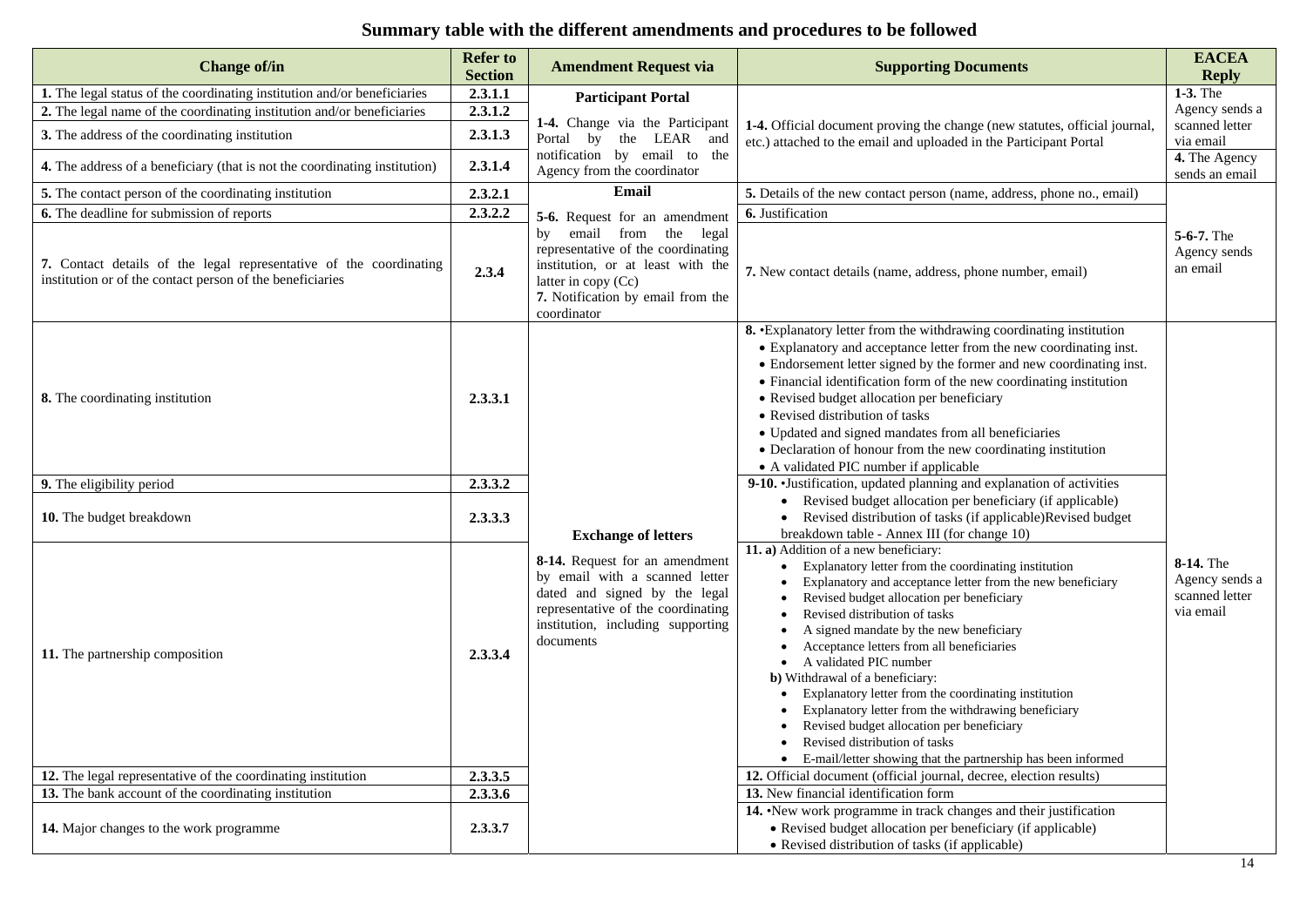#### **2.3.1 AMENDMENTS VIA THE EACEA PARTICIPANT PORTAL**

<span id="page-14-0"></span>The Participant Portal Beneficiary Register is the platform where the LEAR<sup>6</sup> (Legal Entity Appointed Representative) of each beneficiary organisation registers his/her organisation as well as any changes related to the status and official address of it.

Changes of a beneficiary's organisation data will have to be introduced by the LEAR (or the person with Account Administrative role) together with the supporting documents required<sup>7</sup> via the "My **Organisations**" option in the "organisations menu" by using the Unique Registration Facility (URF) hosted in the EACEA Participant Portal under the following link: **<https://ec.europa.eu/education/participants/portal/desktop/en/organisations/register.html>**

For technical questions, please address your request to the IT helpdesk: **EC-GMSS-EDUCATION-SUPPORT@ec.europa.eu**

Although it is not required to send an amendment request to the Agency for these modifications, the coordinator must inform the Agency by email of the changes introduced via the Participation Portal so as to ensure a better follow-up of the projects.

The following modifications must be made via the Participant Portal.

<span id="page-14-1"></span>For the first three types of modifications (2.3.1.1, 2.3.1.2 and, 2.3.1.3), the Agency notification to the coordinator will take the form of an official amendment letter sent via email.

## **2.3.1.1 Change of the legal status of the coordinating institution and/or beneficiaries**

<span id="page-14-2"></span>The new legal status of the beneficiary must fulfil all the eligibility and selection criteria originally applied. If the change in status results in a non-fulfilment of the eligibility and/or selection criteria, the Agreement may be terminated.

#### **2.3.1.2 Change of the legal name of the coordinating institution and/or beneficiaries**

In certain cases, what appears to be a change of name may in reality be a different change (e.g. new legal entity, transfer of rights and obligations) which may require other supporting documents and a different treatment. In this case the Agency will inform the beneficiary about what documents are needed.

#### **2.3.1.3 Change of the address of the coordinating institution**

<span id="page-14-4"></span><span id="page-14-3"></span>The change will be accepted by the Agency provided that it is compatible with the eligibility criteria of the call for proposals.

#### **2.3.1.4 Change of the address of a beneficiary (that is not the coordinating institution)**

The change will be accepted by the Agency provided that it is compatible with the eligibility criteria of the call for proposals. In this case, the Agency notification of acceptance will take the form of an email addressed to the coordinator and the beneficiary concerned by the change.

<sup>1</sup> 6 Legal Entity Appointed Representative. It is the person authorised to have access to the Participant Portal on behalf of a legal entity and make any changes related to its legal status, legal address and legal name if needed.

<sup>7</sup> An updated and duly completed and signed Legal Entity form is available under the following website: [http://ec.europa.eu/budget/contracts\\_grants/info\\_contracts/legal\\_entities/legal\\_entities\\_en.cfm](http://ec.europa.eu/budget/contracts_grants/info_contracts/legal_entities/legal_entities_en.cfm) together with the related supporting documents.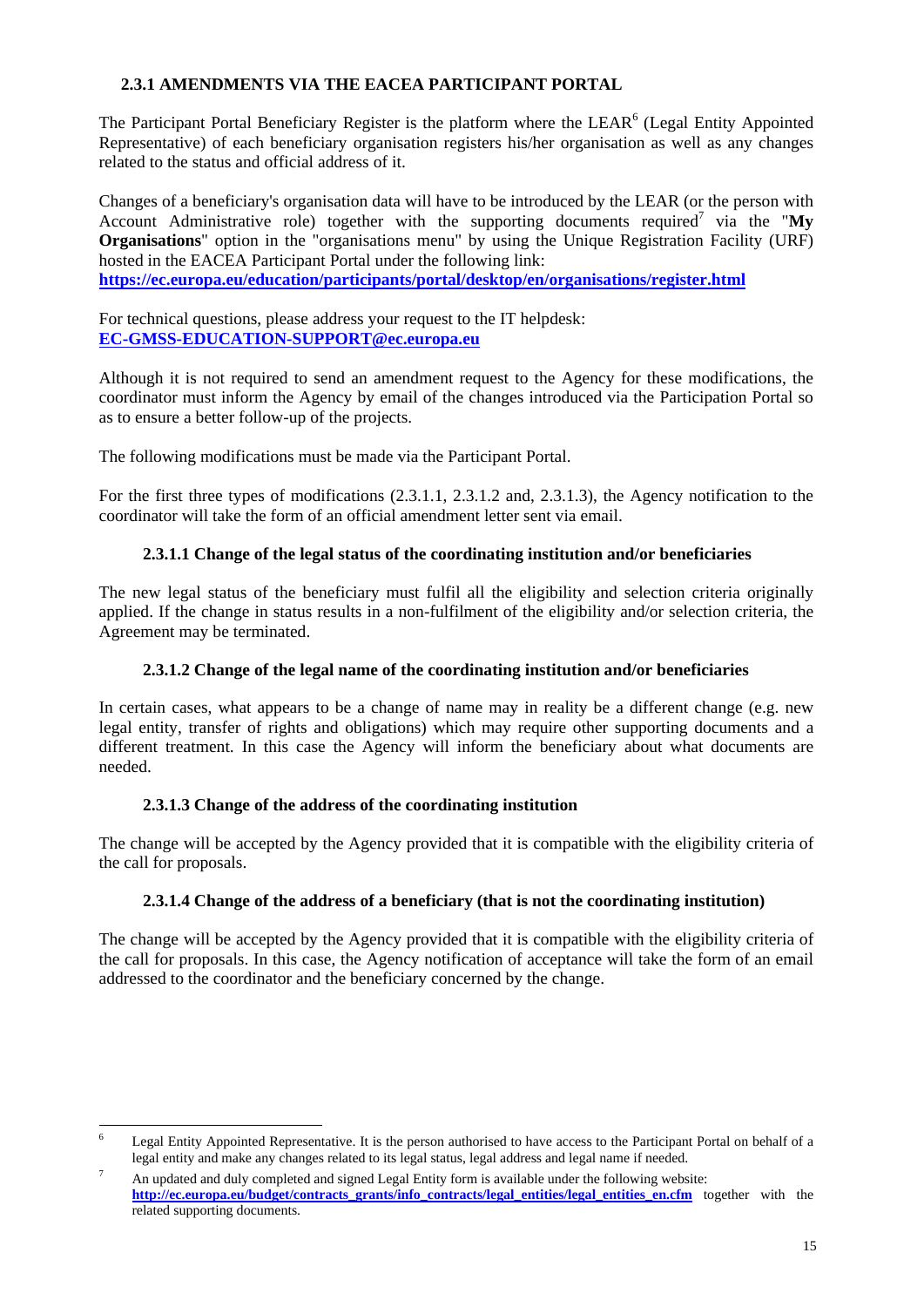#### **2.3.2 AMENDMENTS VIA EMAIL**

<span id="page-15-0"></span>For the following modifications, an amendment request must be sent by email from the legal representative of the coordinator, or at least with the latter in carbon copy (Cc). The Agency notification will take the form of an email.

#### **2.3.2.1 Change of the contact person of the coordinating institution**

<span id="page-15-1"></span>If it is a letter attached to an email, it should be signed by the legal representative of the coordinator. If it is an email, the legal representative should be at least in carbon copy (Cc) of the email. The email/letter should specify all relevant contact details of the new contact person, i.e. title/full name, department/faculty if relevant, role in the organisation, email, business address, telephone.

#### **2.3.2.2 Change of deadline for submission of reports**

<span id="page-15-2"></span>A request to change the deadline for the submission of reports (without the extension of the eligibility period) must be submitted before the contractual deadline has been reached (see section 2.2 Reporting obligations/modalities of these Guidelines). This request must be duly justified.

#### **2.3.3 AMENDMENTS VIA AN EXCHANGE OF FORMAL LETTERS**

<span id="page-15-3"></span>The modification by means of exchange of letters implies that the agreement between the two parties will not be reached by countersigning the very same document but by exchanging two separate documents (letters) via email.

For the following modifications, the coordinator must submit a scanned letter via email to the Agency (amendment request). This letter, which must be signed by the legal representative, must clearly explain the nature of the proposed amendment and the necessary modifications to the Agreement. The Agency notification to the coordinator will take the form of an official letter sent via email.

#### **2.3.3.1 Change of the coordinating institution**

<span id="page-15-4"></span>This implies a change in the legal liability under the Agreement and can be requested only under the most exceptional circumstances.

- **a)** When the change refers to the replacement of the coordinating institution by a legal entity which is already a member of the partnership, this change is recorded via an exchange of **letters**
- **b)** When the new coordinating institution is not already a member of the partnership, this change is recorded via an *assignment contract*. This is a three-party contract to be signed by the former coordinator, the new coordinator and the Agency. All eligibility, selection and award criteria must be still fulfilled at project level before concluding such a contract.

In both cases, the following documents will have to be submitted:

- Explanatory letter from the withdrawing coordinating institution signed by the legal representative explaining the reasons of their withdrawal from the project.
- Explanatory letter from the new coordinating institution signed by the legal representative including the acceptance to become the coordinating institution including full contact details of the new coordinator (name, address, phone number, email).
- Endorsement letter signed by the legal representatives of the former and the new coordinating institution:
	- the former coordinating institution which renounces to all its rights and obligations in the context of the Agreement
	- the new coordinating institution which agrees to take over the full responsibility of the Agreement for the entire duration of the eligibility period.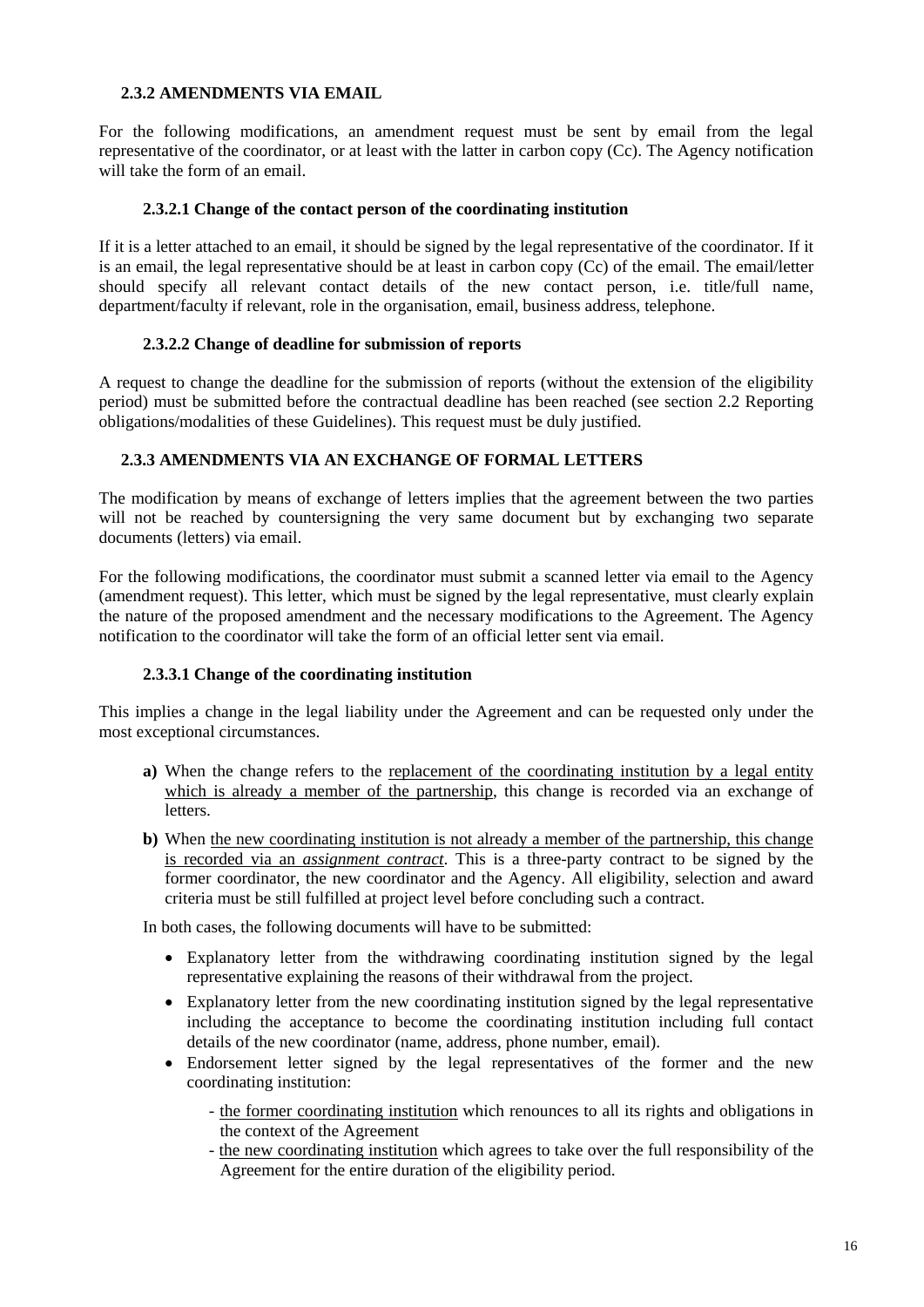The date at which the old coordinating institution leaves the project and the date at which the new coordinating institution takes over must also be mentioned on this letter.

- A financial identification form of the new coordinating institution.
- Revised budget allocation per beneficiary.
- Revised distribution of tasks.
- New mandates indicating the new coordinating institution's details and signed by the legal representative of each beneficiary.
- A declaration of honour signed by the legal representative of the new coordinating institution.
- A validated PIC number in case the coordinating institution is not already a partner of the partnership.

#### **2.3.3.2 Change of the eligibility period**

<span id="page-16-0"></span>Only under exceptional circumstances, an extension of the eligibility period may be accepted if the Agency considers the extension justified. Extensions must be requested at the latest one month before the end of the eligibility period and only one extension of a maximum of 12 months may be granted during the lifetime of the project.

The extension of the eligibility period will not have an impact on the grant awarded.

A modification of the eligibility period also implies a modification of the deadlines for submission of reports and other documents specified in the Agreement.

The request should clearly outline why the extension is necessary, specify the activities that are affected by delays and the consequences that this will have on the achievement of the objectives. It should include a concrete and detailed plan for the activities during the additional period requested. If applicable, a revised budget allocation and a revised distribution of tasks per beneficiary must also be submitted.

#### **2.3.3.3 Change in the budget breakdown**

<span id="page-16-1"></span>An amendment request relating to an adjustment to the budget breakdown is only necessary when the amount indicated in Annex III of the Agreement for one or more of the budget headings needs to be increased by more than 10 %.

In order to request such amendment the coordinator must justify the need for this change and send an updated budget breakdown following the template of Annex III of the Agreement, together with a revised budget allocation per beneficiary and an explanation of the envisaged changes. If the Agency accepts this change, an amendment letter including a new Annex III will be sent to the coordinator.

Other provisions on the change of the budget breakdown are set out in section 3.1.2.

If the maximum ceiling set for staff (40%), equipment (30%) and subcontracting (10%) is exceeded as a consequence of the increase of these budget headings by more than 10%, the request for a change in the budget breakdown will not be accepted.

<span id="page-16-2"></span>Please note that under no circumstance an amendment to the budget can lead to an increase of the maximum grant amount specified in Article I.3 of the Agreement.

#### **2.3.3.4 Change in the partnership composition**

A change in the partnership composition may involve one of the beneficiaries, or the coordinating institution. The latter case is dealt with separately (see modification in section 2.3.3.1) since it also implies a change in the legal accountability under the Agreement.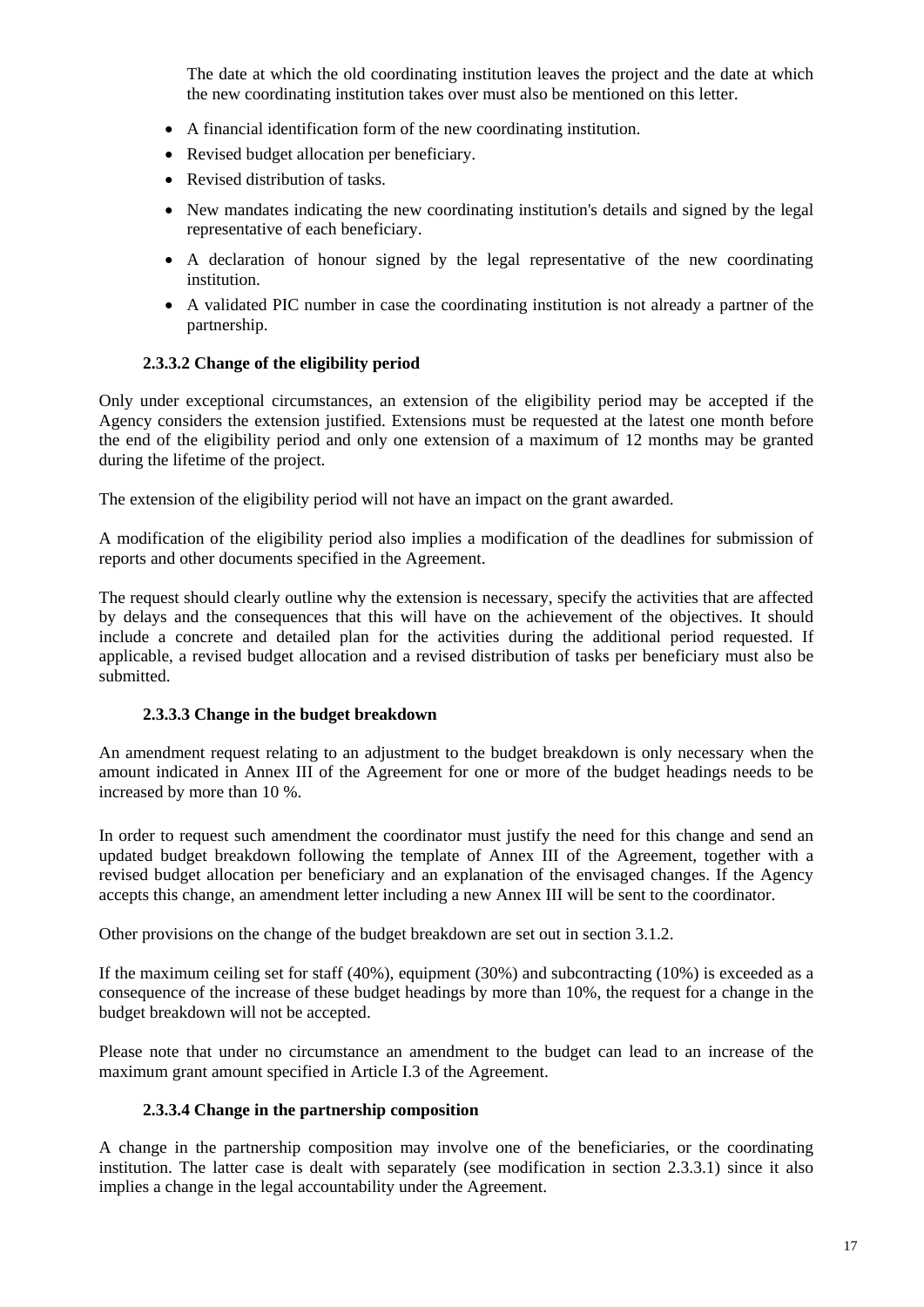A change in the partnership composition concerns the addition or withdrawal of one or more beneficiaries.

It needs to be ensured that by removing and/or adding a new beneficiary, all the eligibility and selection criteria (operational and financial capacity) originally applied are still fulfilled. A newly proposed beneficiary should also comply with the exclusion criteria announced in the call for proposals. A new organisation cannot be accepted if all these criteria are not met.

- **a)** The **addition** of a beneficiary requires the following:
	- Explanatory letter signed by the legal representative of the coordinating institution justifying the addition of a beneficiary.
	- A letter signed by the legal representative of the new beneficiary including the acceptance to join the partnership and the justification of their role and added value to the project.
	- Revised budget allocation per beneficiary.
	- Revised distribution of tasks.
	- A mandate signed by the legal representative of the new beneficiary.
	- Acceptance letters from all the other beneficiaries signed by their legal representative.
	- A validated PIC number.

These documents should be forwarded by the coordinator to the Agency with the request for amendment.

**b)** The **withdrawal** of a beneficiary requires the following:

- Explanatory letter signed by the legal representative of the coordinating institution justifying the withdrawal of a beneficiary.
- Explanatory letter signed by the legal representative of the withdrawing beneficiary explaining the reasons of their withdrawal from the project.
- Revised budget allocation per beneficiary.
- Revised distribution of tasks.
- E-mail/letter showing that the partnership has been informed of the withdrawal.

In both cases, the date at which the addition or withdrawal of a beneficiary takes effect must also be mentioned on these letters.

These documents should be forwarded by the coordinator to the Agency with the request for amendment.

If after the removal of a beneficiary – which may or may not be replaced by a new one – the eligibility and/or selection criteria are no longer respected at project level, the Agreement may be terminated.

Please note that a change in the composition of the partnership will imply other changes, e.g. modification of the work programme, the budget, etc. In this case, all these changes will have to be reflected in the same request of amendment with a revision of the relevant annexes.

For the CBHE projects including a Special Mobility Strand a change in the partnership composition may not affect or jeopardize the individual mobility currently being hosted by the concerned beneficiary institution.

The enlargement of the partnership will under no circumstances lead to an increase of the grant awarded.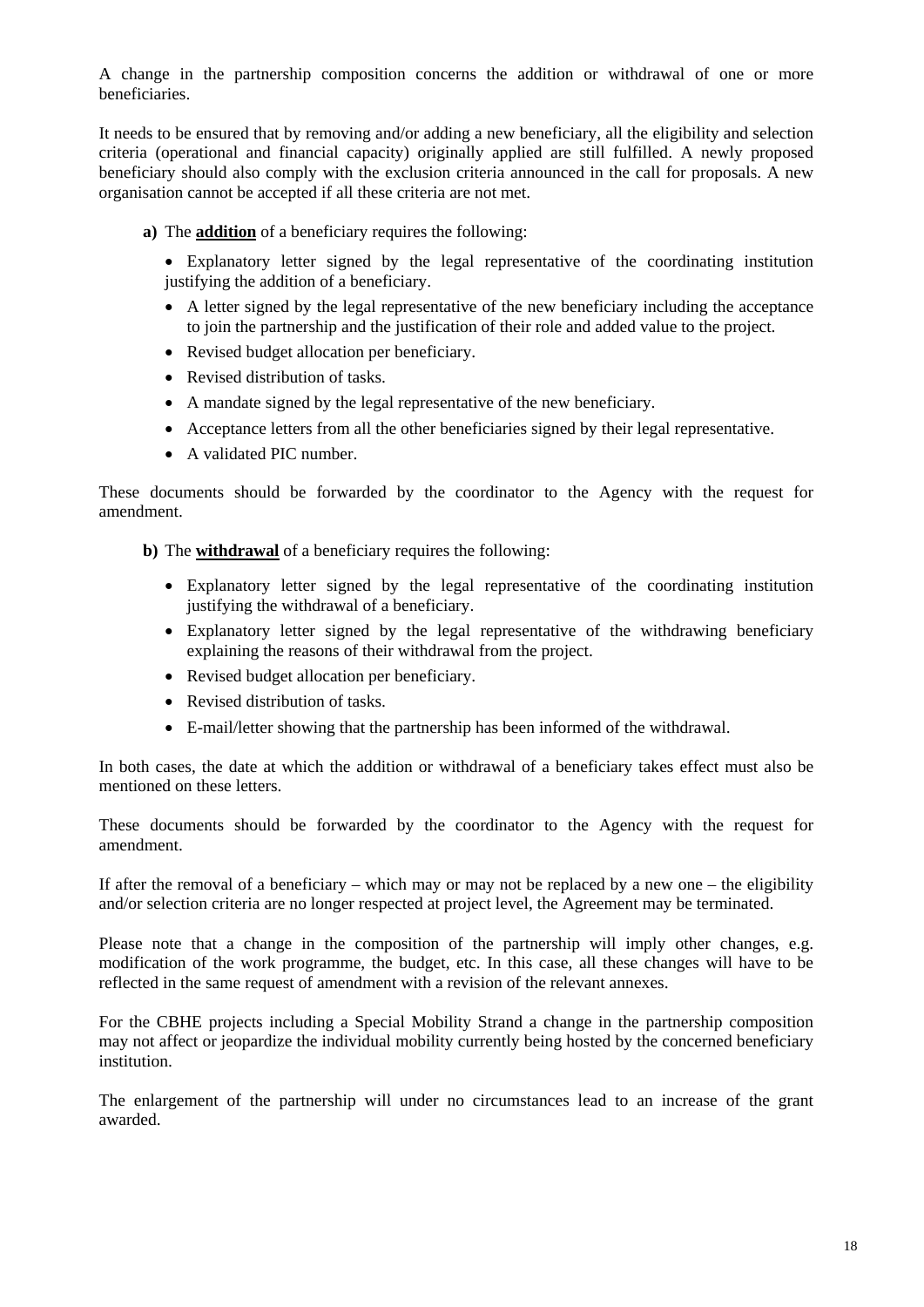#### **2.3.3.5 Change of the legal representative of the coordinating institution**

<span id="page-18-0"></span>The letter notifying the change to the Agency must be signed by the new legal representative and must be accompanied by an official original document (official journal, decree, election results), confirming the capacity of the new legal representative to enter into legal / financial binding commitments on behalf of the beneficiaries.

#### **2.3.3.6 Change of the bank account of the coordinating institution**

<span id="page-18-1"></span>If the bank account of the coordinator changes, the new bank details need to be communicated to the Agency by filling in the form in the following link:

**[http://ec.europa.eu/budget/contracts\\_grants/info\\_contracts/financial\\_id/financial\\_id\\_en.cfm](http://ec.europa.eu/budget/contracts_grants/info_contracts/financial_id/financial_id_en.cfm)**

The form must be signed by the account holder in original and either stamped and signed by the bank concerned or accompanied by a recent bank statement.

#### **2.3.3.7 Major changes to the work programme**

An amendment request is only necessary for major changes to the work programme. In this case, the request should include a justification of the changes together with a revised work programme in "track changes" to make clear the changes made between the former and new work programme. If applicable, a revised budget allocation and a revised distribution of tasks per beneficiary must also be submitted.

#### **2.3.4 Other minor changes**

<span id="page-18-2"></span>In addition to the changes leading to an amendment of the Agreement that are presented above, other changes may occur which will not affect the Agreement but will nevertheless require a request to the Agency (by letter or email sent by the legal representative and/or the contact person).

For example, while the change of the legal representative of the coordinating institution, or of the contact person, affects the Agreement and has to be handled via the procedures described above, changes in their contact details (phone number, email address, etc.) just need to be notified in writing to the Agency in order to update its records.

The same applies in case there is a modification to the contact person's details of the beneficiaries.

## <span id="page-18-3"></span>**3. FINANCIAL MANAGEMENT OF THE GRANT**

The grant is calculated on the basis of **Actual costs** for the budget headings *Equipment* and *Subcontracting*, and of **Unit Costs** for the budget headings *Staff costs*, *Travel costs* and *Costs of stay*.

This section describes the financial rules for the management of the grant. The first part focuses on the general provisions applicable to the grant. The second part outlines the specific rules applicable to the "Actual costs" and "Unit costs" approaches, whereas the third part is dedicated to the calculation of the final grant.

#### <span id="page-18-5"></span><span id="page-18-4"></span>**3.1. General provisions**

#### **3.1.1 The eligibility of activities and costs**

It is important to note, that not all the activities and the costs planned under the awarded maximum project budget are automatically approved by the Agency. Before starting the project's activities, the project partnership should therefore carefully check them against the Agreement, the Erasmus+ Programme Guide and these Guidelines.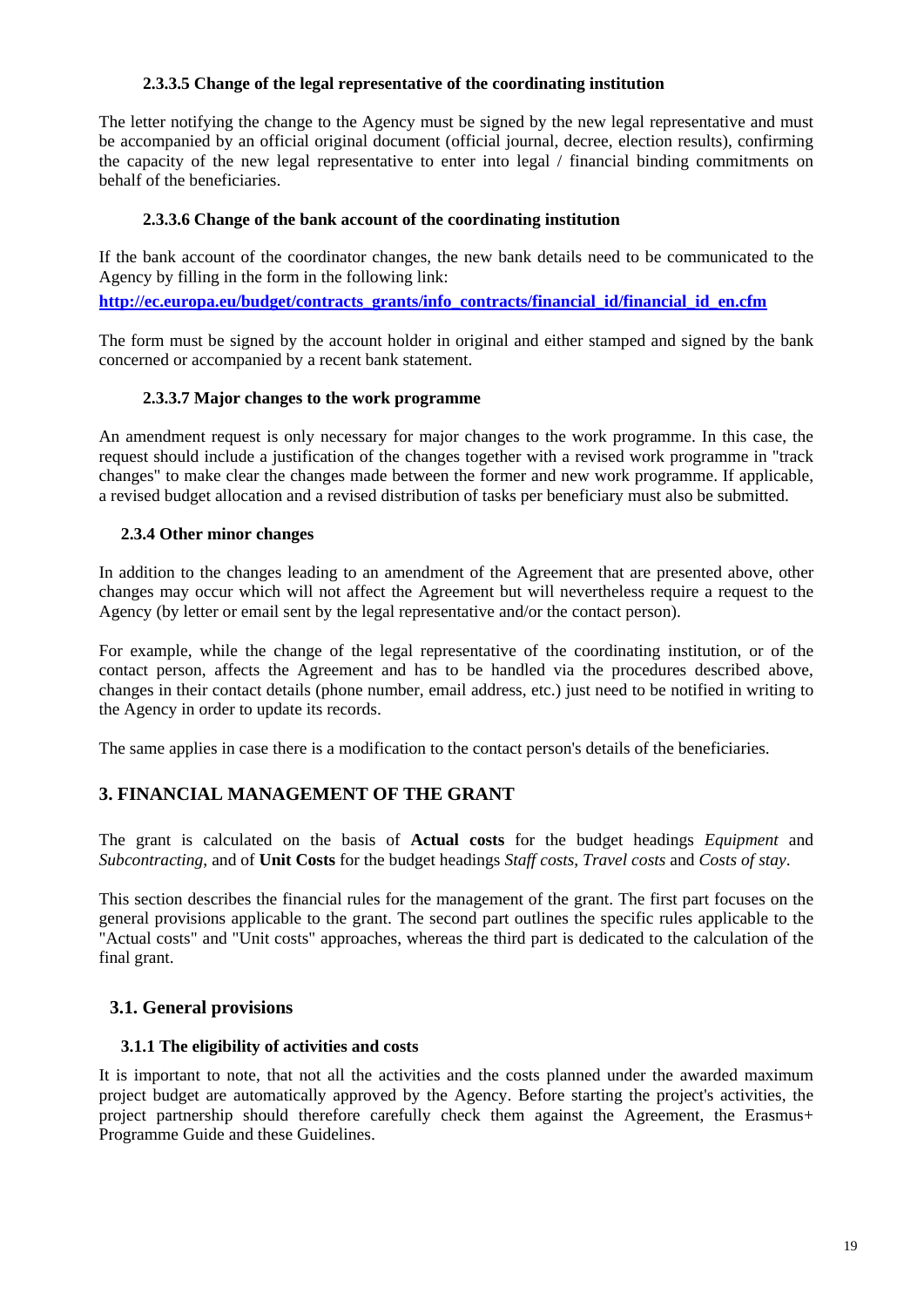#### **3.1.2 Supporting documents**

<span id="page-19-0"></span>Supporting documents (originals) - as specified below under the sections dedicated to each of the budget headings - must be kept by the beneficiaries. Readable copies must be kept by the coordinator with the project documentation and submitted with the Final report and Financial statement when specifically requested. Please note that, if there are doubts on the actual implementation of any particular activity or expenditure, the Agency may request to be provided with the corresponding supporting documents.

The list of supporting documents to be kept by the beneficiaries has been indicated under each budget heading. Please note that in the case of unit costs this list cannot be exhaustive as it depends on the actual outputs of the project and the quality of the documentation provided.

Submitting the required supporting documents is an integral part of the Agreement obligations and failure to submit one or more documents may lead to a request for reimbursement of the corresponding expenses/unit costs contribution.

For all grants, an (Audit) Certificate on the action's financial statements and underlying accounts ("Report of Factual Findings on the Final Financial Report – Type II") must be sent with the Final report and the required supporting documents. Please refer for details to Annex VII of the Agreement and the documentation made available on the website of the Agency.

#### **3.1.3 Budget transfers and flexibility of budget headings**

<span id="page-19-1"></span>As specified in Article I.8 of the Agreement, the coordinator may, in agreement with the beneficiaries, when carrying out the action, adjust the estimated budget as shown in Annex III by transfers between budget headings, provided that:

- this adjustment of expenditure does not affect the implementation of the action
- the amount indicated in Annex III of the Agreement for one or more of the budget headings is not increased by more than 10 %, and
- the total estimated budget indicated in Article I.3 of the Agreement is not exceeded.

In practice, this means that in the final report, the maximum amount declared under a budget heading can be 110% of the authorised amount as indicated in Annex III of the Agreement for the budget heading in question without prior authorisation required. Please note that this 10% increase flexibility can still be applied even if the authorized amount for the budget heading concerned had already been set at its maximum ceiling (i.e. 40% for staff costs, 30% for equipment costs and 10% for subcontracting costs).

The corresponding increases as well as any significant decrease of expenditure under a given budget heading should however be justifiable with regards to the objectives and overall funding of the project.

For increasing the budget heading by more than 10% please refer to the section 2.3.3.3 under 'Amendment to the Agreement'.

The maximum grant as specified in Article I.3 can never be exceeded.

For those projects that have been awarded a Special Mobility Strand, the budget granted for the implementation of the Special Mobility Strand and the budget granted for the implementation of project activities referred in these Guidelines must be kept separated. Under no circumstances a transfer of funding between the latter and the Special Mobility Strand or vice versa will be allowed.

#### **3.1.4 Payments amongst project beneficiaries and reimbursement procedures**

<span id="page-19-2"></span>It is the responsibility of the partners to agree the best approach for paying/reimbursing costs incurred on project activities and to define the appropriate modalities. Payment conditions in terms of timing, requirements, form and destination must be formally agreed by the parties concerned in the Partnership Agreement (or any annex complementary to it).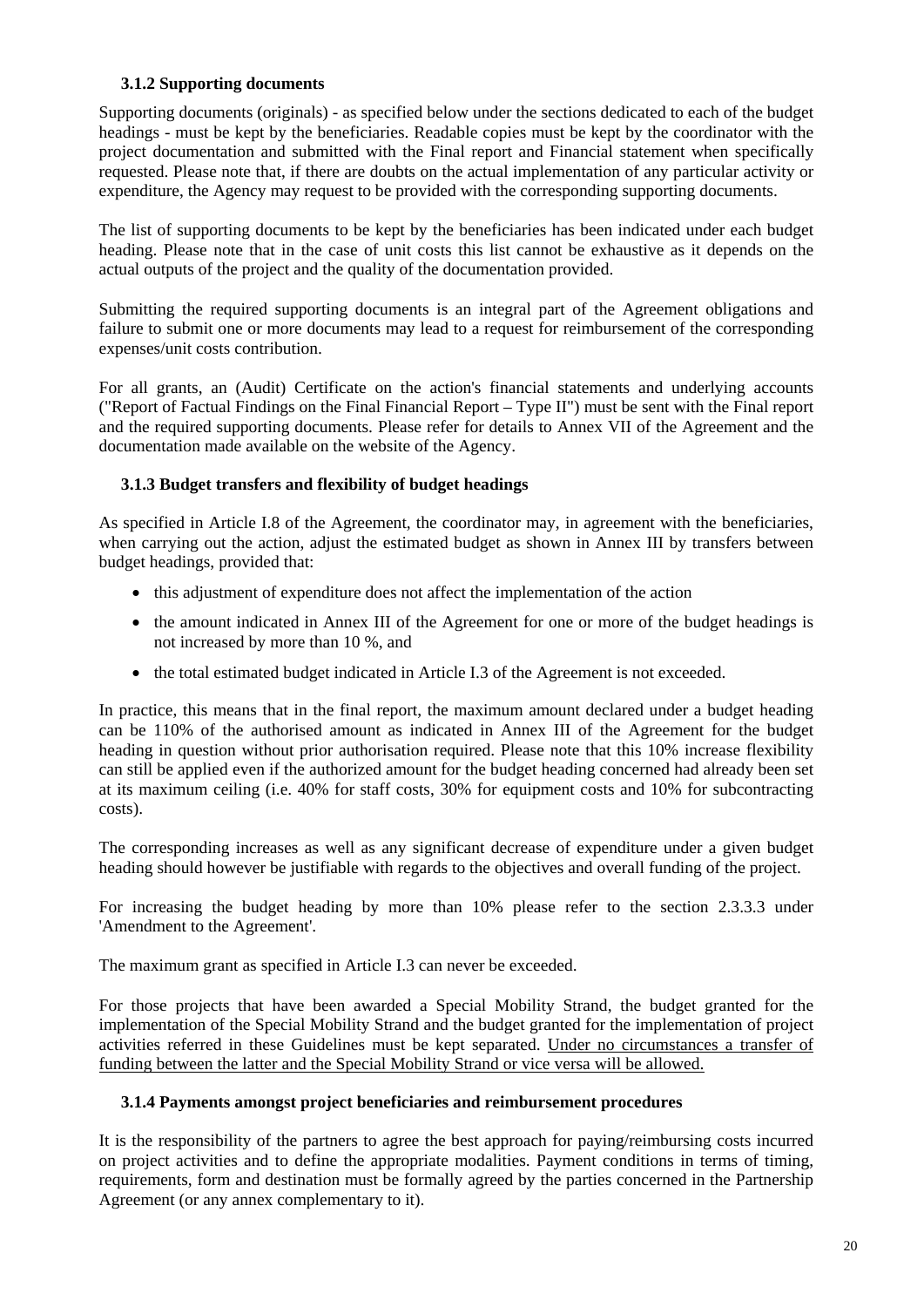It is recommended that all transfers to project beneficiaries are made via bank transfers and that all the bank statements are kept with the project accounts.

If the institutions have difficulties in receiving transfers from abroad, the use of personal bank accounts can be exceptionally considered. Nevertheless, institutions should take appropriate measures to ensure that such payments are perfectly traceable, identifiable and verifiable until the final recipient. This can include the requirement that each beneficiary concerned delivers a document signed by its legal representative, in which a designated member of staff is allowed to use a personal bank account for the purposes of the project, acting under the supervision of the beneficiary institution. Such a document should be annexed to the Partnership Agreement.

In those cases in which payments are made directly to individuals involved in the project, it is the partnership's responsibility, and more in particular the responsibility of the coordinator and the partner concerned, to decide and agree on the best approach for paying (/reimbursing) their staff/students for the activities implemented in the context of the project. This can concern the reimbursement of travel and subsistence costs as well as the payment of staff costs.

Although payments in cash are definitely not recommended, they may be accepted on the condition that they are perfectly traceable, identifiable and verifiable (e.g. supported by receipts signed by the beneficiary of the payment).

Project partnerships should also be reminded that, in accordance with article II.19.1 of Annex II of the Agreement, in order to be considered eligible costs must "comply with the requirements of applicable tax and social legislation".

## <span id="page-20-0"></span>**3.2 Actual Costs**

Financial reporting for budget items based on actual costs (equipment, sub-contracting) will be based on the principle of the expenses actually incurred which will need to be duly documented.

Beneficiaries will have to keep the documentation with the project accounts as specified in each budget heading (see section 3.2.6). In addition, they should in particular ensure in case of control and/or audit visits that the declared costs are identifiable and verifiable, in particular being recorded in the accounting records of the beneficiary and that they comply with the criteria indicated in Article II.19.1 of the Agreement.

#### **3.2.1 Eligible Costs**

<span id="page-20-1"></span>As specified in Article II.19.1 of the Agreement, "Eligible costs" of the action are costs actually incurred by the beneficiary which meet the following criteria:

- they are incurred during the eligibility period, with the exception of costs relating to the preparation of the final report and the corresponding supporting documents referred to in Articles II.23.2 and I.4.1;
- they are foreseen and included in Annex III of the Agreement;
- they are incurred in connection with the action as described in Annex I of the Agreement and are necessary for its implementation;
- they are identifiable and verifiable, in particular being recorded in the accounting records of the beneficiary and determined according to the applicable accounting standards of the country where the beneficiary is established and with the usual cost accounting practices of the beneficiary;
- they comply with the requirements of applicable tax and national legislation;
- they are reasonable, justified, and comply with the principle of sound financial management, in particular regarding economy and efficiency.

Additional instructions on the eligible costs of the grant are given under the respective budget headings.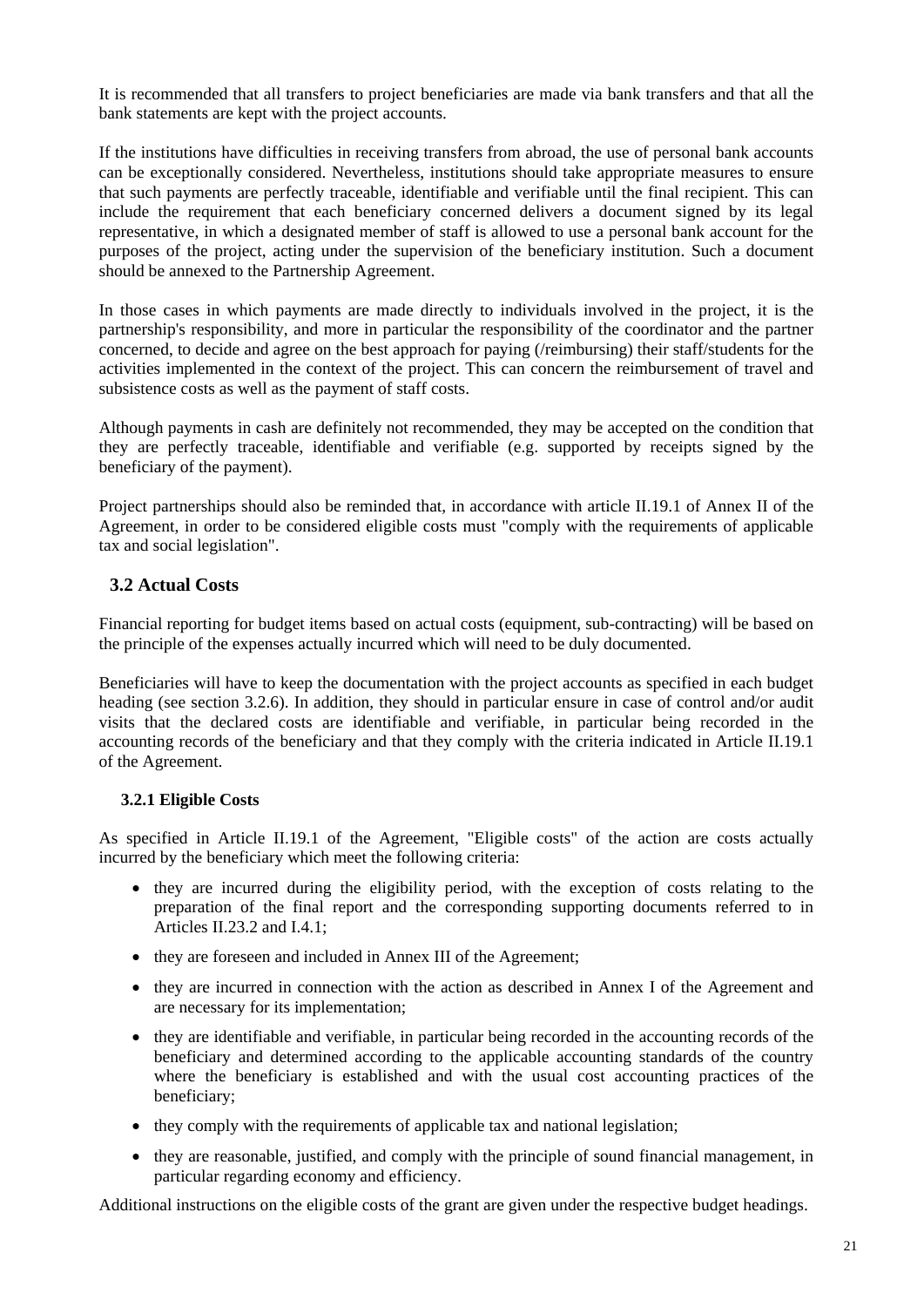#### **3.2.2 Ineligible Costs**

<span id="page-21-0"></span>As specified in Articles I.10.4 and II.19.4 of the Agreement the following costs are not considered eligible:

- equipment such as: furniture, motor vehicles of any kind, equipment for research and development purposes, telephones, mobile phones, alarm systems and anti-theft systems;
- costs of premises (purchase, rent, heating, maintenance, repairs etc.); please note that the rent of premises for short events is not concerned;
- costs linked to the purchase of real estate;
- expenses for activities that are not carried out in the project beneficiaries' country (see Annex IV of the Agreement), unless an explicit prior written authorisation has been granted by the Agency;
- depreciation costs;
- return on capital;
- debt and debt service charges;
- provisions for losses or debts:
- interest owed:
- doubtful debts:
- exchange losses;
- costs of transfers from the Agency charged by the bank of a beneficiary;
- costs declared by a beneficiary in the framework of another action receiving a grant financed from the Union budget (including grants awarded by a Member State and financed from the Union budget and grants awarded by other bodies than the Agency for the purpose of implementing the Union budget);
- contributions in kind from third parties;
- excessive or reckless expenditure;
- deductible VAT (see section 3.2.3).

#### **3.2.3 Taxes (VAT, duties and charges)**

<span id="page-21-1"></span>Any expenditure including VAT, duties and charges (such as customs and import duties) are not eligible unless the coordinator can provide an official document from the competent authorities proving that the corresponding costs cannot be recovered. If it is not possible to obtain such an official document from the competent authorities, the coordinator should provide a written proof from the same authorities that they do not issue such document. In any case, taxes and duties have to be treated in accordance with the tax exemption agreement, signed between the European Union and the Partner Country for which the equipment or services are destined.

Upon request, the coordinator can obtain a certificate stating that the acquisition, delivery and installation of equipment and the provision of services in the Partner Countries are exempt from taxes, duties and charges if a Common Framework Agreement ("Financing Agreement" in the case of the Partner Countries in the Western Balkans) has been signed between the European Commission and the Partner Country. This document should normally be sufficient to obtain a tax exemption. However, practice shows that a tax exemption can be difficult to obtain in certain Partner Countries, even if the European Commission has signed agreements with the governments of those Partner Countries.

If necessary, further information and/or assistance can be requested to the National Erasmus+ Offices (Western Balkans, Southern Mediterranean, Eastern Europe, Russia and Central Asia) or to the EU Delegations in the Partner Countries concerned.

The certificate cannot be used to purchase equipment or services exempt from taxes (including VAT) within the European Union. However, equipment purchased within the EU with a view to being immediately exported to Partner Countries in the framework of the Capacity Building Projects may be exempted from taxes (including VAT), duties and charges in accordance with the normal rules.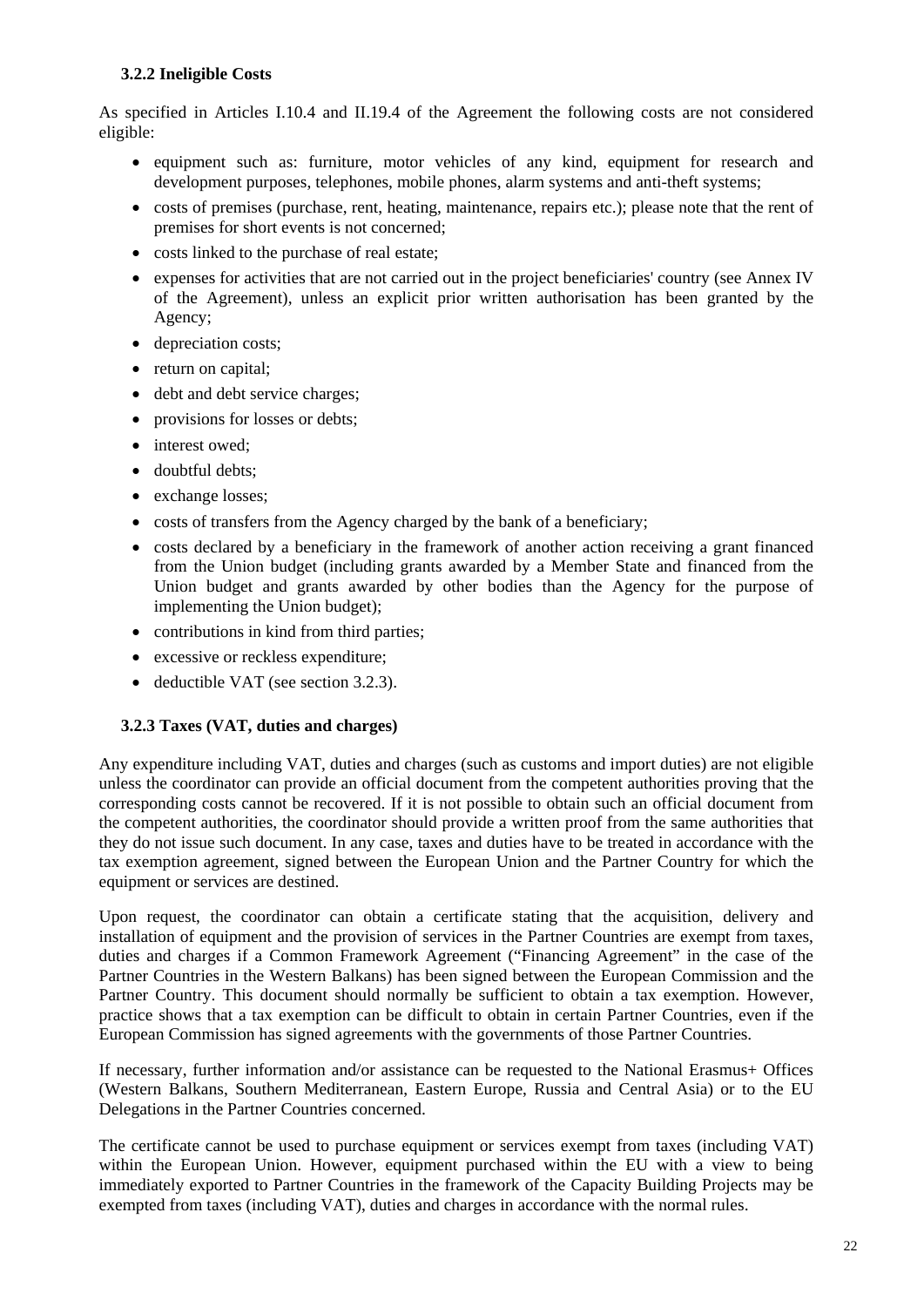#### **3.2.4 Exchange rate**

<span id="page-22-0"></span>The coordinator shall submit the payment requests including the underlying financial statements, in euros.

By way of derogation from Article II.23.4 of the Agreement, any conversion into euro of actual costs incurred in other currencies shall be made by the beneficiary at the monthly accounting rate established by the Commission and published on its website

**[\(http://ec.europa.eu/budget/contracts\\_grants/info\\_contracts/inforeuro/inforeuro\\_en.cfm\)](http://ec.europa.eu/budget/contracts_grants/info_contracts/inforeuro/inforeuro_en.cfm)** applicable:

- on the month of the receipt of the first pre-financing for all costs incurred until the second prefinancing is received and
- on the month of the receipt of the second pre-financing for all costs incurred until the end of the project.

The invoice date will be taken into account to determine the applicable monthly exchange rate. All coordinators have to respect this rule with regards to the exchange rate to be applied during the project life time. Requests for derogation will not be considered.

<span id="page-22-1"></span>As specified in Article II.19.4 of the Agreement, exchange losses are not considered eligible and exchange gains do not need to be reported.

#### **3.2.5 Award of Contracts and Tendering procedure**

#### **3.2.5.1 Background**

<span id="page-22-2"></span>In addition to the provisions set out in Article II.9 and Article II.10 of the General Conditions of the Grant Agreement, where the value of a contract awarded in accordance with those Articles is over EUR 25.000 and less than EUR 134.000, the beneficiaries shall launch a tendering procedure and obtain competitive offers from at least three suppliers and retain the one offering best value for money, observing the principles of transparency and equal treatment of potential contractors and taking care to avoid conflicts of interests. Where the estimate value of a contract to be awarded in accordance with those Articles exceeds EUR 134.000, national legislation will be applicable.

Please note that the beneficiaries may not split the purchase of equipment into smaller contracts below the threshold in order to avoid launching a formal tendering procedure.

The points mentioned below are a quick guidance to help the beneficiaries when preparing their tendering procedure.

<span id="page-22-3"></span>**It is provided for guidance purposes only and its content is not intended to replace consultation of the applicable rules or the necessary advice of an expert, where appropriate**.

#### **3.2.5.2 General Guidance to prepare a tendering procedure**

When it comes to tendering a key aim of each beneficiary institution is to purchase the most qualitative equipment/services/supplies at the best price (sound financial management) while also ensuring that the required equipment/services/supplies are made available within agreed timeframes. **Tender specifications** are mandatory and instrumental in achieving this goal.

Tender specifications describe **what the beneficiary institution is going to buy**. The quality of the description determines not only the quality it will get, but also the price that it will pay.

It is also particularly important to ensure total consistency between the tender specifications and the other tender documents (i.e. the invitation to tender, draft contract and various annexes).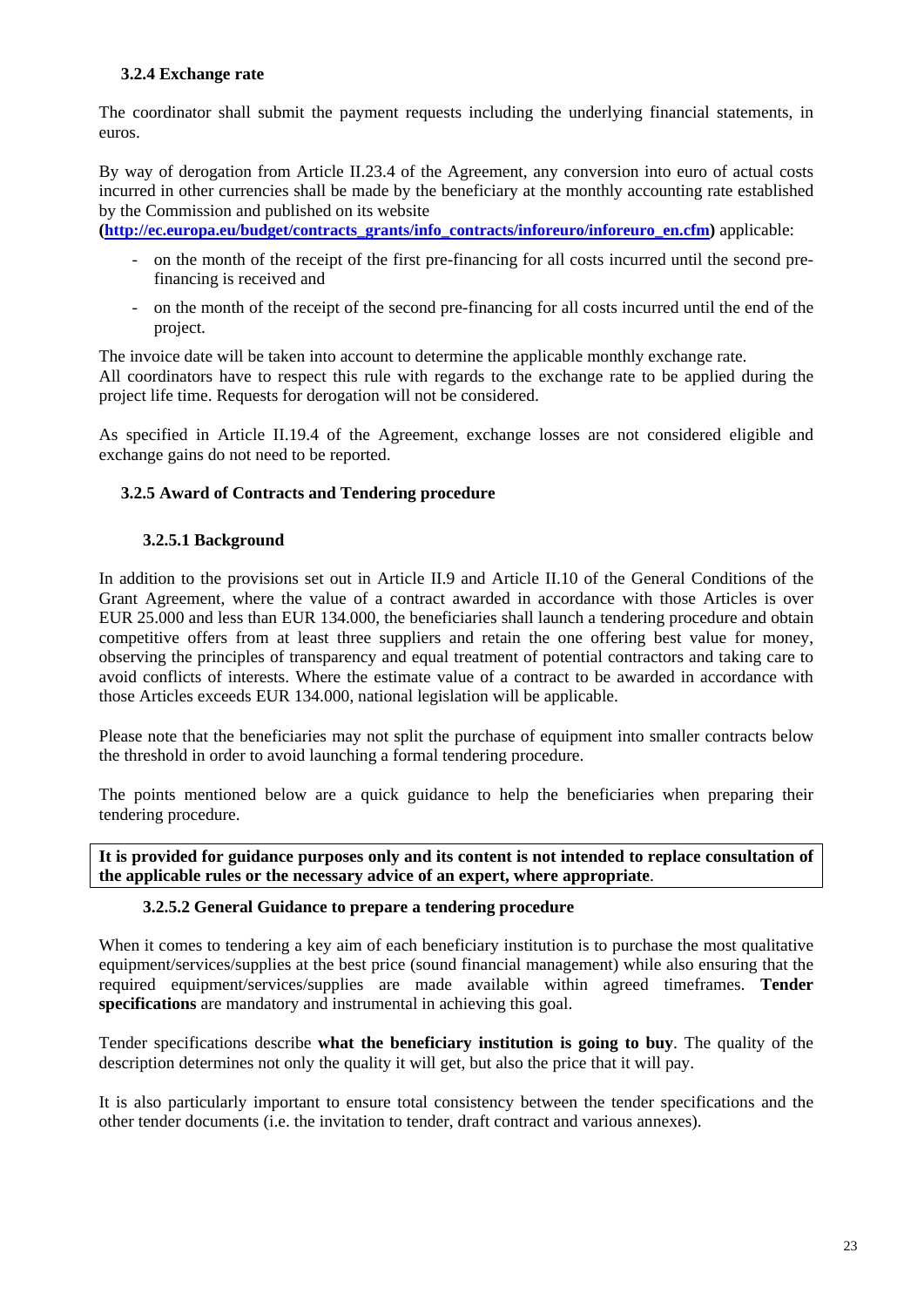The tender specifications must always indicate (see explanation under section 3.2.5.3):

- the **exclusion** and **selection criteria** that must be fulfilled by tenderers (analysis of the tenderers)
- the **award criteria** and their relative weighting (analysis of the quality and price)
- the **technical requirements**, i.e. the technical specifications (including, whenever relevant, the minimum technical requirements)

The following general requirements should also be followed as principles:

- the description must be comprehensive, clear, precise and transparent
- the tender specifications must ensure equal access to tenderers (equal treatment and nondiscrimination) and must not have the effect of creating unjustified obstacles to competitive tendering (widest competition possible)
- the choice of the criteria described above (exclusion, selection and award) has to be proportional in relation to the subject and the value of the purchase
- Sound financial management
- Establishment of an evaluation committee

Each tendering procedure must contain at least the following elements:

- Invitation to tender
- Tender specifications
- Minutes of the tender opening
- Tender evaluation report from the evaluation committee
- Commercial offers
- Etc.

<span id="page-23-0"></span>Please note that the beneficiaries must clearly document each tendering procedure and retain all the documentation in particular for audit purposes in accordance with Article II.27 of the General Conditions of the Agreement.

#### **3.2.5.3 Specific Guidance to prepare a tendering procedure**

When preparing the tender specifications, the beneficiaries should make sure to address all the issues underlined below:

#### **Information on tendering**

The information provided in this part of the tender specifications is of a more administrative nature. It addresses issues such as:

- participation in the procedure (access to the market)
- contractual conditions
- joint tenders
- subcontracting
- content and period of validity of the tenders
- identification of tenderers (legal capacity and status)
- etc.

#### **Title, purpose and context**

The title should, as much as possible, be short and precise and refer to the subject of the contract. It must be used consistently throughout the documents issued during the procedure.

The beneficiaries have to provide with as much background information and (Internet based) reference documents as possible. This will help avoiding potential unequal treatment of tenderers.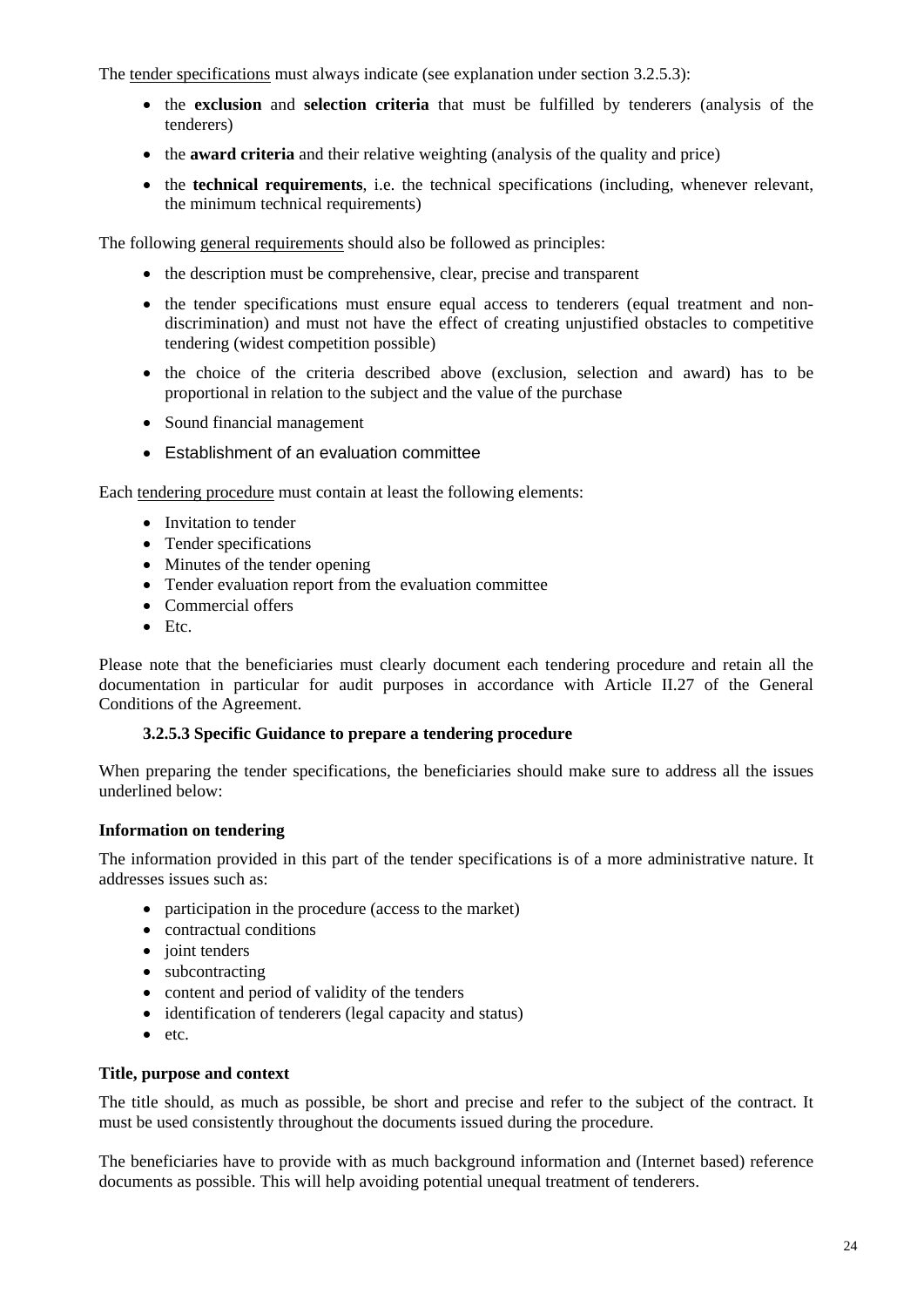#### **The technical specifications**

The technical specifications describe what the beneficiary's institution is going to buy.

The description should be comprehensive, clear and precise. Providing tenderers with the fullest possible information is the only way to avoid possible unequal treatment.

It should include the characteristics and technical requirements of the products, services or materials to be ordered, considering the purpose for which they are intended by beneficiary's institution. These characteristics may include:

- the quality levels
- the levels and procedures of conformity assessment
- safety or dimensions, including, for supplies, the sales name and user instructions, and, for all contracts, terminology, symbols, testing and test methods, packaging, marking and labelling, production procedures and methods
- delivery and payment terms
- warranty service and technical support conditions
- etc.

In marginal cases where it is not possible to provide a sufficiently detailed and intelligible description of the subject of the contract, the description must be followed by the words "or equivalent".

The duration of execution of tasks must also be specified. It is recommended to include the period of approval of deliverables in the period of execution of the tasks.

#### **Estimate value of the contract**

The estimate value of the contract must be specified. Indeed, it is essential that interested economic operators are perfectly aware about the size of the contract they are competing for.

#### **Evaluation and award of the contract**

This part of the tender specifications describes the evaluation process and specifies the different types of criteria which will be applied to decide on the award of the contract:

- the **exclusion criteria** allow the beneficiary to determine whether an economic operator is qualified to participate in the tendering procedure.
- the **selection criteria** is to allow the beneficiary to determine whether a tenderer has the financial, economic, technical and professional capacity necessary to carry out the work and in principle they relate to their past experience. Selection criteria are not exhaustive and are general in nature. They must be drafted in a non-discriminatory manner that is consistent with the purpose and complexity of the future contract.
- finally, the **award criteria** will allow the beneficiary to choose the best tender out of those submitted by tenderers which are not excluded and which meet the selection criteria. Award criteria deal with the quality and price of the tender, without ever going back to the capacity of the tenderer or its past performance.

<span id="page-24-0"></span>The **award method will be the** *"best value for money"* meaning that the winning tender is the one offering the best quality/price ratio, taking into account the criteria announced in the specifications.

#### **3.2.6 Specific rules by budget heading**

#### **3.2.6.1 Equipment**

<span id="page-24-1"></span>This budget heading may be used to support the purchase of equipment on the condition that such equipment is not ineligible (see section 3.2.2) and is directly relevant to the objectives of the project. This could include, for example, (e-)books and periodicals, fax machines, photocopying machines, computers and peripherals (including notebooks/laptops and tablets), software, machines and equipment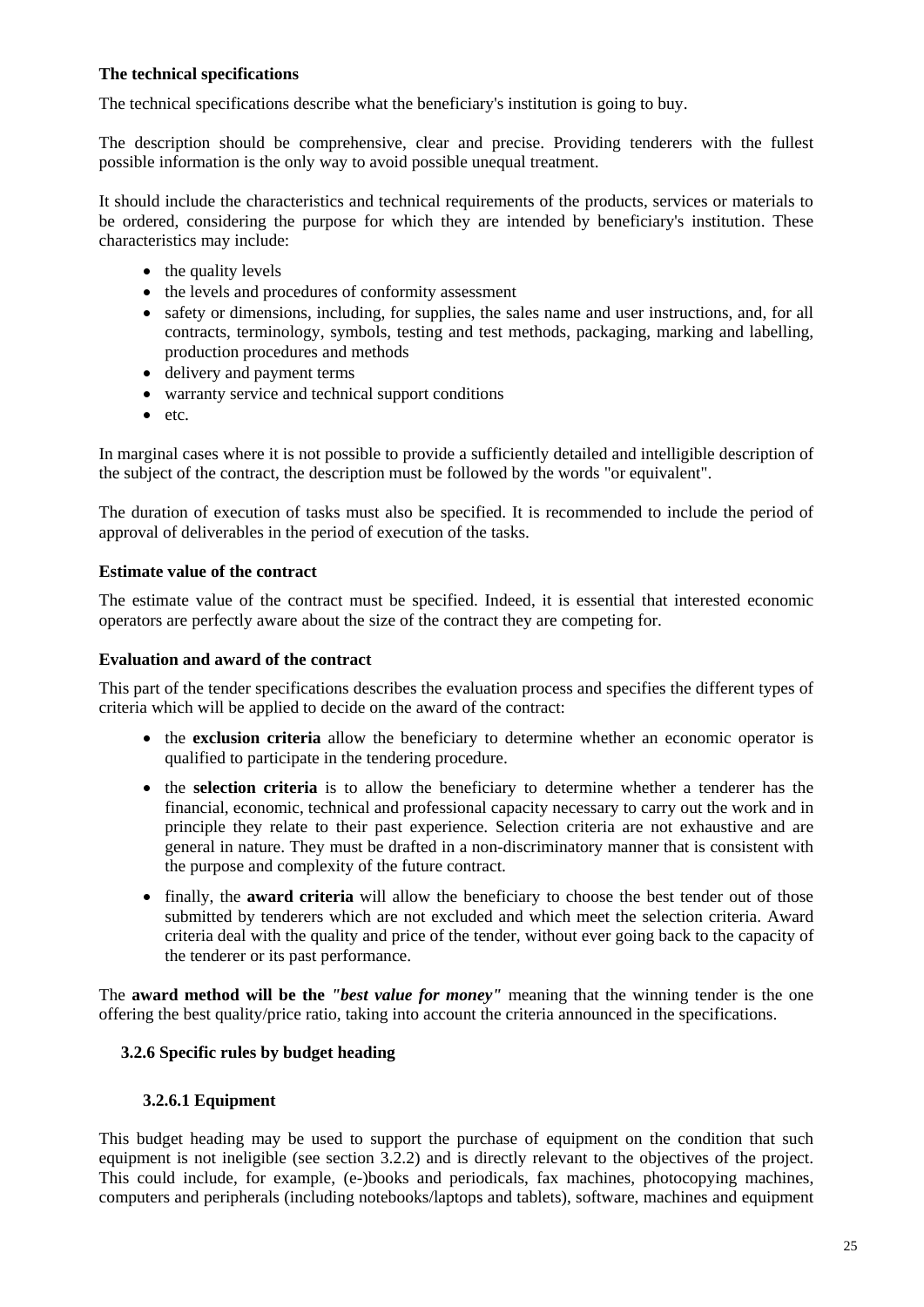for teaching purposes, laboratory supplies (teaching purposes), video-projectors (hardware) and videopresentations (software), television sets, installing/setting up of communication lines for internet connection, access to databases (libraries and electronic libraries outside the partnership) and clouds, equipment maintenance, insurance, transport and installation costs.

Considering the particular nature of the Capacity Building action under the Erasmus+ programme, the total purchase cost of the equipment will be taken into account and not the equipment's depreciation (see section 3.2.2). Therefore, equipment costs will be reimbursed on the basis of the eligible costs actually incurred.

Equipment is intended **exclusively** for the Partner Country Higher Education Institutions (as defined in the Programme Guide) which are included in the partnership where it must be installed as soon as practically possible after the start of the project. Under no circumstances may equipment be purchased for any Programme Country institution/organisation or for non-higher education institutions in the Partner Countries. The equipment must be recorded in the inventory of the institution where it is installed; this institution is the sole owner of the equipment. All equipment purchased with the Erasmus+ CBHE funds must bear an Erasmus+ sticker to be printed or bought by the beneficiaries.

Equipment should be instrumental to the objectives of the project and should therefore be purchased at the beginning of the project implementation period. The procurement and delivery of equipment to Partner Country institutions is often a rather complex procedure that should be taken into consideration at the planning stage. In addition, as above mentioned, VAT is not considered as an eligible project cost. Therefore, the measures for the exemption should be launched sufficiently in advance to the purchase of the equipment.

Hiring of equipment may be considered eligible only in exceptional and duly justified circumstances, provided that prior written authorisation has been given by the Agency. The costs to be declared can only be those incurred during the eligibility period.

The following costs are not considered eligible: equipment such as furniture, motor vehicles of any kind, equipment for research and development purposes, telephones, mobile phones, alarm systems and anti-theft systems.

In the event of purchase of equipment over  $E$ 5.000, the provisions set under section 3.2.5 'Award of Contracts' of these Guidelines will apply.

Compared to the equipment as specified in the original application, minor adaptations in terms of quantity and product in the purchased equipment can be accepted without prior authorisation provided that the budgetary ceilings are respected, the corresponding equipment items are eligible, the modification can be justified and is related with the project objectives.

In case of significant changes of the equipment to be purchased compared to the equipment as specified in the original application, prior written authorisation from the Agency should be given during project implementation.

In any case of doubt the coordinator shall contact the Agency and ask for prior written approval based on clear justifications. It is however the responsibility of the coordinator to ensure that in case approval is given, the purchased items comply with the eligibility criteria since the verification of the eligibility of the specific equipment items will only be carried out following the submission of the final report.

The contribution to Equipment costs may not exceed 110% of the Equipment costs agreed in Annex III of the Grant Agreement (including any amendment). In any case, Equipment costs will never exceed 33% of the maximum grant as specified in Article I.3 of the Agreement, taking into account the 10% flexibility as referred in section 3.1.2.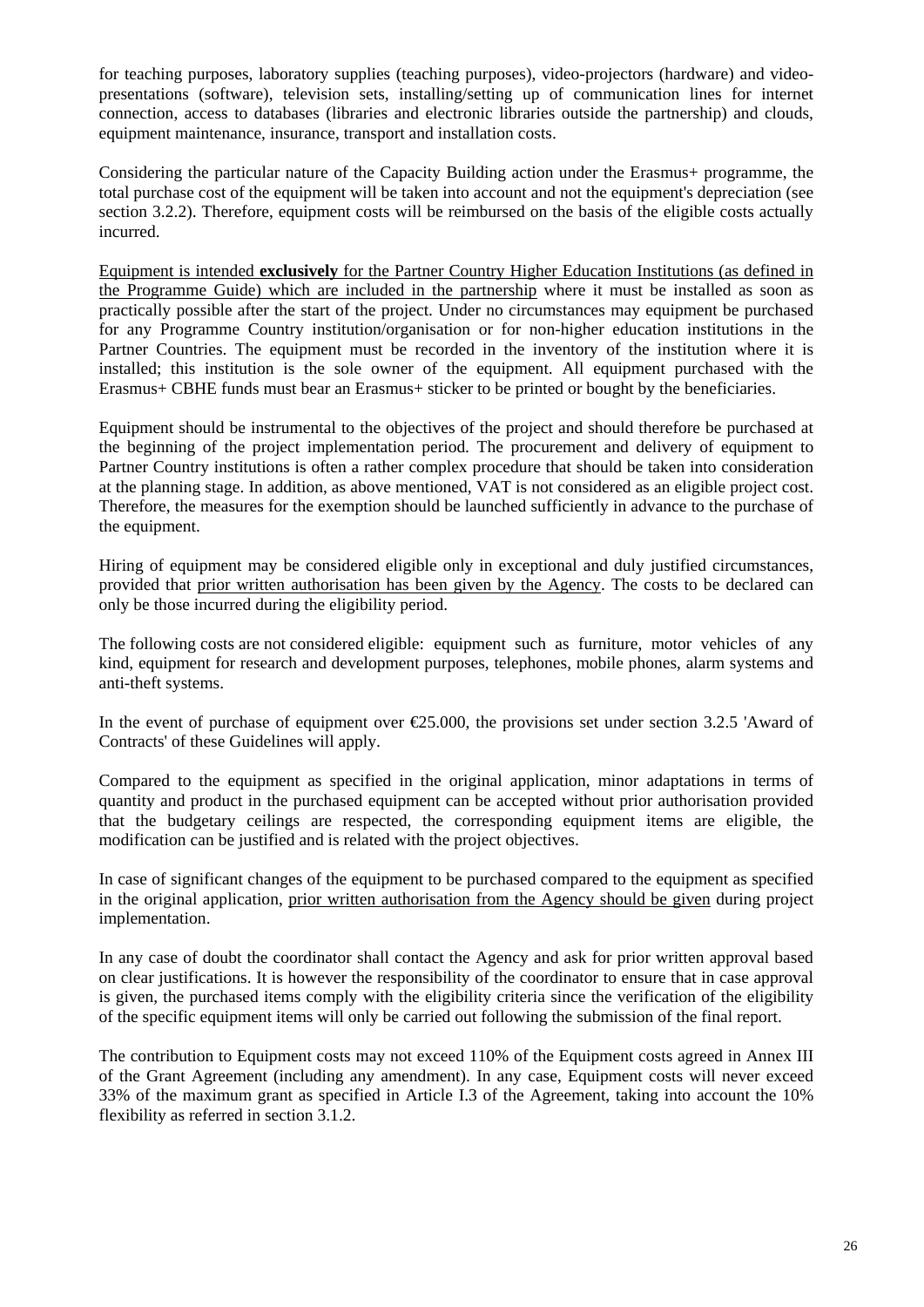#### **Supporting documents:**

For the purpose of any **financial evaluation and/or audit**, beneficiaries will have to **retain with the project accounts** the following supporting documents:

- Invoice(s) and bank statement(s) for all purchased equipment (please note that order forms, pro-forma invoices, quotations or estimates are not considered as proof of expenditure).
- When the threshold of EUR 25.000 is exceeded and below EUR 134.000, documentation on the tendering procedure and three quotations from different suppliers.
- When the threshold of EUR 134.000 is exceeded, documentation on the tendering procedure applied according to national legislation.
- Proof that the equipment is recorded in the inventory of the institution.

The beneficiaries may not split the purchase of equipment into smaller contracts below the threshold.

In addition, the declared costs must be identifiable and verifiable, in particular being recorded in the accounting system of the beneficiary. Furthermore, the equipment must be properly registered in the inventory of the institution concerned.

With the exception of the elements described in the shaded box below, **supporting documents should not be sent** with the Final Financial statement**.** At final reporting stage, the Agency will take note of the expenses on the basis of the final financial statements (list of expenses) sent by the coordinator (see Annex VI of the Agreement - "Final Financial statement") and will examine these expenses in detail to verify their eligibility. If there are doubts on any particular point, the Agency may request to provide **all the supporting documents**.

The **following documents must be provided** with the Final Financial statement**:**

 For equipment with a total value of more than EUR 25.000, a copy (not original) of the invoice(s) and the competitive offers must be sent as supporting documents.

Any prior authorisation from the Agency

#### **3.2.6.2 Subcontracting**

<span id="page-26-0"></span>Subcontracting refers to the implementation of specific tasks being part of the action, by a third party, to which a service contract has been awarded by one or several beneficiaries. Subcontracting is intended for specific, time-bound, project-related tasks which cannot be performed by the Consortium members themselves. It includes self-employed / free-lance experts. Sub-contracting to external bodies should be very occasional. The specific competences and particular expertise needed to reach the project objectives should be found in the consortium and should determine its composition. Sub-contracting for project-management related tasks is therefore not eligible.

Subcontracting costs for the maintenance of any equipment purchased for the project may be included under the budget heading Equipment.

Subcontracting costs will be reimbursed on the basis of the eligible costs actually incurred (actual costs) (see section 3.2).

Typical activities which may be sub-contracted (provided they are not carried out by beneficiaries' staff) are:

- Evaluation activities and auditing (Certificate on the Financial Statement)
- IT courses
- Language courses
- Printing, publishing and dissemination activities
- Translation services
- Web design and maintenance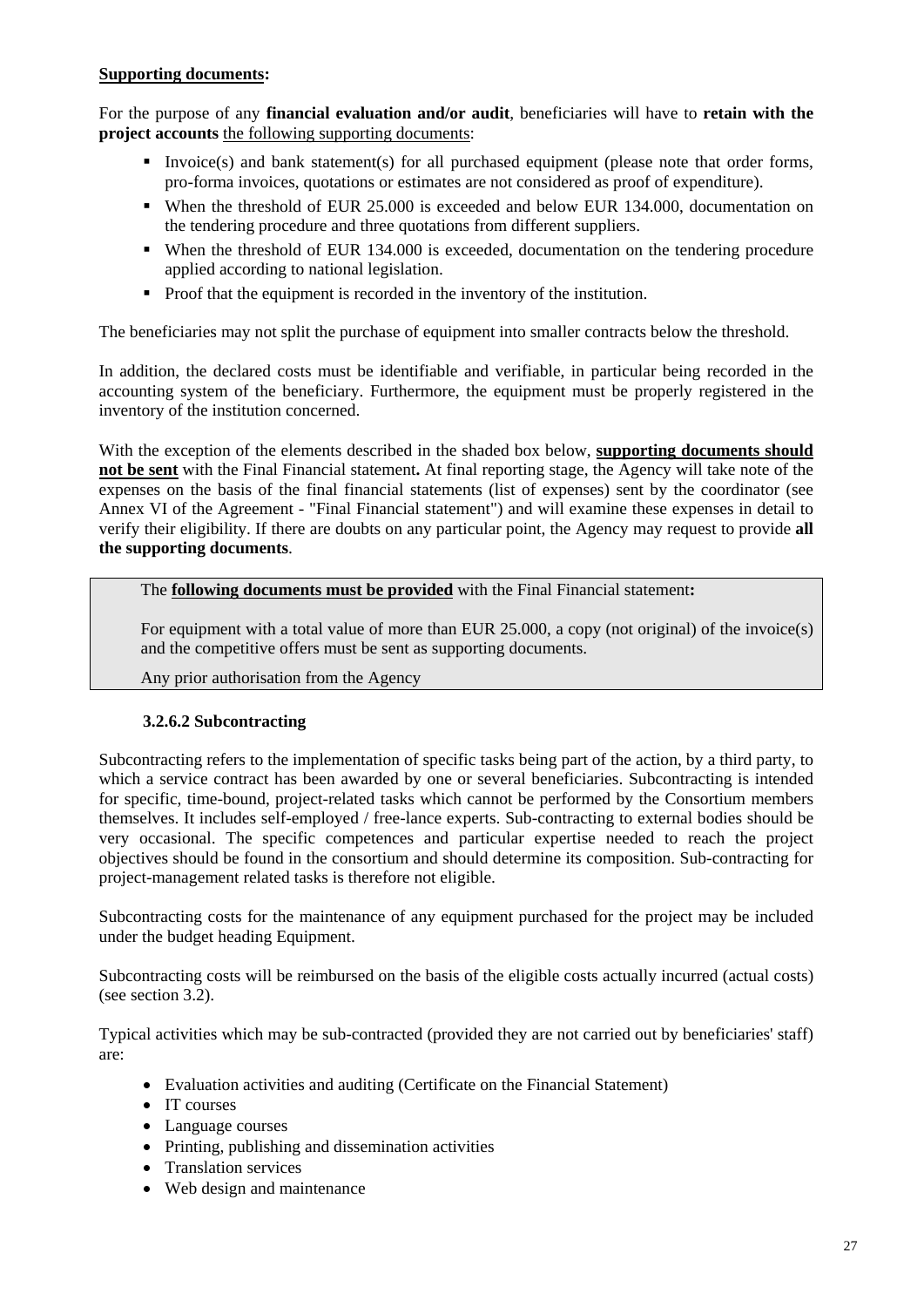- Logistic support for the organisation of events
- Etc.

In order to prevent double funding by the grant, catering and hospitality costs (e.g. during project events) for participants receiving Costs of Stay cannot be covered by subcontracting. Under no circumstances should these costs be charged to the project twice.

In all cases, tasks to be subcontracted must have been identified in the proposal (based on relevant supporting information, along with clear reasons as to why the task cannot be carried out by the beneficiaries) and the estimated amount entered in the budget. Sub-contracting initially not foreseen in the budget will need prior written authorisation from the Agency during project implementation.

In the event of subcontracting over  $\epsilon$ 25.000, the provisions set under section 3.2.5 'Award of Contracts' will apply.

Subcontracting must be done on the basis of a contract, which should describe the specific task being carried out and its duration. It must include a date, project number and the signature of both parties. Beneficiaries and their staff members are not allowed to operate in a subcontracting capacity for the project.

The actual travel costs and costs of stay related to subcontracted service providers have to be declared under the subcontracting budget heading and be justified and documented.

The contribution to Subcontracting may not exceed 110% of the Subcontracting costs agreed in Annex III of the Grant Agreement (including any amendment). In any case, Subcontracting costs will never exceed 11% of the maximum grant as specified in Article I.3 of the Agreement, taking into account the 10% flexibility as referred in section 3.1.2.

#### **Supporting documents:**

For the purpose of any **financial evaluation and/or audit**, beneficiaries will have to **retain with the project accounts** the following supporting documents:

- Invoices, subcontracts and bank statements.
- In the case of travel activities of subcontracted service provider, copies of travel tickets, boarding passes, invoices and receipts, or for car travel a copy of the internal regulations on the reimbursement rate per km. The aim of the supporting documentation is to demonstrate that the activities took place.
- When the threshold of EUR 25.000 is exceeded and below EUR 134.000, documentation on the tendering procedure and three quotations from different suppliers.
- When the threshold of EUR 134.000 is exceeded, documentation on the tendering procedure applied according to national legislation.
- Tangible outputs/products

In addition, the declared costs must be identifiable and verifiable, in particular being recorded in the accounting system of the beneficiary.

With the exception of the elements described in the shaded box below, **supporting documents should not be sent** with the Final Financial statement**.** At final reporting stage, the Agency will take note of the expenses on the basis of the final financial statements (list of expenses) sent by the coordinator (see Annex VI of the Agreement - "Final Financial statement") and will examine these expenses in detail to verify their eligibility. If there are doubts on any particular point, the Agency may request to provide **all the supporting documents**.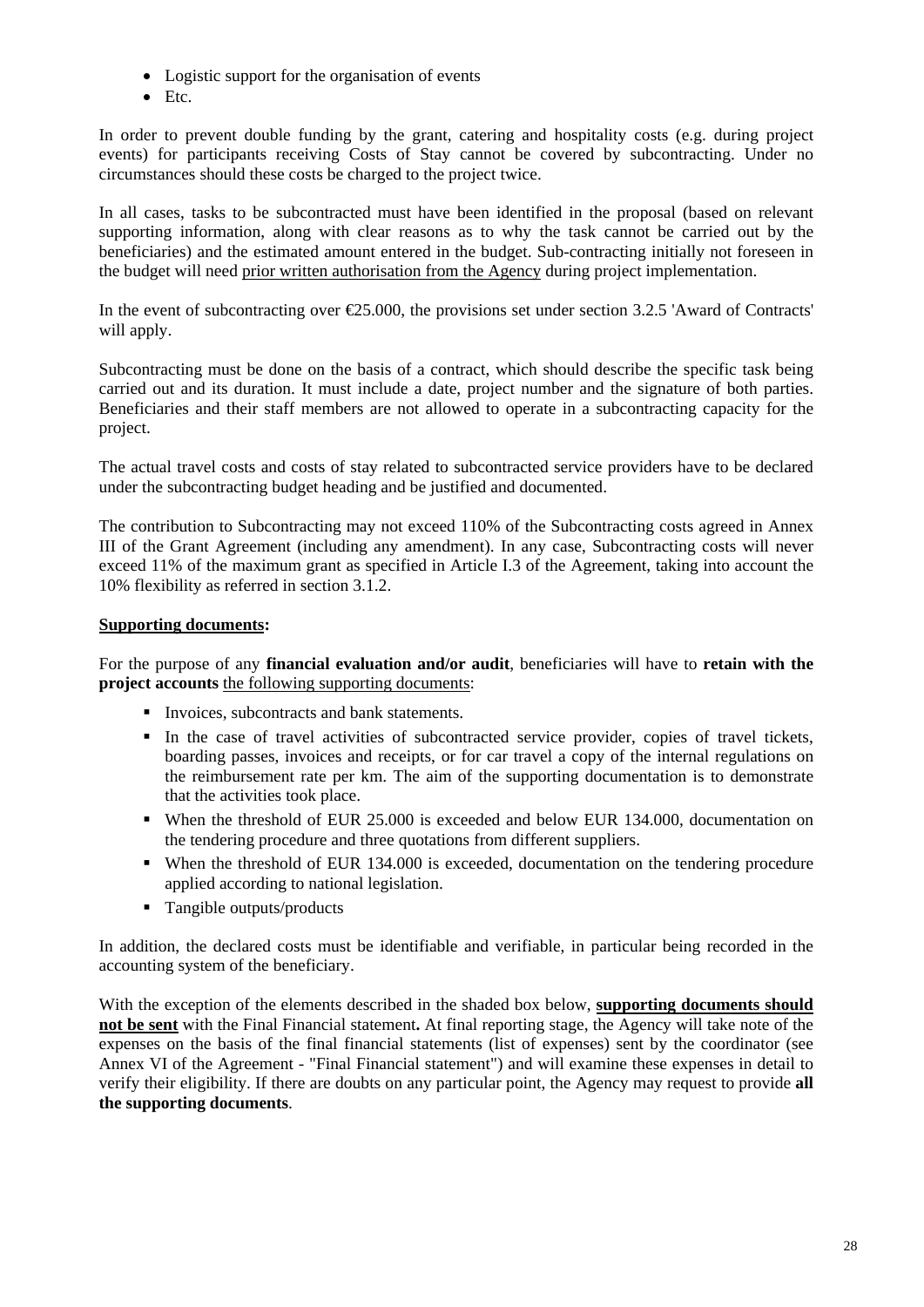When the total value of the subcontract amounts to more than EUR 25.000, the copies (not original) of the subcontract, the invoice and the competitive offers must be sent as supporting documents.

Any prior authorisation from the Agency

## <span id="page-28-0"></span>**3.3 Unit Costs**

Financial reporting for budget items based on unit costs (contribution to staff costs, travel costs and costs of stay) will be based on the principle of the "triggering event". Beneficiaries will have to prove that the activities have been actually and properly implemented and/or that the expected output(s) have been produced but they will not have to justify the level of spending. As a consequence, beneficiaries will have flexibility in the way they manage the funds awarded to cover the expenses necessary for the implementation of the activities concerned. These activities must be implemented during the eligibility period set out in the Agreement.

A unit cost is a fixed contribution which is multiplied by the specific number of units to cover the costs linked to the implementation of a specific activity or task. The unit costs to be applied are those defined in Annex I of these Guidelines, and they cannot be modified neither fractioned.

The beneficiaries will have to keep the documentation with the project accounts as specified below under the sections dedicated to each budget heading. In addition, in case of control and/or audit visits, they must ensure that the declared unit costs are supported with sufficient proof demonstrating that the activities have been implemented and/or the output(s) produced as expected.

The Agency reserves the right to re-evaluate the justification provided if the declared activities or outputs are questionable. If the activity (/output) is not accepted (e.g. because it is not supported by concrete and acceptable evidences, because it is not eligible or because it does not correspond to what was proposed in the project application) no corresponding unit costs will be granted.

For example:

- travel activity for teaching purposes but the teaching activity is not sufficiently documented (e.g. with presence or participation lists, or with a certificate of attendance)
- staff costs for the elaboration of a manual which is not backed up by the presence of an appropriate result or where copyrights have not been respected or where the content of the manual does not correspond to what was proposed in the grant application.

In practice, the additionally required proof in case of a control or audit visit should be limited to the reassurance that the declared unit costs are related to the successful realisation of an eligible project activity or output.

<span id="page-28-1"></span>In cases of non-implementation of a project activity due to "force majeure"<sup>8</sup> reason, duly justified and approved by the Agency in a case-by-case approach, the reimbursement of incurred costs would be made in line with the applicable unit cost.

#### **3.3.1 Specific rules by budget heading**

#### **3.3.1.1 Staff Costs**

1

<span id="page-28-2"></span>This budget heading contributes to the cost of staff\* for all beneficiaries when they are performing tasks which are directly necessary to the achievement of the objectives of the project. These costs are supported on the basis of unit costs (see section 3.3).

<sup>&</sup>lt;sup>8</sup> Please refer to Art. II.14 of the Grant Agreement.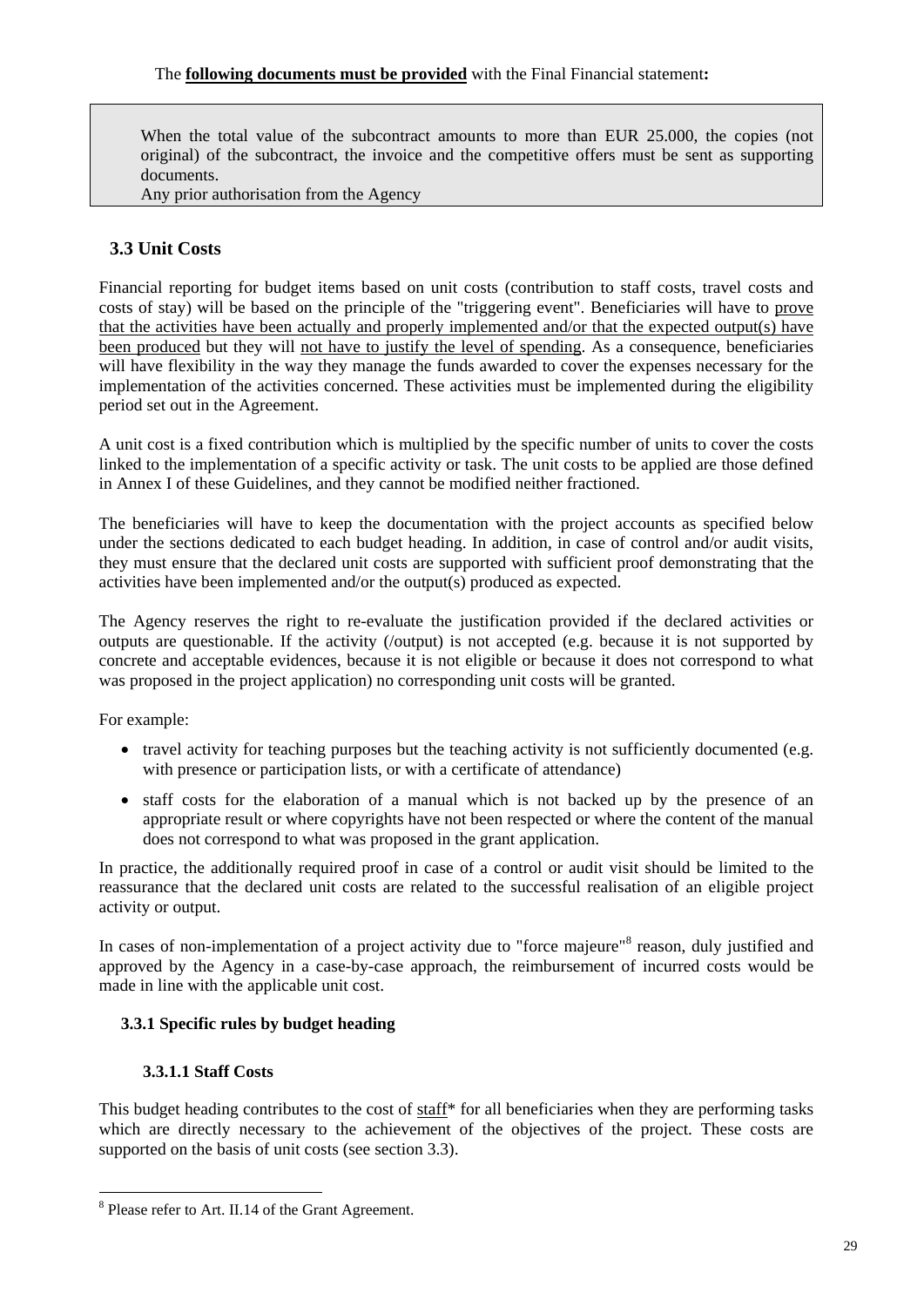\* *The existence of a formal contractual relationship between the employee and the beneficiary institutions is required.* 

The unit costs to be applied for Staff costs are those defined in the table in Annex I of these Guidelines and take into account these variables: the type of staff category, the country in which the staff member is employed, and the number of days worked for the project. Each unit cost corresponds to an amount in Euro per working day per staff.

The applicable staff categories to be applied are the following:

- Managers (including legislators, senior officials and managers) carry out top managerial activities related to the administration and coordination of project activities.
- Researchers, teachers and trainers (RTT) typically carry out academic activities related to curriculum/training programme development, development and adaptation of teaching/training materials, preparation and teaching of courses or trainings.
- Technical staff (including technicians and associate professionals) carries out technical tasks such as book-keeping, accountancy, in-house translation activities.
- Administrative staff (including office and customer service clerks) carries out administrative tasks such as secretarial duties. Students can work for the project and can be considered as administrative staff, provided that they have signed a work contract with a consortium beneficiary institution.

The Staff category to be applied will depend on the work to be performed in the project and not on the status or title of the individual. Staff carrying out an administrative task should be reported under the category "Administrative staff".

The unit cost to be applied is the one corresponding to the country in which the staff member is employed, independently of where the tasks will be executed (i.e. a staff member of an organisation of country A working (partly) in country B will be considered for the unit costs under country A).

#### *Example:*

*A staff employed in Lithuania performing a teaching activity for 3 days in the project will be entitled to claim a total of 222 Euro, corresponding to 3 unit costs of 74 Euro.* 

The calculation of the grant is based exclusively on the application of the unit costs and is independent from the actual remuneration of the staff involved. Actual remuneration modalities of staff involved in the project will be defined jointly by the participating organisations, endorsed by the managers responsible for their employment, and will be part of the Partnership Agreement signed between the beneficiaries at the beginning of the project.

The grant for Staff costs is calculated by multiplying the unit cost (corresponding to the applicable category of country and staff) by the total number of days spent on the implementation of the project per staff member. One working day is defined according to the applicable national legislation.

In principle, declared working days per individual should not exceed 20 days per month or 240 days per year.

It is to be expected that the majority of staff costs are incurred by staff members of the partner institutions. Exceptions to this should be dealt according to the provisions described here below:

The staff can be a natural person assigned to the project on the basis of a contract against payment with a beneficiary institution. In this case, the individual concerned can be assigned to the project on the basis of e.g. a civil contract, a free-lance contract, an expert contract, a service contract with a selfemployed person ("in house consultant") or a secondment to a beneficiary institution against payment.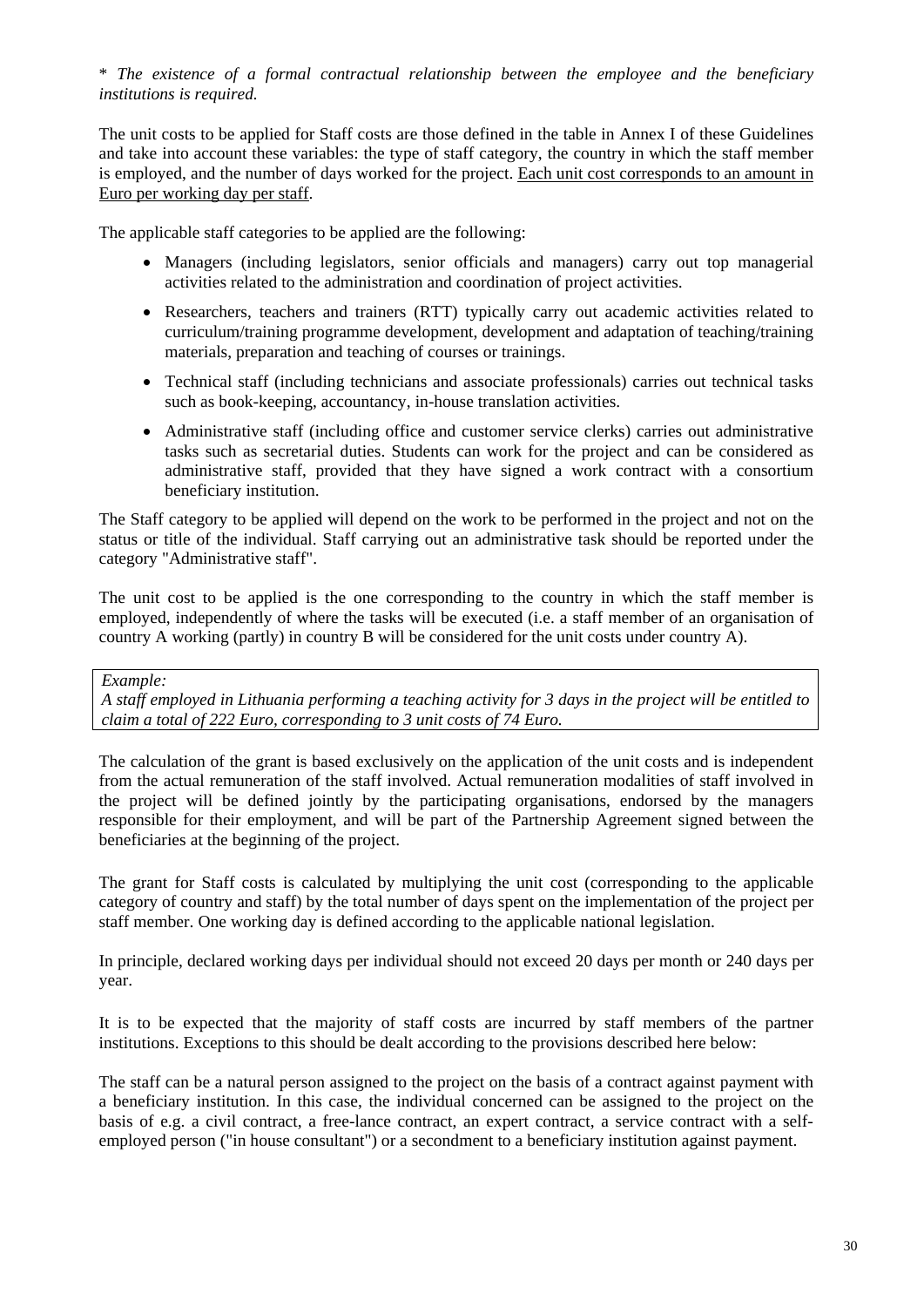The costs of these natural persons working for the project may only be assimilated to the costs of personnel (i.e. "staff costs") of a beneficiary institution, if:

- (i) the person works under conditions similar to those of an employee (e.g. regarding the way the work is organised or the tasks that are performed); and
- (ii) the result of the work belongs to the Institution (unless exceptionally agreed otherwise); and
- (iii) the costs are not significantly different from the costs of staff performing similar tasks under an employment contract within the institution

As a result and in order to be eligible for claiming "Staff costs", a natural person who is not officially registered under a beneficiary institution must fulfil all the 3 conditions above (i to iii) and have signed a contract against payment with a beneficiary institution.

In case of check/audit, the auditors may require in addition a proof of payment from the beneficiary to the natural person.

The fact that the costs should not be significantly different from the costs of staff performing similar tasks under an employment contract within the institution (see point iii above) implies that an auditor may raise some doubt if, on the basis of his/her contract against payment, the payment made to the individual concerned is largely below the unit cost amount claimed for the work of the person.

This implies also that project staff working as volunteer, or in general staff who are not paid (for example a "professor emeritus"), are not eligible for staff costs, since in such cases no contract against payment exists between these individuals and the beneficiary institution<sup>9</sup>.

Please note that the main differences between a "natural person" (free-lance, expert, self-employed person, etc.) paid with Staff costs on the basis of a contract against payment and a "natural person" paid through Subcontracting are the following:

**Natural persons working as staff** for a beneficiary institution are "assimilated" to the normal staff and comply with the 3 conditions mentioned above. In addition:

- in principle they have a long-lasting cooperation with the beneficiary (i.e. they do not work for only a very short period, "3-days' assignment");
- they can perform management tasks since they are considered as "staff of a beneficiary organisation";
- the beneficiary has the responsibility for the work carried out by the person (i.e. if he/she does not work properly, the beneficiary could terminate the working contract but the staff costs claimed for the period already worked are still due to the person concerned while the responsibility of the poor results remains with the beneficiary).

**Sub-contracting** is usually used for companies and not so often for individuals. However if an individual is sub-contracted, this person:

- will provide an "external service" to the beneficiary;
- is not "assimilated to a staff" and does not necessarily comply with the 3 condition stated above (i to iii);
- cannot perform project management activities since he/she is not considered as "staff of a beneficiary organisation";
- is responsible for the quality of his/her own work (i.e. if the work delivered is not in accordance with the terms of the service contract, the beneficiary is contractually entitled not to pay for it or to pay only partially).

For specific rules on subcontracting, please refer to section 3.2.6.2.

1

<sup>&</sup>lt;sup>9</sup> Travel costs and costs of stay may be claimed for persons working for the beneficiary under a non-remunerated contract (e.g. volunteers, " professors emeritus ")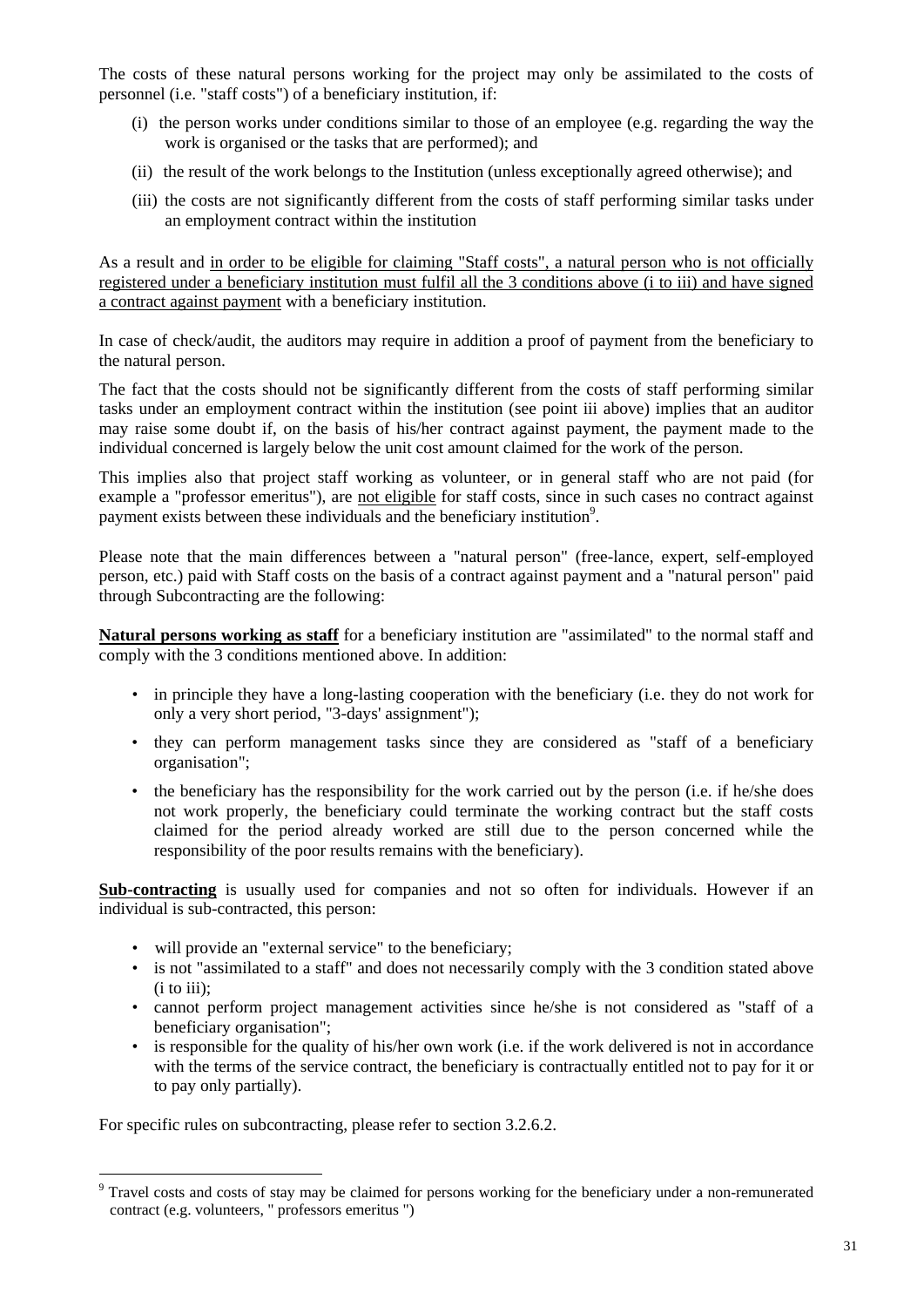#### **Entities "associated" to a beneficiary:**

The possibility to charge costs (staff costs, travel or cost of stay) for persons who are employed by an entity "associated" to a beneficiary organisation can be envisaged in two different ways:

- 1. the beneficiary hires the staff who is not officially registered under its institution following the approach presented above for "natural persons" assigned to the project on the basis of a contract against payment. This implies though that the auditors may check the existence of a payment or a reimbursement made by the beneficiary to the person concerned;
- 2. the entity "associated" to one of the beneficiaries of the project is included as a project partner through an amendment procedure.

The first option would be recommended if there are many "associated entities", each providing a limited number of staff (e.g. in the case of university network that would ask contributions from several of its members) while the second option would be recommended when there is only one "associated entity" contributing to the project with several of its staff members (e.g. a University Foundation).

In case of doubt, projects are highly advised to consult the Agency and to obtain a formal confirmation from it.

The contribution to Staff may not exceed 110% of the Staff costs agreed in Annex III of the Grant Agreement (including any amendment). In any case, staff costs will never exceed 44% of the maximum grant as specified in Article I.3 of the Agreement, taking into account the 10% flexibility as referred in section 3.1.2.

#### *Staff costs during travelling time*

The cost of the staff during travelling time may be charged to the project if the work performed can be demonstrated in terms of workload, output produced and activities realised and if it is in line with the practices of the beneficiary institutions.

The acceptance of the staff costs declared at final report stage will be checked not only in accordance with the relevant eligibility rules (e.g. the person is entitled to claim staff costs, the activity took place during the eligibility period, etc.), but also in relation with the existence/quality of the expected results.

The partnership should define its own rules concerning the conditions and levels of reimbursement of staff costs within the project.

#### **Supporting Documents**

Beneficiaries do not need to justify the level of spending. For activities funded with unit costs, the supporting documents will have to demonstrate that the volume and/or the nature of the activities actually implemented, justify the number of unit costs charged to the grant.

For the purpose of any **financial evaluation and/or audit**, beneficiaries will have to **retain with the project accounts** the following supporting documents:

- The existence of a formal contractual relationship<sup>10</sup> between the employee and the employer. Furthermore, for non-permanent staff and/or not officially registered under a beneficiary institution, the latter must be able to demonstrate that the conditions defined under the section 3.3.1.1 have been fulfilled.
- A duly filled-in Joint Declaration (Annex II of these Guidelines) for each person employed by the project. The declaration must be signed by the person performing the activity then

 $10$ 10 Normally only the persons employed by the beneficiary institutions can receive "Staff costs" paid from the grant contribution. At final reporting stage, for the purpose of any evaluation and/or audit, the beneficiary institution may be asked to prove the employment status of the person/s concerned and to demonstrate its compliance with the beneficiary institutions/countries practice/social legislation.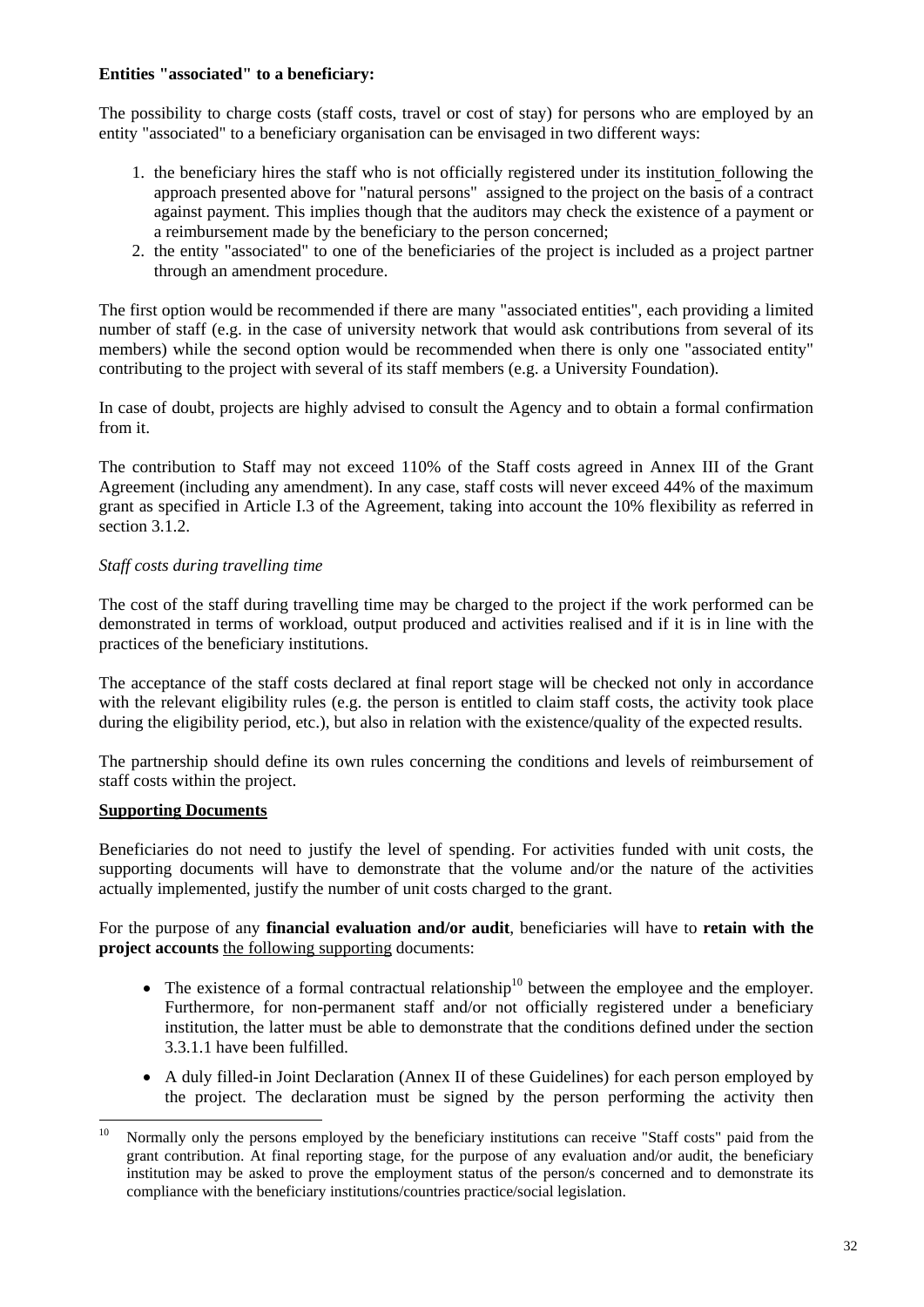countersigned and stamped by the person responsible (e.g. rector, dean) in the institution that employed this person. For staff performing different categories of tasks a separate declaration must be signed for each type of activity.

- Time-sheets have to be attached to each Joint Declaration. They must be signed by the person concerned and countersigned by the person responsible in the institution that employed this person. They must indicate the following:
	- $\triangleright$  the project reference
	- $\triangleright$  the name of the person performing the tasks, his/her position and the staff category
	- $\triangleright$  the institution and the country where the person is employed
	- $\triangleright$  the number of days worked for the corresponding month and year
	- $\triangleright$  the description of the tasks performed, the outputs produced and the related work package.
- Any material evidence allowing to verify that the declared workloads correspond to actual activities/outputs (e.g. attendance lists for lectures given, tangible outputs / products, salary slips, etc.).

With the exception of the elements described in the shaded box below, **supporting documents should not be sent** with the Final Financial statement**.** At final reporting stage, the Agency will take note of the activities carried out on the basis of the final financial statement sent by the coordinator (see Annex VI of the Agreement - "Final Financial statement") and will verify their eligibility. If there are doubts on any particular point, the Agency may request to provide **all the supporting documents<sup>11</sup>**.

It should be noted that the above mentioned documents (e.g. employment/work contract, any other formal contractual relationship document, salary slip) should be provided by the beneficiaries to the Agency and/or auditors upon request, during a financial check/control or an audit, even if those documents could contain personal data. The processing of such personal data by the Agency will be made in accordance with article II.6.1 of the Agreement.

It is therefore the responsibility of the beneficiaries to check in due time (i.e. not at the end of the project) if they would be able to provide such documents considering in particular their own internal regulations or national legislation.

For staff costs calculated by the application of unit costs, it is not necessary to provide justifications to prove the level of expenses. Therefore, no supporting documents regarding hourly/daily/monthly rates have to be provided to justify the actual staff costs/rates. However as explained above, such supporting documents (e.g. salary slips) should be provided upon request to the Agency or auditors as material evidence allowing to verify that the declared workloads correspond to actual activities/outputs.

At this stage, the actual contribution of the EU will be re-calculated globally for the overall project, using the unit cost approach, on the basis of the actual human resources mobilised and the activities actually and properly implemented.

#### The **following documents must be provided** with the Final Financial statement**:**

Any prior authorisation from the Agency

#### **3.3.1.2 Travel costs and Costs of Stay**

1

<span id="page-32-0"></span>*Please note that specific rules for the Special Mobility Strand are defined in separate Guidelines*

The supporting documents containing personal data will be treated by the Agency in accordance with Article II.6.1 of the Agreement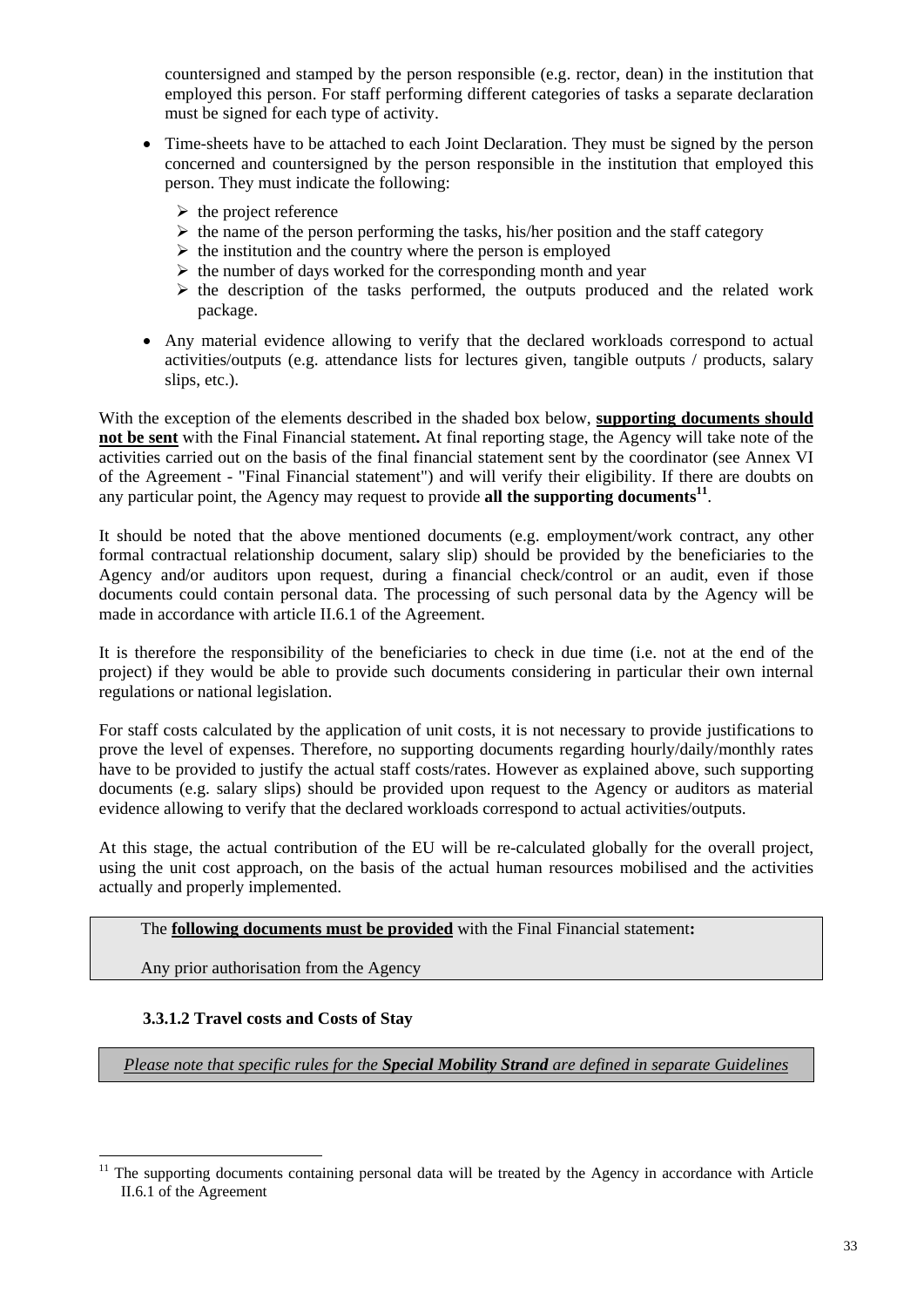This budget heading contributes to the costs of travel and stay for staff\* and students participating in activities directly related to the achievement of the project. These costs are covered on the basis of unit costs (see section 3.3).

*\* The existence of a formal contractual relationship between the employee and the beneficiary institutions is required in order to participate to any travel.* 

The unit costs to be applied are those defined in Annex I of these Guidelines and are calculated taking into account the following variables: the travel distance (for travel costs) and the duration in days (for costs of stay).

Prior written authorisation from the Agency is required for activities and their corresponding travel costs and costs of stay which are not taking place in or between countries represented in the partnership.

#### *Staff*

Any category of staff (e.g. managers, RTT, technical and administrative staff) under official contract with the beneficiary institutions and involved in the project may benefit from financial support for travel and subsistence provided it is directly necessary to the achievement of the objectives of the project.

Please note that the travel costs and costs of stay related to subcontracted service providers have to be declared under the sub-contracting budget heading and be justified and documented accordingly.

Travels are intended for the following activities:

| <b>Activities</b>                                                          | <b>Duration</b> | <b>Location of activity</b>                                                | <b>Staff</b><br>from<br><b>PC-to</b><br><b>PC</b> | <b>Staff</b><br>from<br>PC-to<br>PgC | <b>Staff</b><br>from<br>PgC-to<br><b>PC</b> | <b>Staff from</b><br>PgC-to PgC |
|----------------------------------------------------------------------------|-----------------|----------------------------------------------------------------------------|---------------------------------------------------|--------------------------------------|---------------------------------------------|---------------------------------|
| Teaching / training                                                        |                 |                                                                            | X                                                 | X                                    | X                                           | X                               |
| assignments                                                                |                 |                                                                            |                                                   |                                      |                                             |                                 |
| Training and retraining                                                    |                 |                                                                            | X                                                 | X                                    |                                             | Not eligible                    |
| purposes                                                                   |                 |                                                                            |                                                   |                                      |                                             |                                 |
| <b>Updating programmes</b>                                                 |                 | Activities must take                                                       | X                                                 | X                                    | X                                           | X                               |
| and courses                                                                |                 | place in project                                                           |                                                   |                                      |                                             |                                 |
| Practical placements in<br>companies, industries<br>and institutions       | Max.3<br>months | beneficiaries' countries<br>unless explicit prior<br>written authorisation | X                                                 | X                                    |                                             | Not eligible                    |
| Project management<br>related meetings                                     |                 | from the Agency                                                            | X                                                 | X                                    | X                                           | X                               |
| Workshops and visits<br>for result dissemination<br>purposes <sup>12</sup> |                 |                                                                            | X                                                 | X                                    | X                                           | X                               |

*PC = Partner Country* 

1

*PgC = Programme Country* 

Except in the case of existence of a national law which states the contrary, beneficiary institutions should not suspend payment of normal salaries to their staff during time spent travelling within the framework of the project.

Prior written authorisation from the Agency is required if the staff concerned intends to carry out activities not described above.

 $12$  The main target groups of dissemination activities should be in the Partner countries. In order to reach as many target groups as possible the activities should take place in project beneficiaries' partner countries. However, it is not excluded that some dissemination is carried out in the Programme countries. For this last case prior written authorisation from the Agency is required.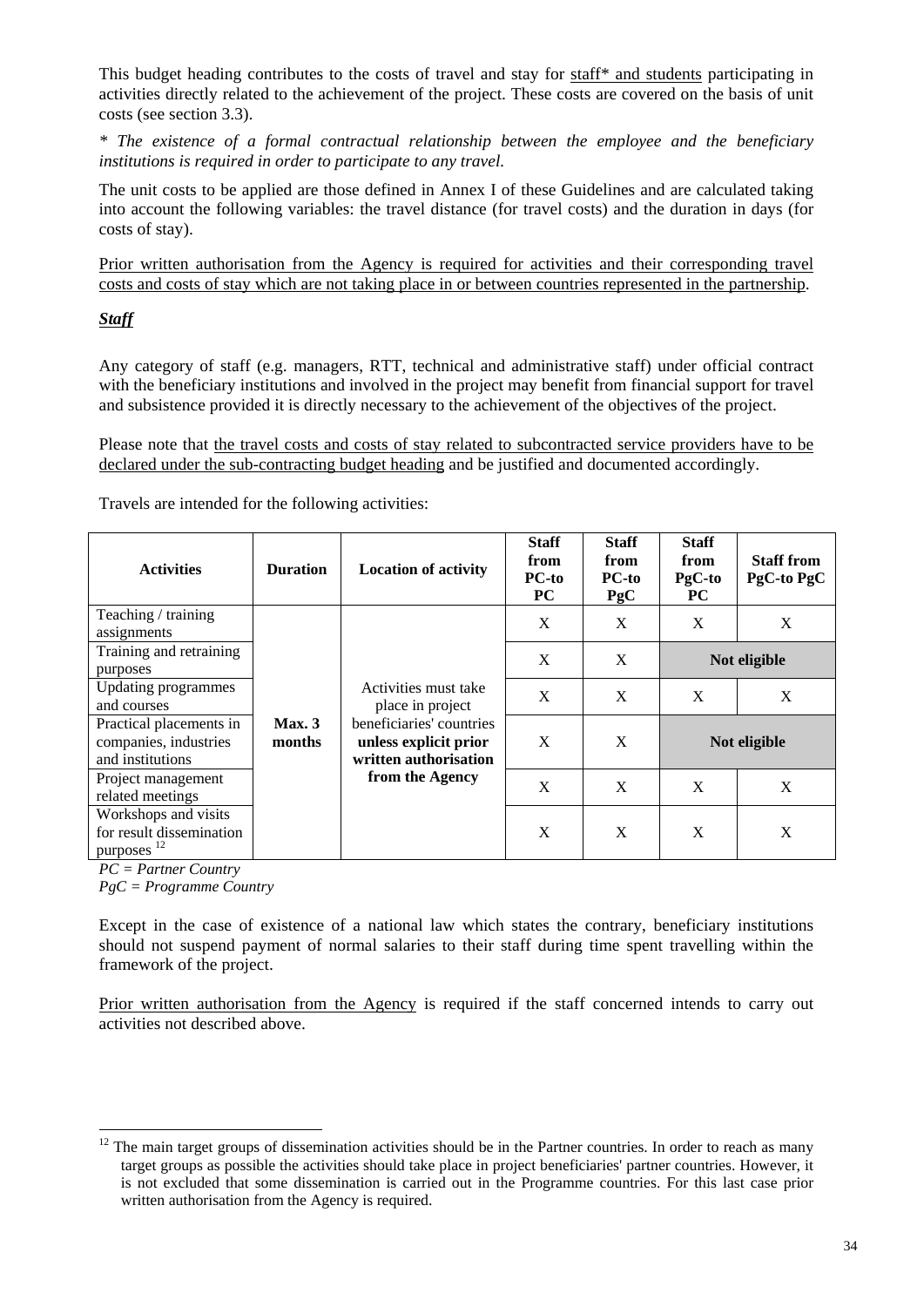#### *Students*

Students (at undergraduate, graduate, post graduate and doctoral level) registered in one of the beneficiary institutions may benefit from a financial support for travel and subsistence provided it supports the achievement of the project objectives. Travels for students must take place in or under the supervision of a beneficiary organisation (e.g. in case of placement in an organisation that is not a beneficiary).

Student mobility must be targeted mainly at Partner Country students and intended for the following activities:

| <b>Activities</b>                                                                                                                                                          | <b>Duration</b>   | <b>Location of</b><br>activity                     | <b>Student</b><br>from<br><b>PC-to</b><br><b>PC</b> | <b>Student</b><br>from<br>PC-to<br>PgC | <b>Student</b><br>from<br>$PgC-to$<br><b>PC</b> | <b>Student</b><br>from PgC-<br>to PgC |
|----------------------------------------------------------------------------------------------------------------------------------------------------------------------------|-------------------|----------------------------------------------------|-----------------------------------------------------|----------------------------------------|-------------------------------------------------|---------------------------------------|
| Study period                                                                                                                                                               | Min. 2<br>weeks - | Activities                                         | X                                                   | X                                      | $\boldsymbol{X}$                                | <b>Not</b><br>eligible                |
| Participation in intensive courses <sup>13</sup>                                                                                                                           | Max.3<br>months   | must take                                          | $\boldsymbol{X}$                                    | X                                      | X                                               | X                                     |
| Practical placements, internships in<br>companies, industries or institutions                                                                                              |                   |                                                    | place in or<br>under the                            | X                                      | X                                               | X                                     |
| Participation in short term activities<br>linked to the management of the<br>project (steering committees,<br>coordination meetings, quality<br>control activities, etc.). | Max.1<br>week     | supervision<br>of a<br>beneficiary<br>organisation | X                                                   | X                                      | X                                               | X                                     |

*PC = Partner Country* 

*PgC = Programme Country* 

Students participating in short term activities linked to the management of the project may claim Costs of Stay corresponding to staff (for max. 1 week).

Prior written authorisation from the Agency is required if the student concerned intends to carry out activities not described above.

#### **Supporting documents:**

1

Beneficiaries do not need to justify the level of spending. For activities funded with unit costs, the supporting documents will have to demonstrate that the volume and/or the nature of the activities actually implemented, justify the number of unit costs charged to the grant.

For the purpose of any **financial evaluation and/or audit**, beneficiaries will have to be able to justify/prove the following elements:

- The journeys actually took place.
- The journeys are connected to specific and clearly identifiable project-related activities.

The following supporting documents must be **retained with the project accounts:**

• A duly filled-in Individual Travel Report (Annex III of these Guidelines). Supporting documentation will have to be attached to each travel report in order to demonstrate the fact that the travel and the activity actually took place (e.g. travel tickets, boarding passes with points of departure and destination, dates and name of the person travelling, invoices, receipts, proof of attendance in meetings and/or events, agendas, tangible outputs/products, minutes of meetings). It will not be necessary to prove the actual cost of the travel.

<sup>13</sup> An intensive course for a short-term duration brings together students and teaching staff from participating higher education institutions. An intensive course must be directly linked to the overall project objectives and must mainly target Partner Country students.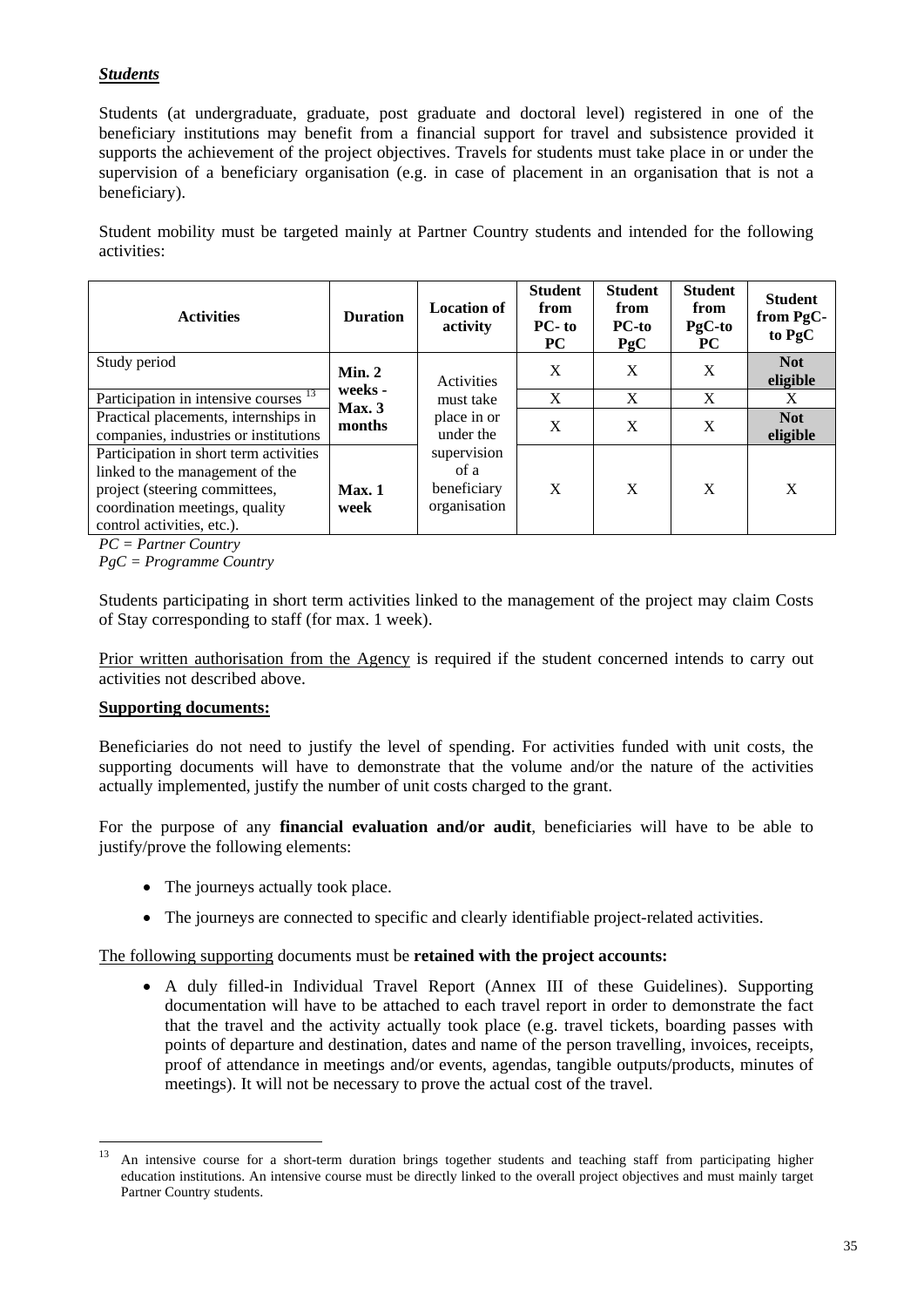With the exception of the elements described in the shaded box below, **supporting documents should not be sent** with the Final Financial statement**.** At final reporting stage, the Agency will take note of the travel and activities on the basis of the final financial statements sent by the coordinator (see Annex VI of the Agreement-"Final Financial Statement") and will verify their eligibility. If there are doubts on any particular point, the Agency may request to provide **all the supporting documents**.

The **following documents must be provided** with the Final Financial statement**:**

#### Any prior authorisation from the Agency

At this stage, the actual contribution of the EU will be re-calculated globally for the overall project, using the unit cost approach, on the basis of the actual journeys carried out. The EU contribution to the travels and costs of stay will not exceed 110% of the absolute amount indicated in Annex III of the Agreement or any subsequent amendments of it.

## **3.3.1.2.1 Specific rules for Travel Costs**

The grant contributes to the travel of staff and students involved in the project, from their place of origin (home institution within the partnership) to the venue of the activity and return (including visa fee and related obligatory insurance, travel insurance and cancellation costs if justified). Financial support will be provided only for travels that are directly related to the achievement of the objectives of the project. Activities and related travels must be carried out in the project beneficiaries' countries. Any exception to this rule must be authorised by the Agency. For the detailed list of eligible activities see section 3.3.1.2.

Please note that the unit costs for travel also cover cancellation costs. Therefore, it is strongly recommended to purchase travel tickets including cancellation insurance. Except for cases of *force majeure*<sup>14</sup> or exceptional and duly justified cases, only unit costs for travel which actually took place can be reported and charged to the project. Prior written authorisation from the Agency is required in these cases.

The grant contribution to the travel includes visa fees. Nevertheless, if a travel is necessary in order to obtain a visa, the relevant unit costs for travel and, if applicable, costs of stay can be claimed.

For each participant, the grant is calculated by applying for each travel the unit cost corresponding to the applicable distance band. Each unit cost corresponds to a fixed amount in Euro per travel per person.

In order to apply the correct unit cost, the beneficiary must identify the travel distance of a one-way travel (from their place of origin - home institution within the partnership - to the venue of the activity) using the distance calculator supported by the European Commission (**[http://ec.europa.eu/programmes/erasmus-plus/tools/distance\\_en.htm](http://ec.europa.eu/programmes/erasmus-plus/tools/distance_en.htm)**). The travel distance identified will be used to calculate the corresponding unit cost. Each unit cost applied will contribute to the costs of travel for the round trip, regardless of the expenses actually incurred.

#### *Example:*

1

*If a person from Madrid (Spain) is taking part in an activity in Rome (Italy), the beneficiary will calculate the distance from Madrid to Rome using the distance calculator (1365,28 Km), then apply the unit cost for the corresponding distance band, i.e. 500/1999 Km. This unit cost will be a fixed contribution of 275 Euro that will cover the costs of travel from Madrid to Rome and return.* 

If the place of departure is different from the place of the home institution, a prior authorisation from the Agency is needed.

<sup>&</sup>lt;sup>14</sup> Please refer to Art. II.14 of the Grant Agreement.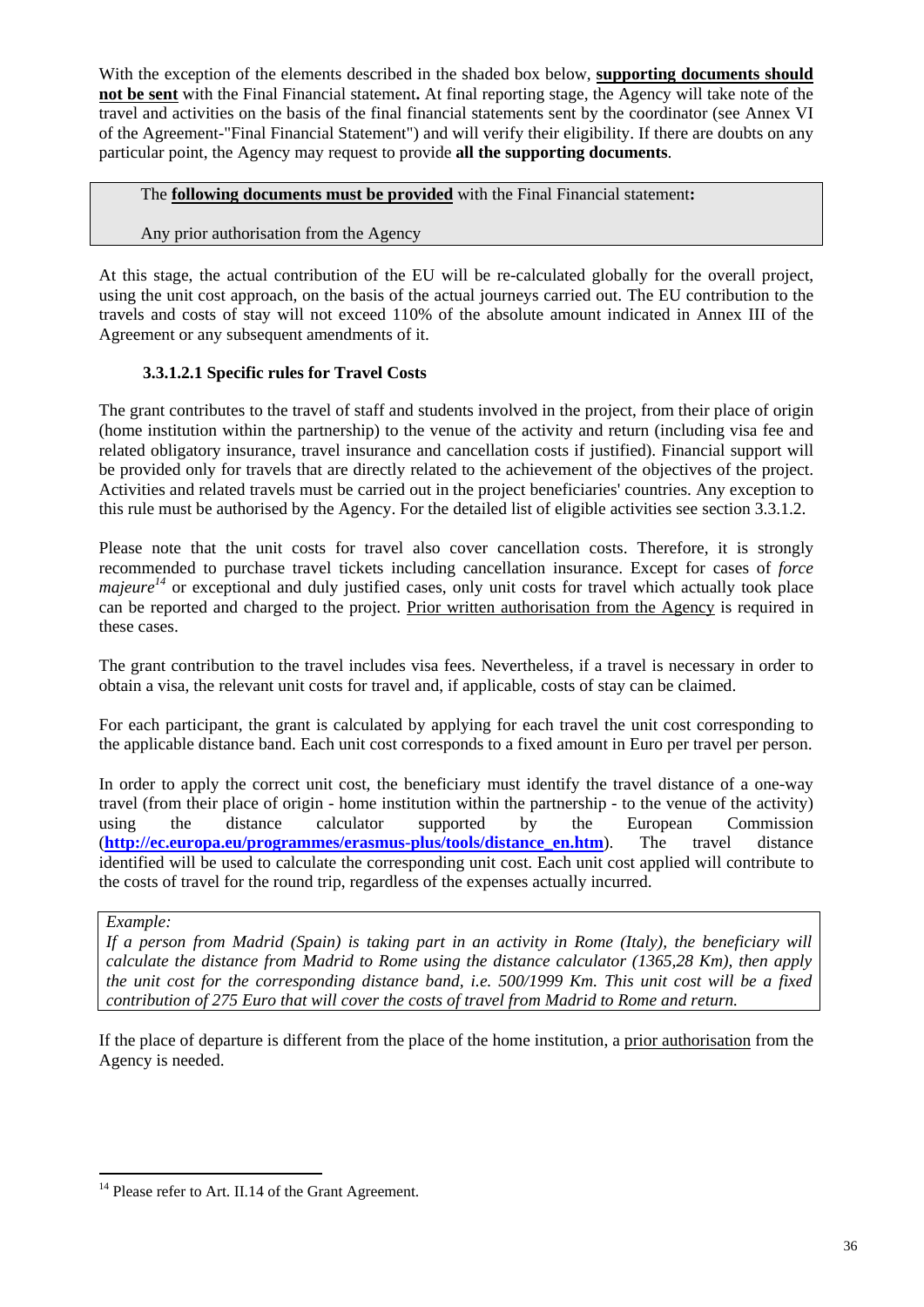In the context of a circular travel (e.g.: a participant leaves his/her place of departure A in order to participate in a project activity in another location B, and then leaves B to participate immediately in a second project activity in a third location C, before returning directly to his/her place of departure A), the grant contribution to the travel costs will be calculated with the sum of:

- The unit cost amount corresponding to the distance band from A to B
- **+** 
	- The unit cost amount corresponding to the distance band from B to C

In case of circular travel, the final travel (in order for the participant to return to his/her original place of departure) is never taken into account for the calculation of the grant contribution to the travel costs. This is due to the fact that the unit cost amounts used for calculating the grant contribution are already covering return trips.

Please note that the notion of circular travel implies a project activity in each destination and does not apply to air travels with stopover(s).

No financial contribution will be granted for travels of less than 10 km.

The calculation of the grant is based exclusively on the application of unit costs and is independent from the actual costs incurred for the travel. The unit cost amounts defined to cover staff and students travel costs will be used for determining the final eligible grant resulting from the analysis of the final report. However, for the implementation of the activities during the eligibility period specified in the Agreement, beneficiaries are free to define their own modalities for the reimbursement of the travel costs incurred by their staff/students.

#### **3.3.1.2.2 Specific rules for Costs of Stay**

Costs of stay can be reported for staff or students involved in the project for activities taking place outside the city of the participant's home institution. These costs contribute to the subsistence, accommodation, local and public transport such as bus and taxi, personal or optional health insurance. Financial support will be provided only for costs of stay that are directly related to the achievement of the objectives of the project. Activities must be carried out in the project beneficiaries' countries. Any exception to this rule must be authorised by the Agency. For the detailed list of eligible activities see section 3.3.1.2.

Unit costs to be applied for **staff** are different from unit costs for **students**:

- For each **staff**, the grant is calculated by applying the unit cost corresponding to the applicable duration of the activities (in days), up to the  $14<sup>th</sup>$  day of activity / between the  $15<sup>th</sup>$ and  $60<sup>th</sup>$  day / between the  $61<sup>st</sup>$  day and up to 3 months. Each unit cost corresponds to a fixed amount in Euro per day per participant.
- For each **student** the grant is calculated by applying the unit cost corresponding to the applicable duration of the activities (in days), up to the  $14<sup>th</sup>$  day of activity / between the  $15<sup>th</sup>$ and 90th day. Each unit cost corresponds to a fixed amount in Euro per day per participant.

In order to apply the correct unit cost, the beneficiary must identify the duration in days of the activity (including the travel from their place of origin to the venue of the activity and vice-versa)<sup>15</sup> and apply the corresponding unit costs as defined in Annex I of these Guidelines. Each unit cost applied will contribute to the costs of stay regardless of the expenses actually incurred.

1

<sup>&</sup>lt;sup>15</sup> Independently of the time of departure or arrival.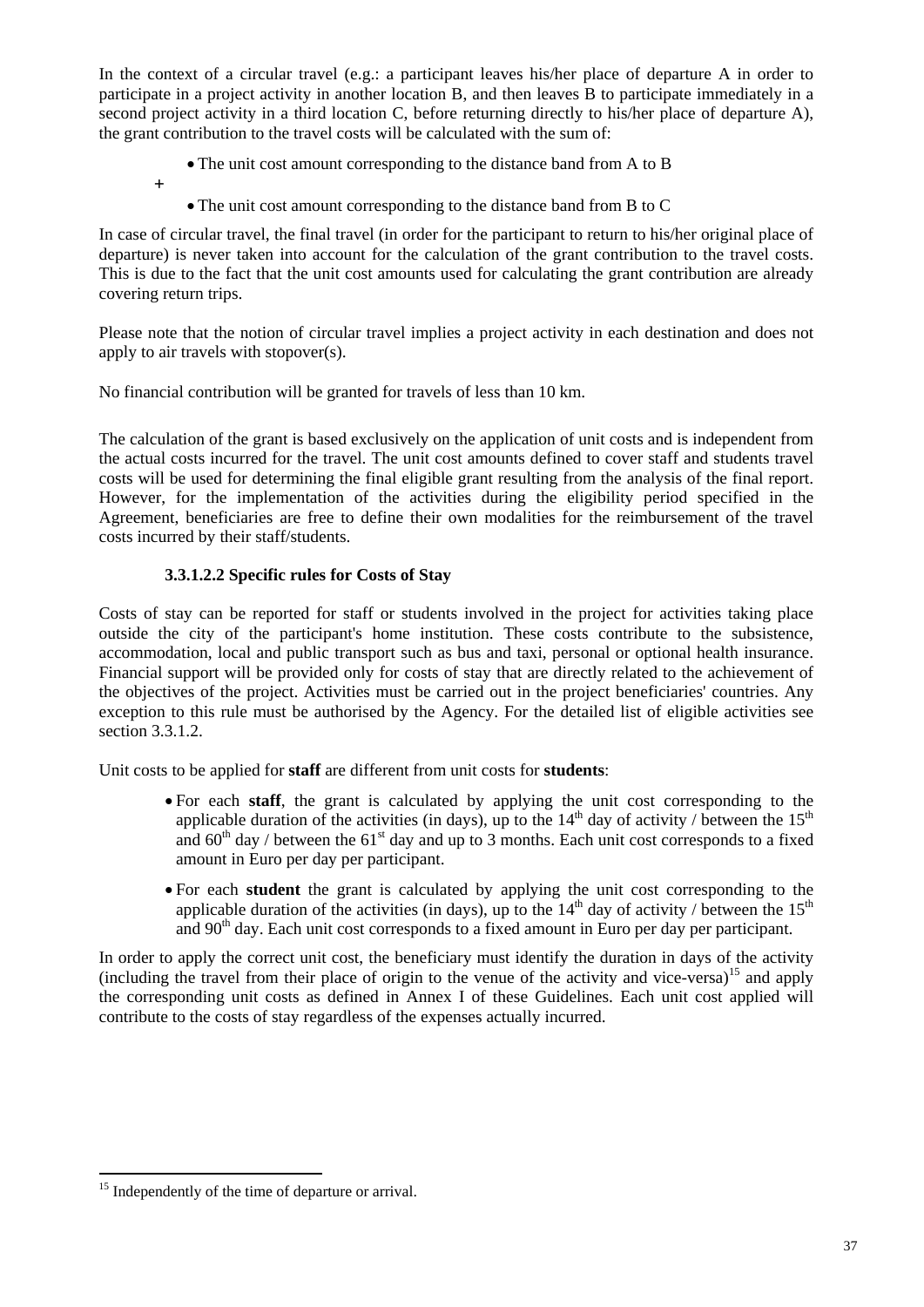#### *Examples:*

*If a staff from Paris (France) is taking part in an activity in Brussels (Belgium) during 2 days, the beneficiary will apply 2 unit costs of 120 Euros each, for a total of 240 Euros.* 

*If a staff from Paris (France) is taking part in an activity in Brussels (Belgium) during 20 days, the beneficiary will apply 14 unit costs of 120 Euros each + 6 unit costs of 70 Euros each for a total of 2.100 Euros.* 

*If a student from Paris (France) is taking part in an activity in Berlin (Germany) during 22 days, the beneficiary will apply 14 unit costs of 55 Euros each and 8 unit costs of 40 Euros each, for a total of 1.090 Euros.* 

No costs of stay will be granted for travels of less than 10 km.

The calculation of the grant is based exclusively on the application of the unit costs and is independent from the actual costs incurred for the stay. The unit costs amounts defined to cover staff and students costs of stay will be used for determining the final eligible grant resulting from the analysis of the final report. However, for the implementation of the activities during the grant agreement period, beneficiaries are free to define their own modalities for the reimbursement of the costs of stay incurred by their staff/students.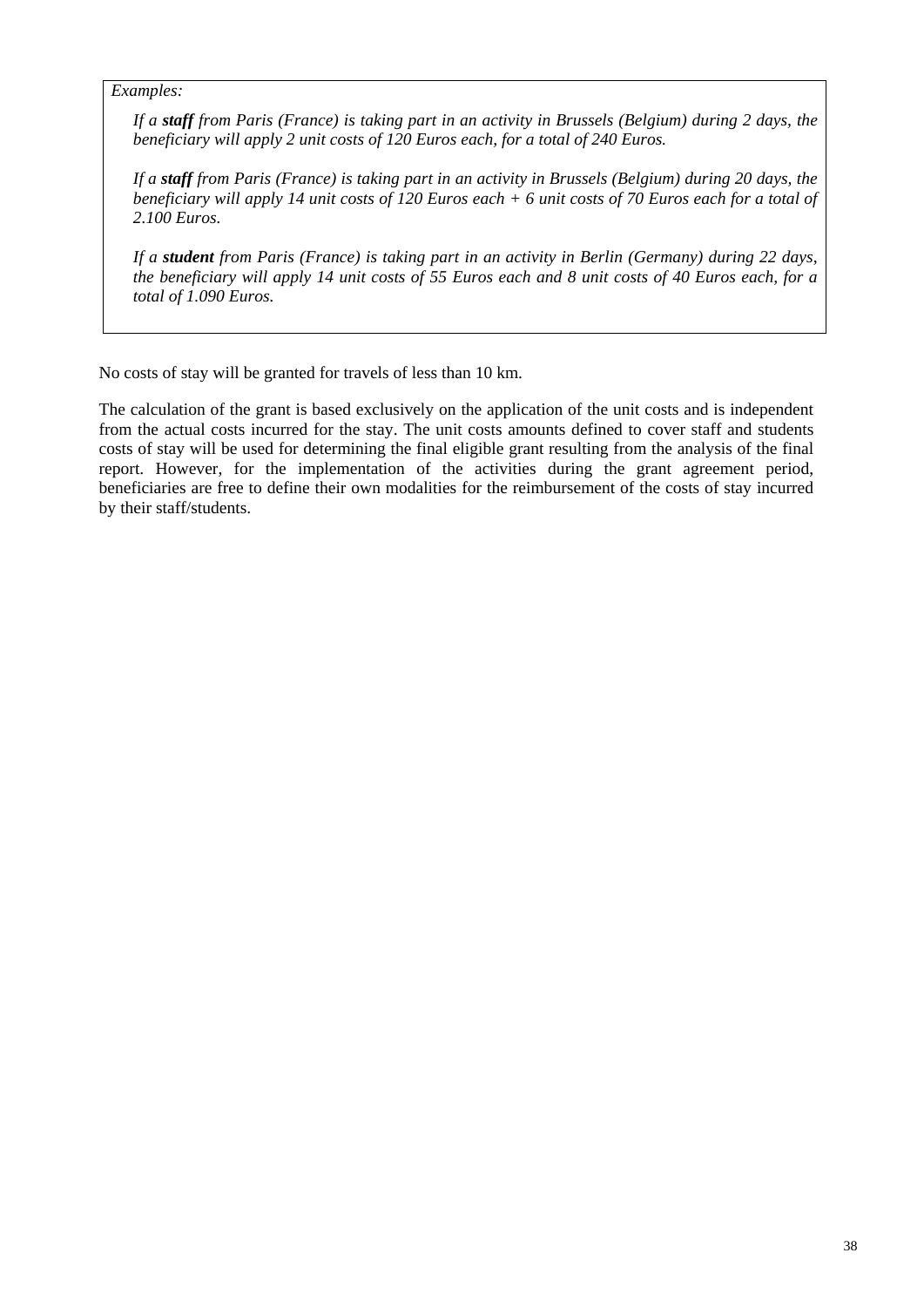<span id="page-38-0"></span>

| <b>Reimbursement</b><br><b>basis</b>                                                                                                                                                                          | <b>Budget</b><br><b>Headings</b> | Documents to retain with project<br>accounts                                                                                                                                                                         | Documents to be sent with<br>the Final report                                                                                                              |  |  |  |  |  |
|---------------------------------------------------------------------------------------------------------------------------------------------------------------------------------------------------------------|----------------------------------|----------------------------------------------------------------------------------------------------------------------------------------------------------------------------------------------------------------------|------------------------------------------------------------------------------------------------------------------------------------------------------------|--|--|--|--|--|
| <b>ACTUAL</b>                                                                                                                                                                                                 | Equipment                        | $\blacksquare$ Invoices<br><b>Bank</b> statements<br>■ Tendering procedure for<br>expenses exceeding 25.000€<br>• Proof that the equipment is<br>recorded in the inventory of the<br>institution                     | Invoices and three quotations<br>from different suppliers for<br>expenses exceeding 25.000€<br>Any prior authorisation from<br>the Agency                  |  |  |  |  |  |
| <b>COSTS</b><br>■ Subcontracts<br>$\blacksquare$ Invoices<br>Subcontracting                                                                                                                                   |                                  | <b>Bank</b> statements<br><b>Tendering procedure for</b><br>expenses exceeding 25.000€<br>$\blacksquare$ Tangible outputs/products*                                                                                  | Subcontracts, invoices and<br>three quotations from<br>different suppliers for<br>expenses exceeding 25.000€<br>Any prior authorisation from<br>the Agency |  |  |  |  |  |
| <b>UNIT</b>                                                                                                                                                                                                   | Staff                            | " Formal employment contract<br><b>Joint Declaration</b><br>■ Time sheets<br>• Salary slips*<br>$\blacksquare$ Agendas*<br>Attendance / Participant lists*<br>" Tangible outputs/products*<br>• Minutes of meetings* | • No supporting documents<br>should be sent with the Final<br>report, except for any prior<br>authorisation from the<br>Agency                             |  |  |  |  |  |
| <b>COSTS</b>                                                                                                                                                                                                  | Travel and<br>Costs of Stay      | Individual Travel Report (ITR)<br>Invoices, receipts, boarding<br>passes*<br>$A$ gendas*<br>Attendance / Participant lists*<br>" Tangible outputs/products*<br>$\blacksquare$ Minutes of meetings*                   | • No supporting documents<br>should be sent with the Final<br>report, except for any prior<br>authorisation from the<br>Agency                             |  |  |  |  |  |
| For all grants, a Certificate on the financial statements and underlying accounts ("Report of Factual<br>Findings on the Final Financial Report – Type II") must be sent with the Final report (see Annex VII |                                  |                                                                                                                                                                                                                      |                                                                                                                                                            |  |  |  |  |  |

#### **3.4 Overview of supporting documents per budget heading**

<span id="page-38-1"></span>*\* Examples of supporting documents. Please note that in the case of unit costs this list cannot be exhaustive as it depends on the actual outputs of the project and the quality of the documentation provided. As a general rule, please keep all possible results to be able to show-case your activities.* 

## <span id="page-38-2"></span>**3.5 Final Grant**

**of the Agreement).**

#### **3.5.1 Calculation of the Final Grant**

The grant may not exceed the maximum amount authorised in the Agreement (Article I.3 and Article II.25.2) and the beneficiaries may not, in any circumstance, make a profit from it (Article II.25.3).

The amount of the final grant will be determined following examination of the final financial statements and the related verification of the eligibility of the activities implemented and declared expenses. Declared unit costs/expenses that will be identified as ineligible in line with the provisions of the Agreement will be deducted from the total amount declared.

The analysis of the Final Financial Statement may lead to a request for reimbursement of a certain amount. If the beneficiary has to reimburse, a recovery order will be issued by the Agency for the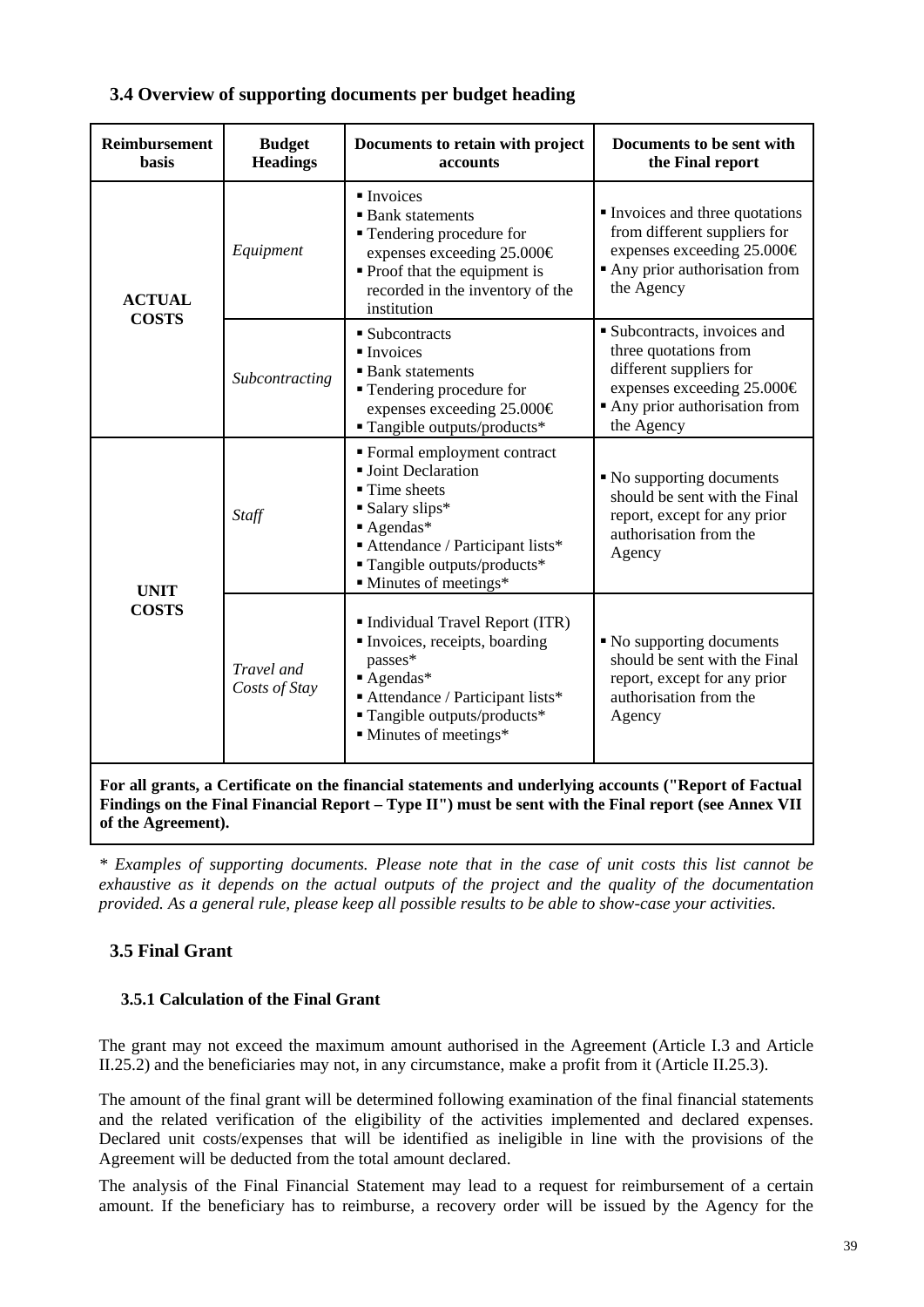Agreement in question. The financial analysis of this report will be explained to the beneficiary in a settlement letter.

Approval of the final grant and of the accompanying documents shall not imply recognition of the regularity or of the authenticity, completeness and correctness of the declarations and information it contains as specified in Article II.24.4 of the Agreement. This can be subject of further control and audits visits as described below.

<span id="page-39-0"></span>The amount of the balance shall be determined by deducting from the final amount of the grant, the total amount of pre-financing(s) already made.

#### **3.5.2 Penalties related to the implementation of the action**

#### **3.5.2.1 Penalties in the case of non-compliance with publicity obligations**

<span id="page-39-1"></span>According to Article I.10.10 of the Agreement, the obligation to comply with the publicity provisions constitutes a substantial obligation. Without prejudice to the right to terminate the grant, in case of failure to fulfil this obligation, the Agency may apply a 20% reduction of the grant initially provided for.

#### **3.5.2.2 Penalties in the case of poor, partial or late implementation of the action**

<span id="page-39-2"></span>According to Article I.10.6 of the Agreement, the Agency may reduce the grant initially provided if the action is implemented poorly, partially or late.

Such penalties shall be applied in case the final technical report provides evidence that the project implementation was not addressed with the required attention and according to the terms laid down in the Agreement.

The final report and the outputs produced by the project (publications, conference papers, presentations etc.), will be assessed using a common set of quality criteria based on the same evaluation criteria and the same scoring scale as those used application stage: relevance (maximum 30 points); quality of the project (design and) implementation (maximum 30 points); quality of the project team and cooperation arrangements (maximum 20 points); and impact and sustainability (maximum 20 points).

The score will vary from 0 to 100, where 0 is the lower mark and 100 the highest.

Where the rating falls between 0 and 50, a reduction of the EU grant initially provided to the partnership will be implemented according to the following scale:

- 25% reduction if the final report scores at least 40 points and below 50 points;
- 35% reduction if final report scores at least 30 points and below 40 points;
- 55% reduction if the final report scores at least 20 points and below 30 points:
- 75% reduction if the final report scores below 20 points.

The coordinator will have the possibility to react to the first evaluation of the final report and to provide supplementary information on the project implementation. In case the additional information will be deemed insufficient to illustrate a sound and objective oriented project implementation, the above mentioned penalties will be applied.

Project coordinators will be informed about their project performance assessment and their compliance with the publicity obligations also after submission of progress report. The information provided at progress report stage will allow beneficiaries to improve their project performance and/or their compliance with the visibility requirements. In addition and in case of negative results after a monitoring visit, beneficiaries might be informed on an ad hoc basis of serious weaknesses in their implementation.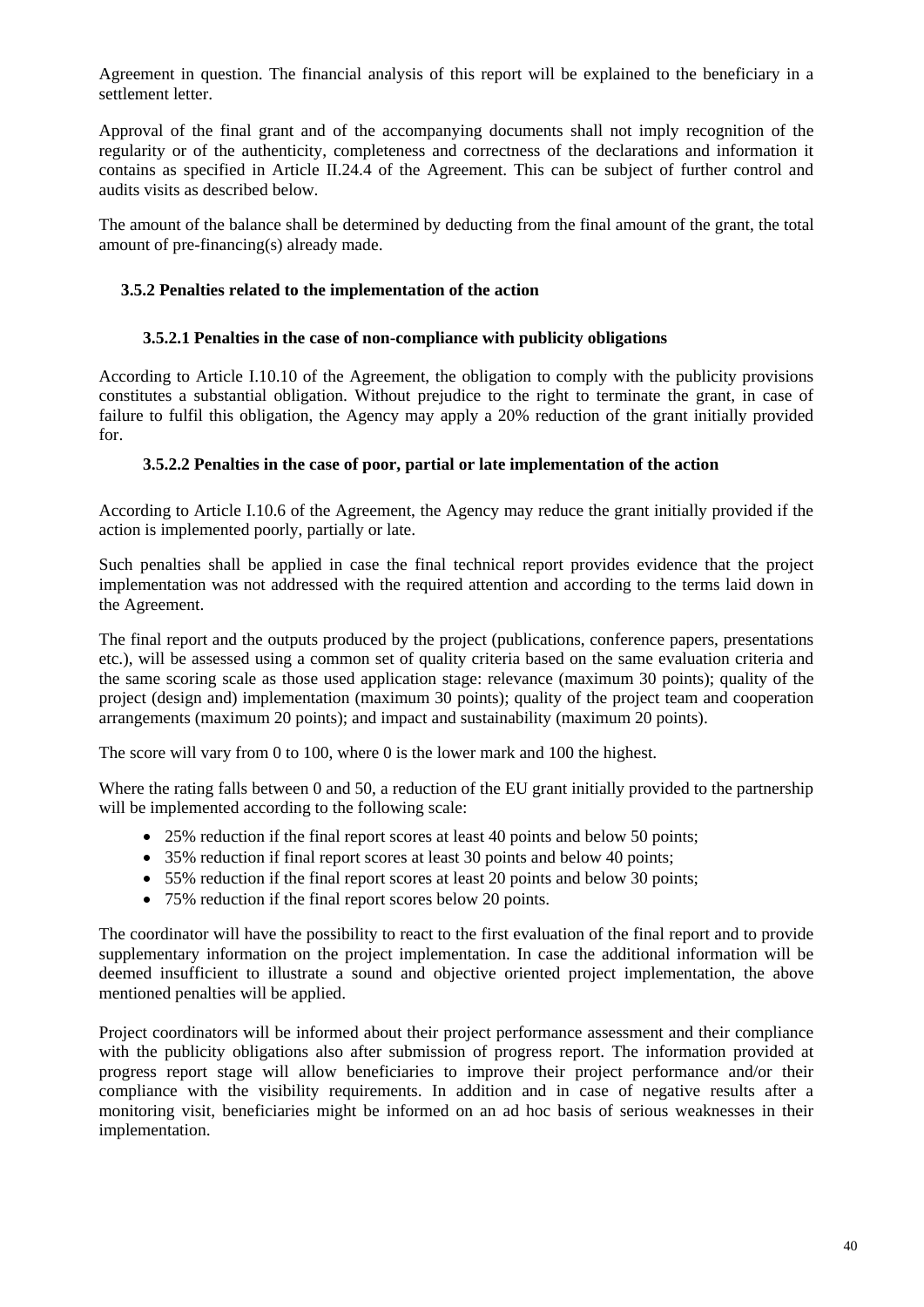## <span id="page-40-0"></span>**4. PROJECT SUPERVISION, MONITORING AND SUPPORT**

All CBHE projects will be the object of continuous monitoring and supervision by the Agency and, where applicable, other authorised organisations (e.g. National Agencies in the Programme Countries, National Erasmus+ Offices in the Partner Countries from regions 1, 2, 3, 4 and 7, EU Delegations in the Partner Countries and any other organisations/individuals authorised to do so on behalf of the European Commission / Agency).

The purpose of this monitoring process is to:

- ensure that the projects are achieving their objectives in accordance with the work programme presented in their grant application as well as with the Erasmus+ CBHE rules and regulations defined in the Grant Agreement signed with the Agency;
- assist the project for any advice or support it may need during its implementation phase and beyond; this advice can concern the CBHE regulations, the internal management of the project and/or the partnership, the difficulties or constraints encountered at local level in the Partner Country(/ies) concerned, etc.;
- contribute to the visibility and dissemination of the project in the context of Erasmus+ promotion events or publications.

In this context, the monitoring exercise aims at tracking and reviewing the progress and the performance of CBHE projects with a view on the one hand to prevent difficulties and obstacles linked to their implementation that may impact negatively their outputs and sustainability, and on the other hand to support its promotion and dissemination efforts.

The monitoring and supervision procedures applied to individual projects will take various forms as explained below and will vary in accordance with the different phases of the project (i.e. preparation, development, implementation, dissemination and sustainability) as well as with the specific situation of the project in terms of risk-assessment.

Although most of the project monitoring activities will take place during the project implementation phase - contractual period-, the Agency will also monitor the impact and long-term sustainability of the projects after the end of their funding period.

These monitoring activities will be implemented (/supervised) by the EACEA Project Officer in charge of the project.

In order to take full benefit of the Agency supervision, projects are invited to communicate in advance to their Project Officer any particular activity or result that may be used by the Agency for dissemination purposes (e.g. outreaching event, project publication, etc.)

## <span id="page-40-1"></span>**4.1 Desk Monitoring**

Desk monitoring refers to the supervision and follow-up of the project progress through the analysis of reports and the exchange of correspondence between the Agency's Project Officer and the project Coordinator.

In accordance with the requirement specified in the Grant Agreement, each CBHE project will have to submit two reports to the Agency, one at mid-term and the second at the end of the contractual period (see section 2.2).

In order to ensure that the content of these reports provides an accurate and comprehensive view on all the dimensions of the project implementation (i.e. administrative, financial, academic, etc.) it is important that they are completed in full transparency and with the active contribution of all the consortium beneficiaries. This is particularly relevant for the organisations from the Partner Countries who are the direct beneficiaries of the project results and on whom the project will have to demonstrate its long lasting impact.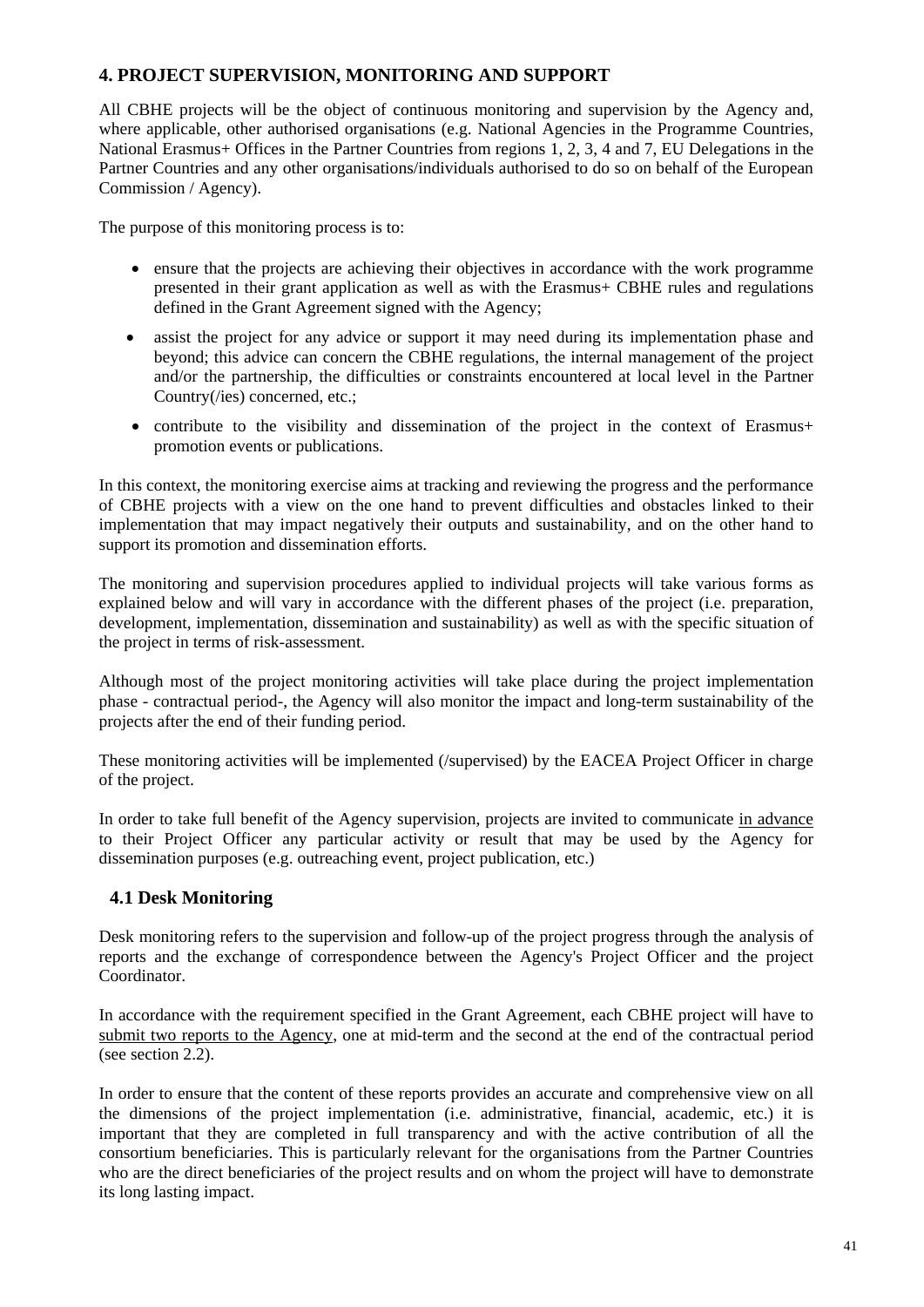In addition to the mandatory reports referred to above and in accordance with the result of its riskassessment, the Agency may request additional reports on activities and/or expenditure with the objective to strengthen its supervision of individual projects and to ascertain that these projects are progressing in accordance with the Erasmus+ CBHE requirements and objectives.

<span id="page-41-0"></span>If an additional report is requested by the Agency, the project coordinator will be given a period of two to six weeks to submit it (depending on the volume and complexity of the information to be provided).

## **4.2 Field Monitoring**

Field monitoring activities are implemented through direct meetings between the Agency (or any of the parties specified in the introduction of section 4) and representatives from the CBHE partnership. Ideally, field monitoring visits will take place:

- at the time of a consortium meeting so as to involve all (*/most* of) the beneficiaries;
- at the premises of one of the project beneficiaries (preferably from one of the Partner Countries represented in the consortium) in order to meet the university staff (and if applicable, students) involved in the project, to visit the premises and, where applicable, to verify the presence and usage of the equipment purchased with the project grant.

However, this is not always possible and as a result, the field monitoring can also take place:

- in the premises of another organisation (e.g. during a conference or event involving the project beneficiaries, in the EU Delegation, in the Agency, etc.);
- involve only the coordinator and/or some of the project beneficiaries;
- "virtually" through a video conference between the Agency and the partnership.

Please note that in accordance with Article I.10.7 of the Agreement, the coordinator and other projects representatives can be invited to ad hoc meetings organised by the Agency in order to address general or specific issues related to the implementation of the project. The costs for participating in these meetings will have to be covered by the project grant.

Field monitoring visits to organisations in the Partner Countries are particularly important in order to evaluate the impact of the project in these countries and to assess the sustainability prospects of the project outcomes. These visits provide an opportunity to ensure sound and effective management of the CBHE funds and at the same time provide an increased visibility of the EU support in the target country(/ies).

In regions 1, 2, 3, 4 and 7 National Erasmus+ Offices (NEOs) will be responsible for implementing field monitoring visits (with or without the participation of the Agency) to the organisations of their countries involved in CBHE projects. In other regions, these visits will be implemented by the Agency (where applicable, with the support of the EU Delegation).

#### *Implementation of Field Monitoring activities*

- 1. With a view to be able to plan well in advance a possible monitoring visit, the coordinator shall inform its Project Officer in the Agency of the project timetable for organising its consortium meetings. In addition it will communicate the exact dates of the following meeting at least 6 weeks in advance of this date.
- 2. Unless already arranged in the context of point 1 above, the Agency (or the National Erasmus+ Office) will inform the project coordinator and the local institution to be visited, about a planned monitoring visit/meeting at least 6 weeks in advance of the visit/meeting date.
- 3. The conclusions/findings/recommendations/action plan resulting from a field monitoring visit/meeting will be the object of a comprehensive written feedback drafted by the Agency and sent to the project consortium (via its coordinator) and the other parties concerned (i.e. NEO, EU Delegation, etc.).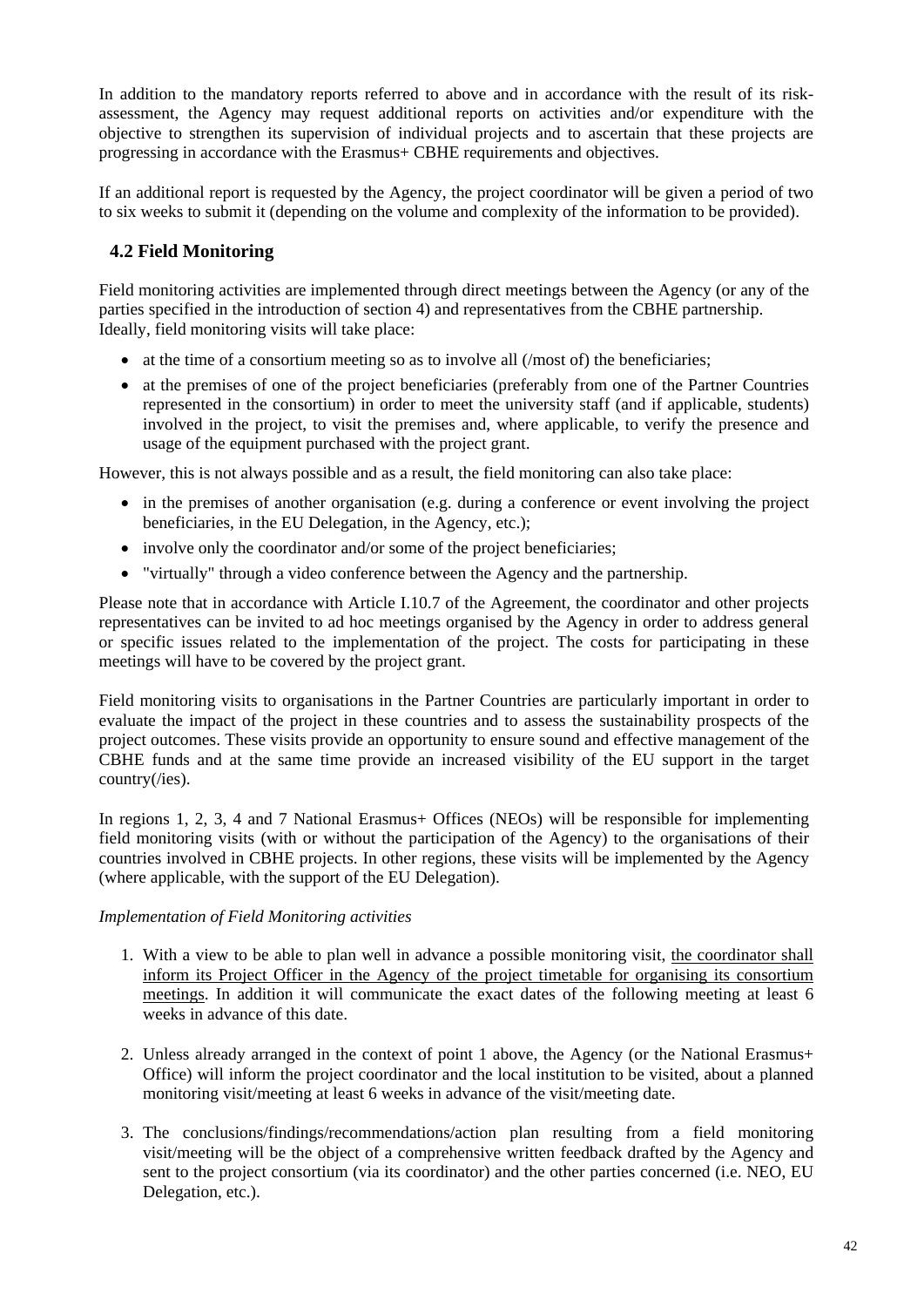## <span id="page-42-0"></span>**4.3 Checks and Audits**

According to Article II.27 of the Agreement, the Agency and/or the Commission may carry out technical and financial checks and audits in relation to the use of the grant. Information and documents provided in the framework of checks or audits shall be treated on a confidential basis.

Checks, audits or evaluations made by the Agency and/or the Commission may be carried out either directly by its own staff or by any other outside body authorised to do so on its behalf.

Such checks, audits or evaluations may be initiated during the implementation of the Agreement and for a period of five years starting from the date of payment of the balance. The check, audit or evaluation procedure shall be deemed to be initiated on the date of receipt of the letter of the Agency or the Commission announcing it.

## **ANNEXES**

\_\_\_\_\_\_\_\_\_\_\_\_\_\_\_\_\_\_\_\_\_\_\_\_\_\_\_\_\_\_\_\_\_\_\_\_\_\_\_\_\_\_\_\_\_\_\_\_\_\_\_\_\_\_\_\_\_\_\_\_\_\_\_\_\_\_\_\_\_\_\_\_\_\_\_\_\_\_\_\_\_\_\_\_\_\_\_\_\_\_\_\_

#### <span id="page-42-1"></span>**ANNEX I UNIT COSTS FOR STAFF, TRAVEL AND COSTS OF STAY**

*Unit costs to be applied for Staff costs, Travel costs and Costs of stay (rules described in section 3.3.1 of these Guidelines).* 

#### <span id="page-42-2"></span>**ANNEX II JOINT DECLARATION**

*A Joint Declaration to be filled in for each person employed by the project and to be retained with the project accounts (rules described in section 3.3.1.1 of these Guidelines).* 

#### <span id="page-42-3"></span>**ANNEX III INDIVIDUAL TRAVEL REPORT**

*An Individual Travel Report to be filled in by each participant and to be retained with the project accounts (rules described in section 3.3.1.2 of these Guidelines).*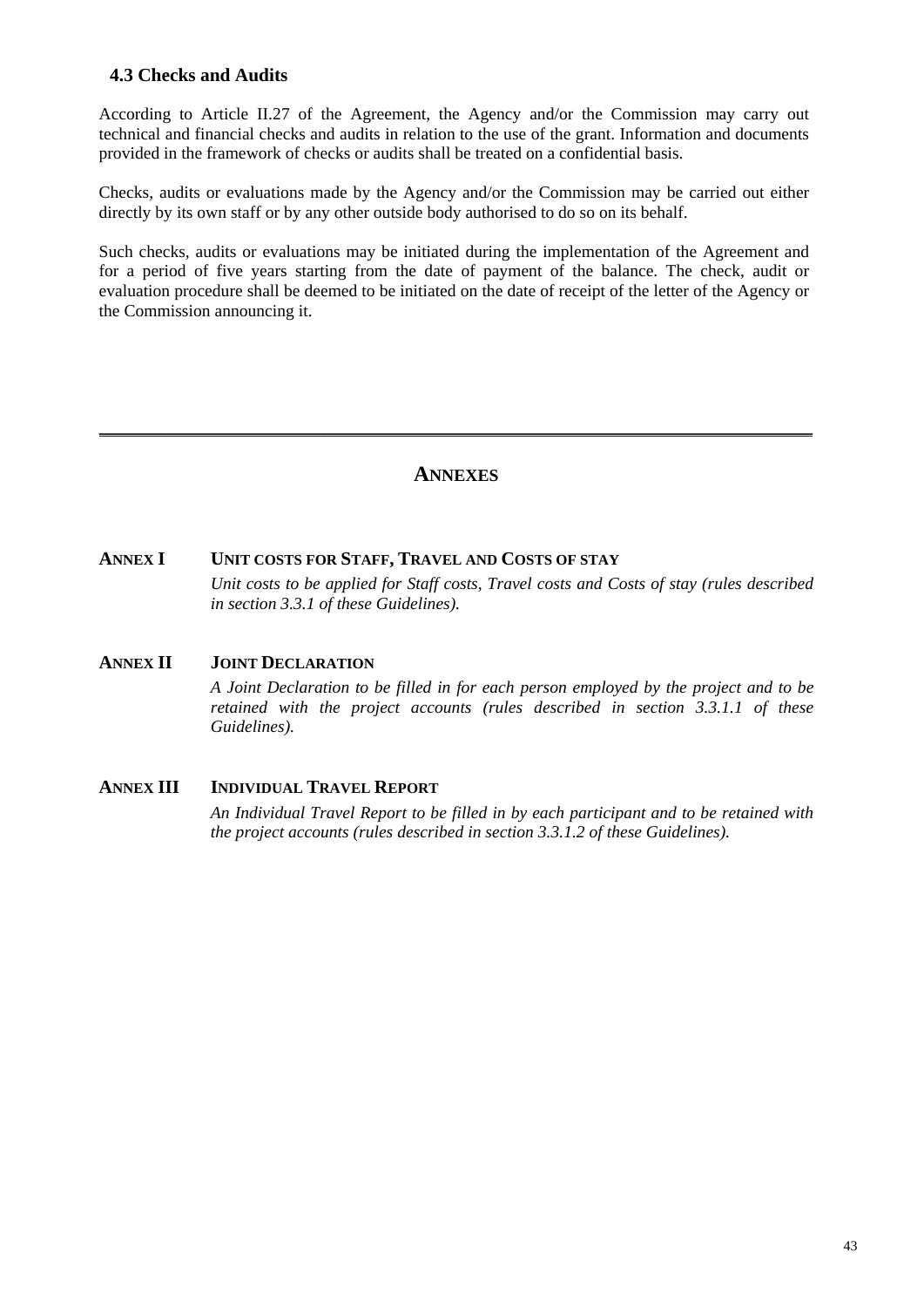## **UNIT COSTS FOR STAFF PROGRAMME COUNTRIES**

|                                                                                                                                        | <b>Manager</b> | Teacher/<br><b>Trainer</b><br>/Researcher | <b>Technician</b>              | <b>Administrative</b><br>staff <sup>1</sup> |
|----------------------------------------------------------------------------------------------------------------------------------------|----------------|-------------------------------------------|--------------------------------|---------------------------------------------|
|                                                                                                                                        |                |                                           | <b>AMOUNTS IN EURO PER DAY</b> |                                             |
| Denmark, Ireland, Luxembourg, Netherlands, Austria,<br>Sweden, Liechtenstein, Norway                                                   | 294            | 241                                       | 190                            | 157                                         |
| Belgium, Germany, France, Italy, Finland, United Kingdom,<br><b>Iceland</b>                                                            | 280            | 214                                       | 162                            | 131                                         |
| Czech Republic, Greece, Spain, Cyprus, Malta, Portugal,<br>Slovenia                                                                    | 164            | 137                                       | 102                            | 78                                          |
| Bulgaria, Estonia, Croatia, Latvia, Lithuania, Hungary,<br>Poland, Romania, Slovakia, former Yugoslav Republic of<br>Macedonia, Turkey | 88             | 74                                        | 55                             | 39                                          |

#### **PARTNER COUNTRIES**

|                                                                                                                                                                                                                                                                                                                                                                                                                                                                                                                                                                                                                                                                                                                                                                                                                        | <b>Manager</b> | Teacher/<br><b>Trainer</b><br>/Researcher | <b>Technician</b>              | <b>Administrative</b><br>statf <sup>1</sup> |
|------------------------------------------------------------------------------------------------------------------------------------------------------------------------------------------------------------------------------------------------------------------------------------------------------------------------------------------------------------------------------------------------------------------------------------------------------------------------------------------------------------------------------------------------------------------------------------------------------------------------------------------------------------------------------------------------------------------------------------------------------------------------------------------------------------------------|----------------|-------------------------------------------|--------------------------------|---------------------------------------------|
|                                                                                                                                                                                                                                                                                                                                                                                                                                                                                                                                                                                                                                                                                                                                                                                                                        |                |                                           | <b>AMOUNTS IN EURO PER DAY</b> |                                             |
| Israel                                                                                                                                                                                                                                                                                                                                                                                                                                                                                                                                                                                                                                                                                                                                                                                                                 | 166            | 132                                       | 102                            | 92                                          |
| Albania, Angola, Antigua and Barbuda, Argentina, Barbados,<br>Bosnia and Herzegovina, Brazil, Chile, Colombia, Comoros,<br>Cook Islands, Dominica, Gabon, Grenada, Ivory Coast, Kosovo <sup>2</sup> ,<br>Lebanon, Libya, Mexico, Montenegro, Nigeria, Peru, Saint Kitts<br>And Nevis, Saint Lucia, Saint Vincent And the Grenadines, Sao<br>Tome and Principe, Serbia, Seychelles, Thailand, Territory of<br>Ukraine as recognised by international law, Uruguay, Venezuela,<br>Zambia, Zimbabwe                                                                                                                                                                                                                                                                                                                       | 108            | 80                                        | 57                             | 45                                          |
| Afghanistan, Azerbaijan, Bahamas, Bolivia, Burkina Faso,<br>Cameroon, China, Congo, Costa Rica, Djibouti, Dominican<br>Republic, Ecuador, El Salvador, Georgia, Guatemala, Guinea-<br>Bissau, Haiti, Iran, Iraq, Jamaica, Jordan, Kazakhstan, Kenya,<br>Micronesia, Morocco, Mozambique, Namibia, Palestine <sup>3</sup> ,<br>Panama, Papua New Guinea, Paraguay, Senegal, South Africa,<br>Surinam, Swaziland, Territory of Russia as recognised by<br>international law, Trinidad and Tobago, Vanuatu                                                                                                                                                                                                                                                                                                                | 77             | 57                                        | 40                             | 32                                          |
| Algeria, Armenia, Bangladesh, Belarus, Belize, Benin, Bhutan,<br>Botswana, Myanmar, Burundi, Cambodia, Cape Verde, Central<br>African Republic, Chad, Congo - Democratic Republic of the-,<br>Cuba, Korea, Egypt, Eritrea, Ethiopia, Equatorial Guinea, Fiji<br>Island, Gambia, Ghana, Guinea, Guyana, Honduras, India,<br>Indonesia, Kiribati, Kyrgyzstan, Laos, Lesotho, Liberia,<br>Madagascar, Malawi, Malaysia, Maldives, Mali, Marshall<br>Islands, Mauritania, Mauritius, Moldova, Mongolia, Nauru,<br>Nepal, Nicaragua, Niger, Niue, Pakistan, Palau, Philippines,<br>Rwanda, Samoa, Sierra Leone, Solomon, Somalia, South Sudan,<br>Sri Lanka, Sudan, Syria, Tajikistan, Tanzania, Timor-Leste -<br>Democratic Republic of, Togo, Tonga, Tunisia, Turkmenistan,<br>Tuvalu, Uganda, Uzbekistan, Vietnam, Yemen | 47             | 33                                        | 22                             | 17                                          |

<sup>&</sup>lt;sup>1</sup> Students can work for the project and their salaries can be paid from Staff costs (administrative staff) provided that they have signed a <sup>1</sup> work contract with a consortium member institution.

 $2$  This designation is without prejudice to positions on status, and is in line with UNSCR 1244 and the ICJ Opinion on the Kosovo Declaration of Independence.

 $3$  This designation shall not be construed as recognition of a State of Palestine and is without prejudice to the individual positions of the Member States on this issue.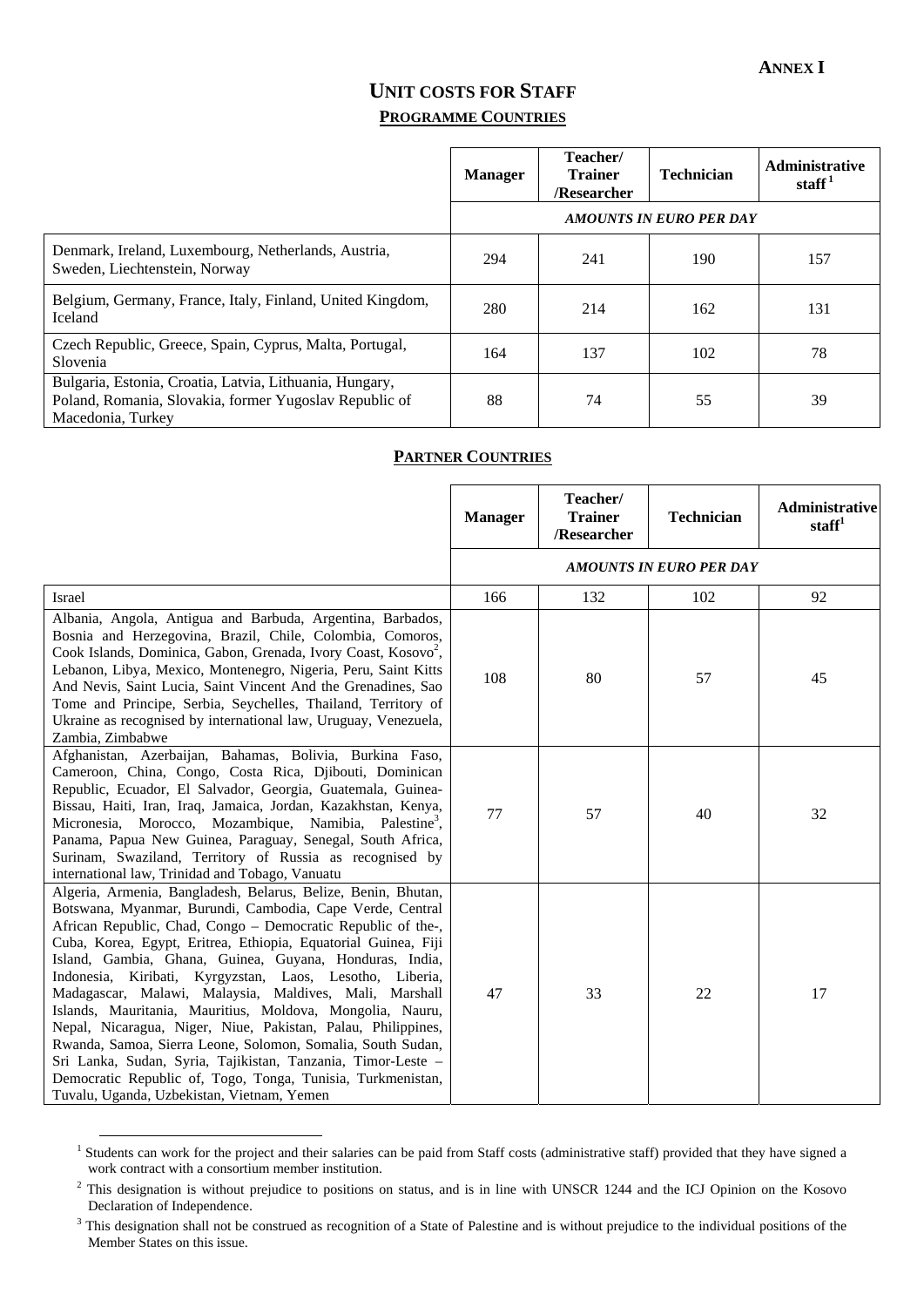## **UNIT COSTS FOR TRAVEL AND COSTS OF STAY**

#### *THESE UNIT COSTS ARE NOT APPLICABLE FOR THE "SPECIAL MOBILITY STRAND"*

#### *TRAVEL COSTS4*

Travel distances must be calculated using the distance calculator supported by the European Commission: **[http://ec.europa.eu/programmes/erasmus-plus/tools/distance\\_en.htm](http://ec.europa.eu/programmes/erasmus-plus/tools/distance_en.htm)** 

The beneficiary must identify the distance of a one-way travel to calculate the amount of the EU grant that will support the round trip. Financial support will be provided only for travels that are directly related to the achievement of the objectives of the project.

| <b>Distance band</b>     | Unit cost per participant |
|--------------------------|---------------------------|
| Between 10 and 99 KM     | <b>20 EUR</b>             |
| Between 100 and 499 KM   | <b>180 EUR</b>            |
| Between 500 and 1999 KM  | <b>275 EUR</b>            |
| Between 2000 and 2999 KM | <b>360 EUR</b>            |
| Between 3000 and 3999 KM | 530 EUR                   |
| Between 4000 and 7999 KM | <b>820 EUR</b>            |
| 8000 KM or more          | <b>1100 EUR</b>           |

#### *COSTS OF STAY<sup>5</sup>*

1

Costs of stay are based on the duration of the activities of the participants.

| <b>STAFF</b>                                             | Unit cost per day<br>per participant | <b>STUDENT</b>                                  | Unit cost per day<br>per participant |
|----------------------------------------------------------|--------------------------------------|-------------------------------------------------|--------------------------------------|
| Up to the $14th$ day of activity                         | 120 EUR                              | Up to the $14th$ day of activity<br>$+$         | <b>55 EUR</b>                        |
| Between the $15th$ and the $60th$<br>day of activity     | <b>70 EUR</b>                        | Between the $15th$ and the 90 <sup>th</sup> day |                                      |
| Between the $61st$ day of<br>activity and up to 3 months | <b>50 EUR</b>                        | of activity                                     | <b>40 EUR</b>                        |

<sup>&</sup>lt;sup>4</sup> Example: if a person from Madrid (Spain) is taking part in an activity taking place in Rome (Italy), the beneficiary will calculate the distance from Madrid to Rome using the distance calculator (1365,28 Km), then apply the unit cost for the corresponding distance band, i.e. 500/1999 Km. This unit cost will be a fixed contribution of 275 Euros that will cover the costs of travel from Madrid to Rome and return.

<sup>&</sup>lt;sup>5</sup> Example: if a staff from Paris (France) is taking part in an activity in Brussels (Belgium) during 20 days, the beneficiary will apply 14 unit costs of 120 Euros each + 6 unit costs of 70 Euros each, for a total of 2.100 Euros.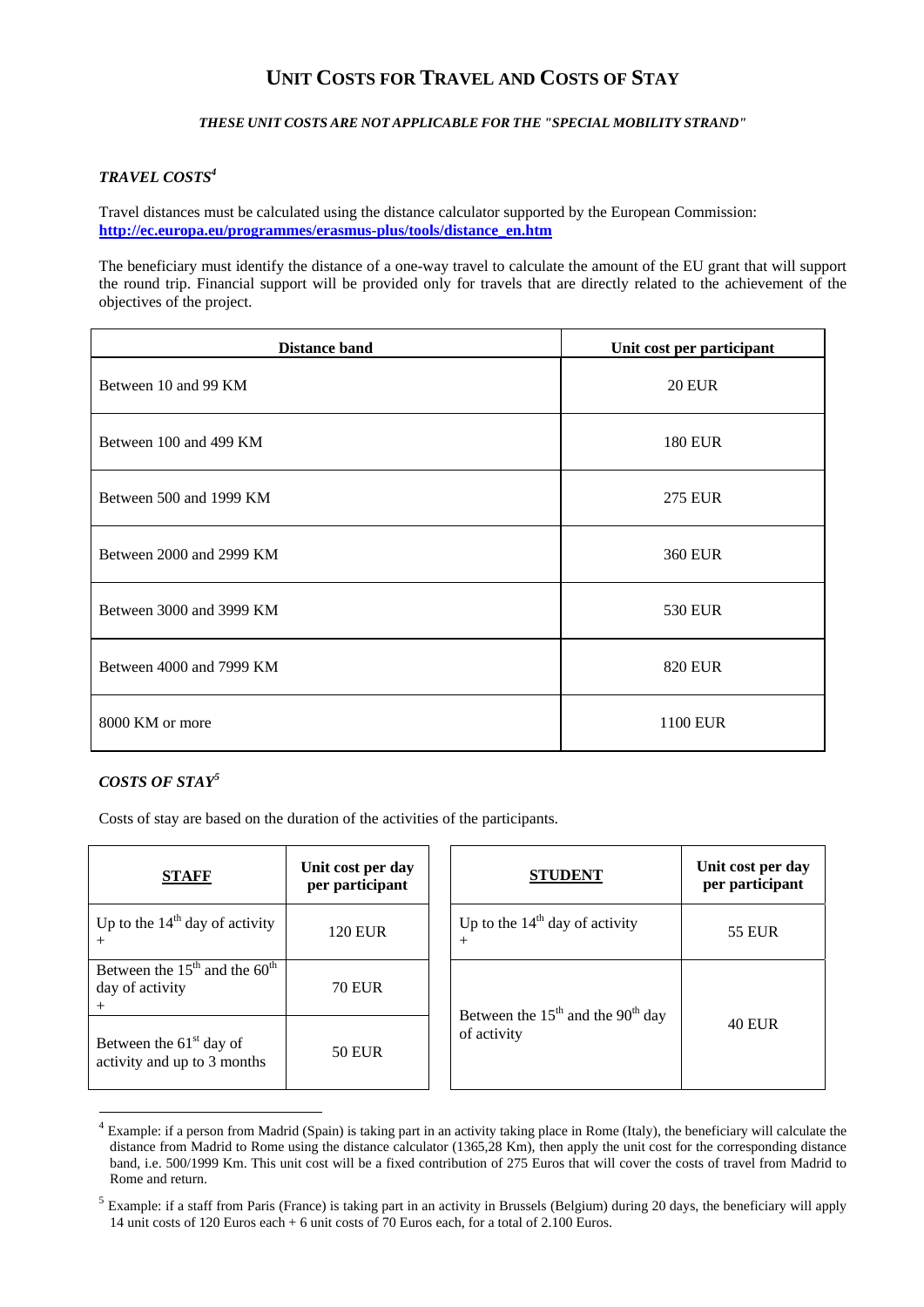#### **ANNEX II**

**Ref. No………….……………….…… Project No. ………….……….** 

The reference number must correspond to the progressive numbering indicated in the financial statements of the final report

| <b>FROM</b>                                                     |                               |             |                                                                                                                  |                                                                                                                     |  |  |        |  |  |  |
|-----------------------------------------------------------------|-------------------------------|-------------|------------------------------------------------------------------------------------------------------------------|---------------------------------------------------------------------------------------------------------------------|--|--|--------|--|--|--|
|                                                                 |                               |             | Hereinafter "the Institution"*                                                                                   |                                                                                                                     |  |  |        |  |  |  |
| <b>AND</b>                                                      |                               |             |                                                                                                                  |                                                                                                                     |  |  |        |  |  |  |
|                                                                 |                               |             |                                                                                                                  |                                                                                                                     |  |  |        |  |  |  |
|                                                                 |                               |             | Hereinafter "the Staff member"*                                                                                  |                                                                                                                     |  |  |        |  |  |  |
|                                                                 |                               |             | THE INSTITUTION AND THE STAFF MEMBER HEREBY CERTIFY THAT:                                                        |                                                                                                                     |  |  |        |  |  |  |
| 1.<br>2.                                                        | The Staff member is either:   |             | The Institution is a member of the partnership for the above-mentioned project.                                  |                                                                                                                     |  |  |        |  |  |  |
|                                                                 | - employed by the Institution |             |                                                                                                                  |                                                                                                                     |  |  | YES/NO |  |  |  |
| 3.<br>following duties during the project's eligibility period. |                               | or          | - a natural person ** assigned to the project on the basis of a contract against payment<br>dd/mm/yy             | YES/NO<br>The Institution and Staff member agree that the Staff member has worked on this project and performed the |  |  |        |  |  |  |
|                                                                 |                               | <b>FROM</b> |                                                                                                                  | <b>TO</b>                                                                                                           |  |  |        |  |  |  |
|                                                                 | accompanying time-sheet):     |             | Please describe the outputs produced (short overall indication since detailed information has to be given in the |                                                                                                                     |  |  |        |  |  |  |
|                                                                 |                               |             |                                                                                                                  |                                                                                                                     |  |  |        |  |  |  |
| 4.                                                              |                               |             | Please complete the following information.                                                                       |                                                                                                                     |  |  |        |  |  |  |
|                                                                 | Administrative staff)         |             | Staff category (Manager / Researcher, Teacher, Trainer / Technician /                                            |                                                                                                                     |  |  |        |  |  |  |
|                                                                 | Country of the Institution    |             |                                                                                                                  |                                                                                                                     |  |  |        |  |  |  |

Number of days worked and charged to the project (according to time-sheet)

5. This declaration does not alter in any way the employment conditions/assignment already existing between the Institution and the Staff member and is established solely for the purpose of justifying the Staff costs that the Institution will charge to the *Erasmus+ Capacity Building in Higher Education* grant.

| Signature and Stamp of the Institution | Signature of the Staff member |
|----------------------------------------|-------------------------------|

*\*The declaration must be signed by the person concerned, then signed and stamped by the person responsible in the Institution where this person worked for the project. The Institution must be a member of the partnership.* 

*\*\* A natural person (individual) can be assigned to the action also on the basis of e.g. a civil contract, a free-lance contract, an expert contract, a service contract with self-employed person ("in house consultant) or a secondment to the Institution against payment. The costs of such natural persons working under the action may be assimilated to the costs of personnel, if:* 

*(i) the person works under conditions similar to those of an employee (in particular regarding the way the work is organised, the tasks that are performed and the premises where they are performed);and* 

*(ii) the result of the work belongs to the Institution (unless exceptionally agreed otherwise); and* 

*(iii) the costs are not significantly different from the costs of staff performing similar tasks under an employment contract within the institution*